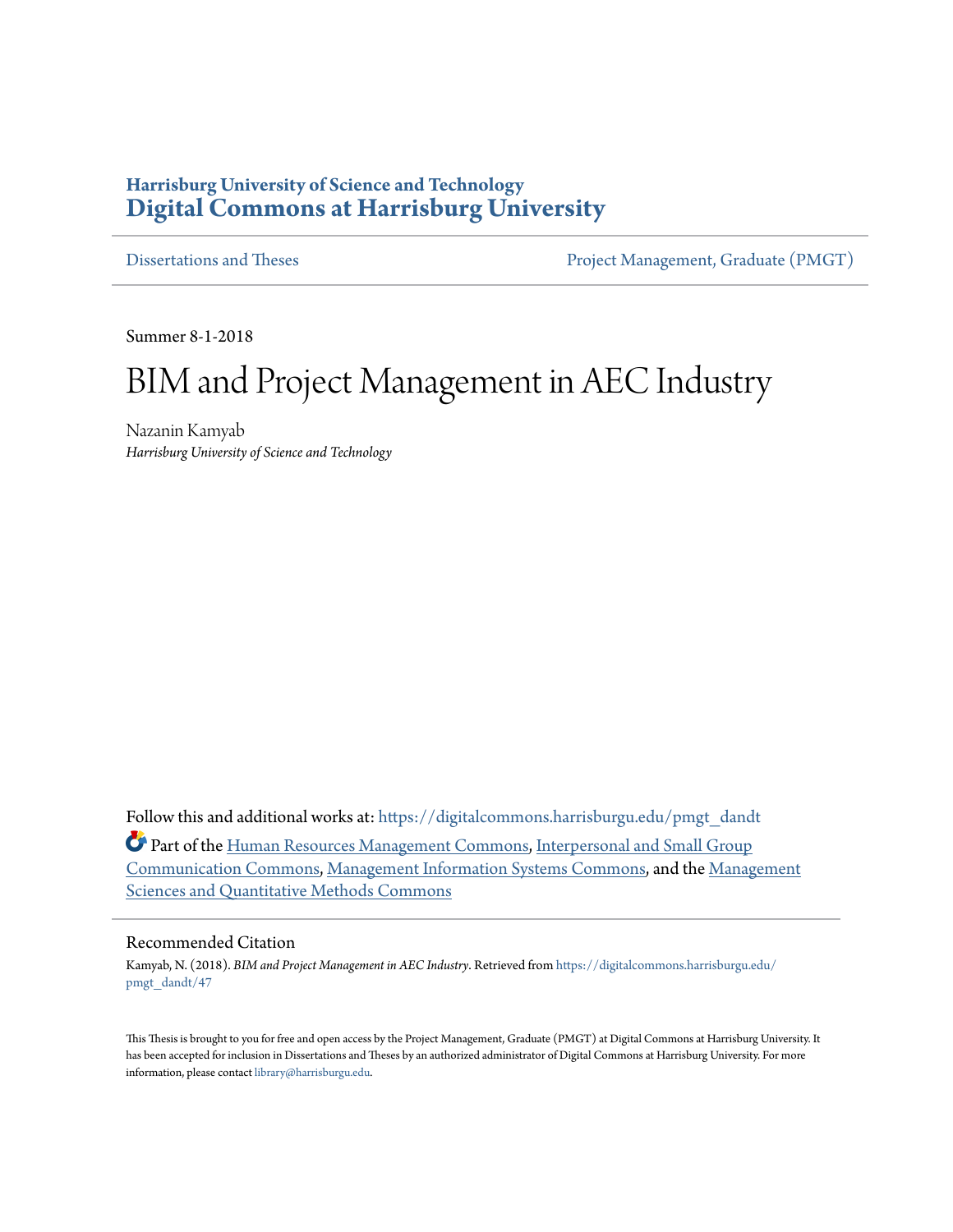Running Head: BIM AND PROJECT MANAGEMENT IN AEC INDUSTRY

BIM and Project Management in AEC Industry

Nazanin Kamyab

Harrisburg University

GRAD 699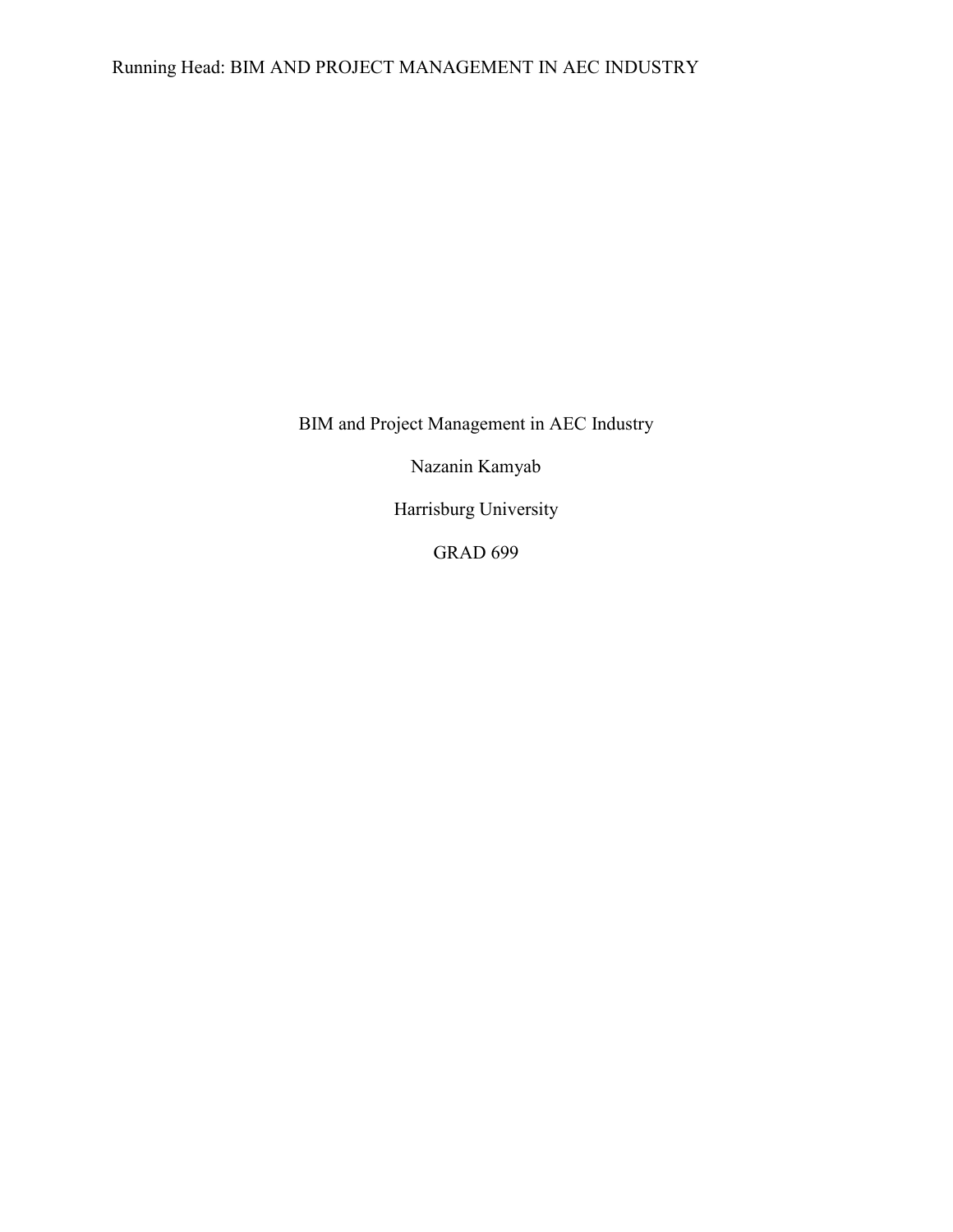#### Abstract

Building Information Modeling has altered project managers' role in architecture, Engineering and Construction (AEC) industry. In theory Building Information Modeling (BIM) has promised the project managers to enhance communication and collaboration aspect of managing their projects, thus increasing the efficiency and success rate of the AEC industry projects. However, in real world application, project managers had challenges and barriers with BIM implementation into their processes. This study intends to highlight the main characteristics of the BIM, its benefits, barriers and risk management capabilities to elaborate on why BIM adoption has been slower than anticipated. Based on quantitative data collection through surveys, this study then asserts BIM impact on production efficiency rate. Findings of this research paper show that project managers had been facing 2 main challenges when implementing BIM into their project management processes: 1. Lack of knowledge of the software 2. Lack of knowledge of project management role shifts that had to take place once BIM was implemented. The findings of the quantitative data analysis show that BIM increased the production efficiency rate where it was implemented. In conclusion, the research paper asserts on the main question identified in the problem statement on why project managers in AEC industry should implement BIM into their project management processes.

#### Keywords

Building Information Modeling; Project management; AEC industry; Efficiency; Risk Management; Benefits and challenges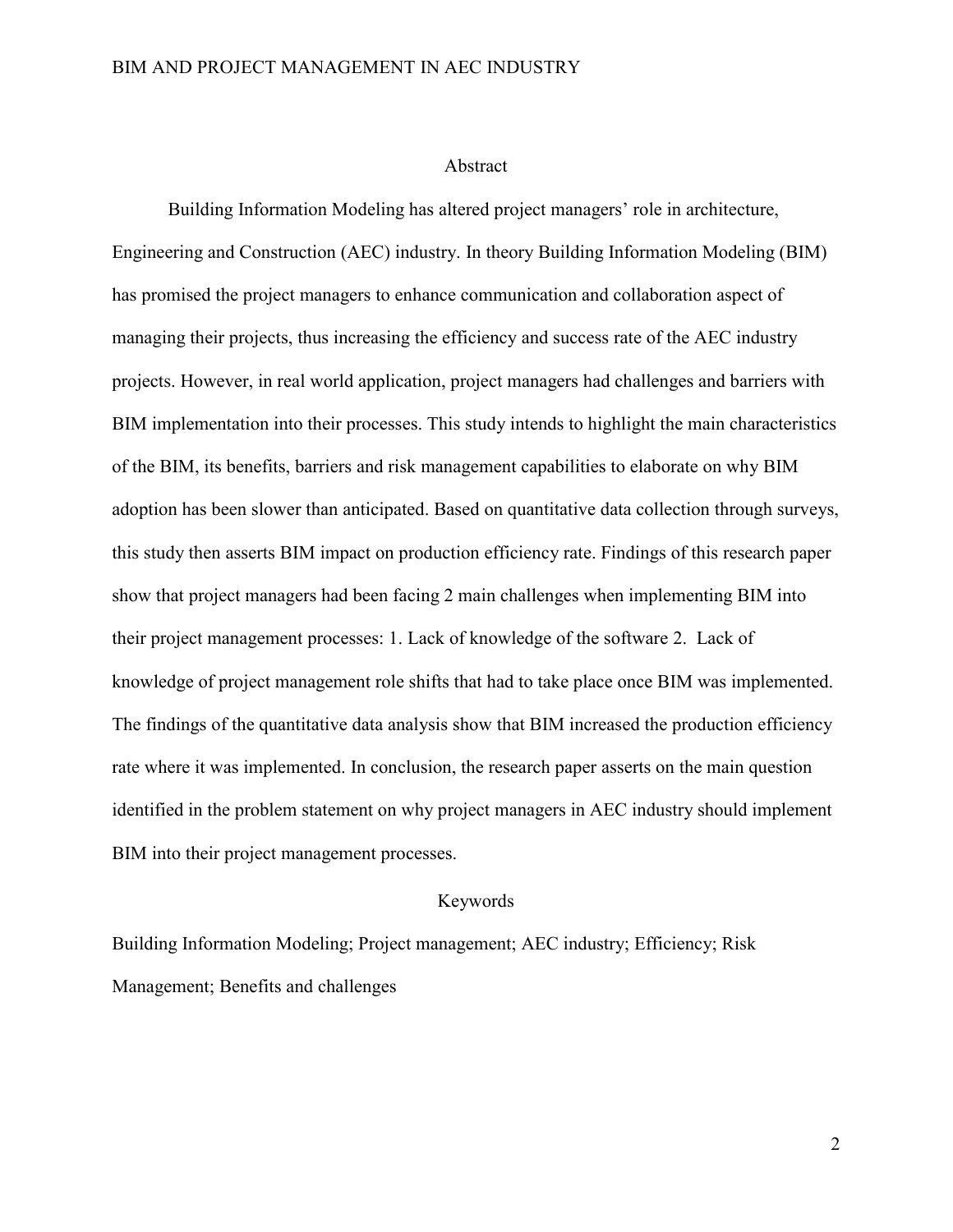## Table of Contents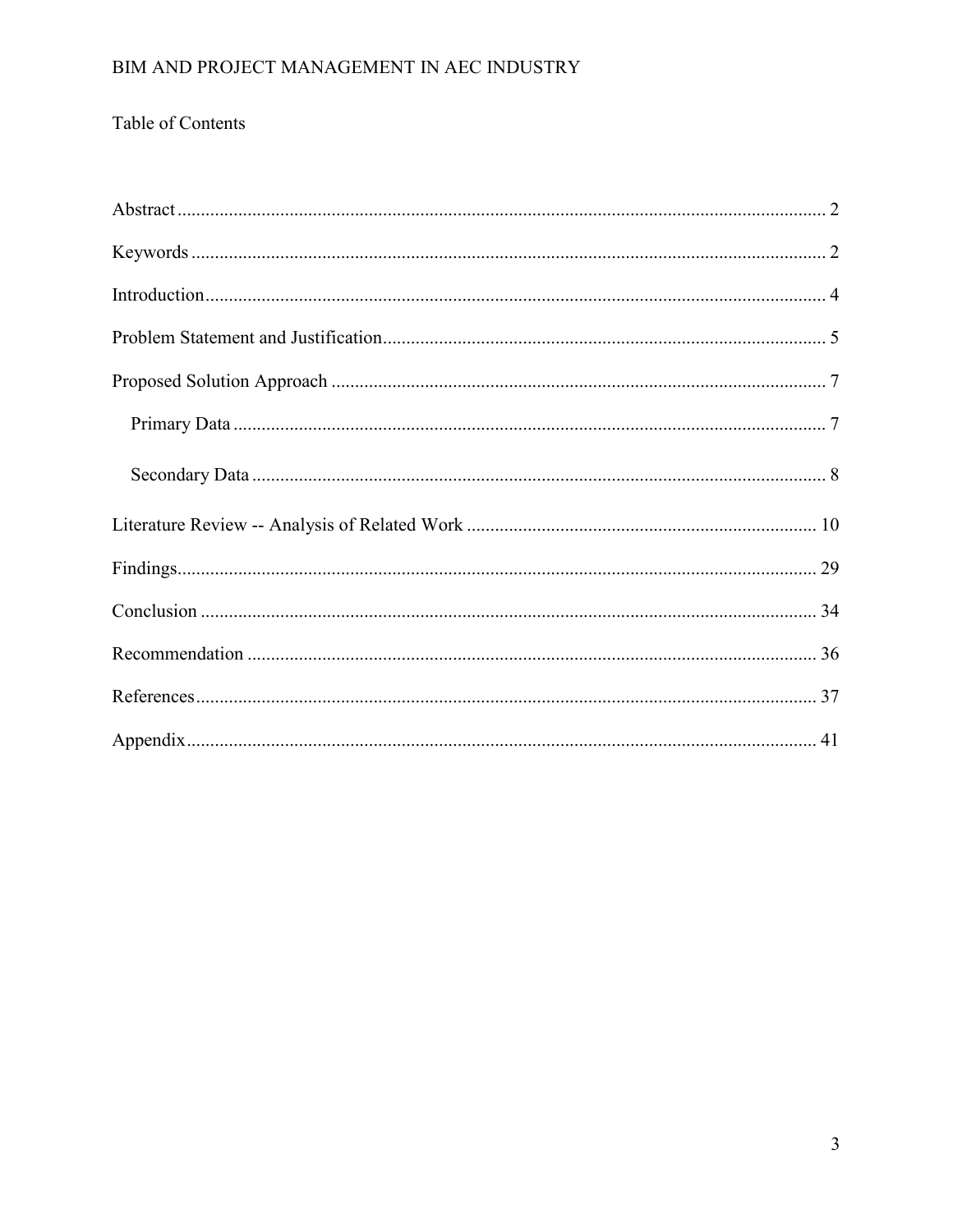#### Introduction

According to a study by Jrade & Lessard (2015,), currently a lot of construction projects are suffering from inefficiency, insufficient labor productivity and poor design requirements documentation and information. These are criteria that can cause financial loss to any Architectural, Engineering and Construction (AEC) project. Any financial loss on such project will result in project managers to fail delivering a successful project. A study by Lee, Yu, & Jeong (2013) asserts that technological advancements in developing more intelligent software, specially Building Information Modeling (BIM), have had a positive impact on resolving such issues (Lee, Yu, & Jeong, 2013, p.1).

According to Zou, Kiviniemi, & Jones (2015), The advancement of new technologies and methodologies in the recent decades has impacted AEC industry's projects immensely across the globe. These new tools are not just simply a software or technology, but they are affecting the project management processes by impacting the efficiency of the process and by altering the traditional paradigm of project management (Zou, Kiviniemi, & Jones, 2015, p.1).

Per Sawhney, Khanzode, & Tiwari (2017), currently stakeholders including project owners, project managers, execution teams etc. are re-thinking the execution processes. In doing so the AEC industry is at a stage that its stakeholders are considering implementing such tools into their everyday practice (Sawhney, Khanzode, & Tiwari, 2017, p.9).

Some researches show that there are apparent benefits to implementation of such new technologies (Demian & Walters, 2013). However, it's worth to note that other researches show that sometimes there are barriers in utilizing these technologies that might result in project failures (Azhar, Hein, & Sketo, 2015).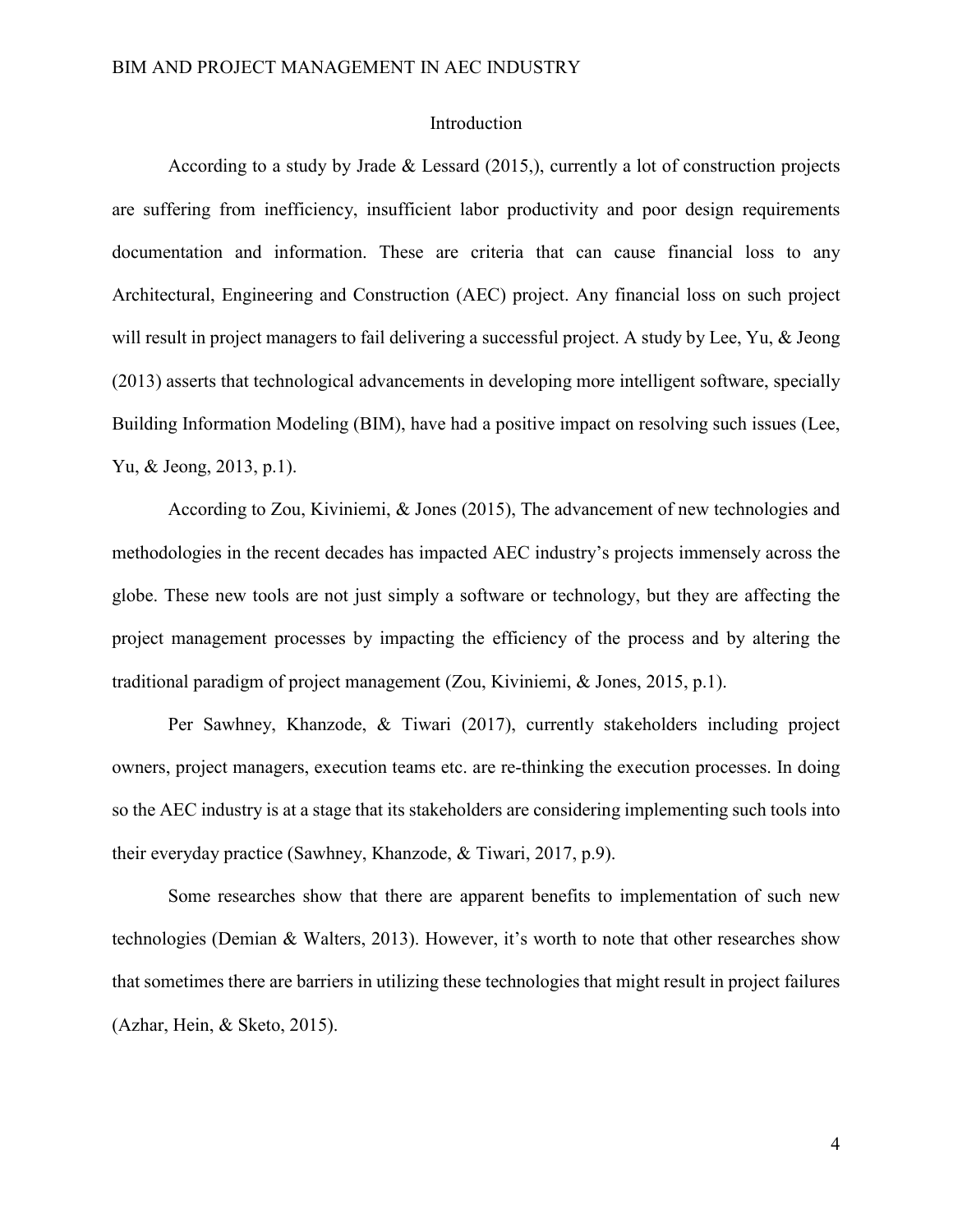This paper intends to research the key components of Building Information Modeling as one of the biggest emerging tools among these technological advances to document the benefits, risks and challenges of this new tool. The paper also intends to investigate the alterations in project managers' roles and methodologies that BIM has brought upon AEC industry's projects to be able to measure BIM implementation reliability in various projects and organizations types.

According to National BIM Standards website (2015),

A BIM is a digital representation of physical and functional characteristics of a facility. As such, it serves as a shared knowledge resource for information about a facility, forming a reliable basis for decisions during its life cycle from inception onward. (p.1)

Travaglini, Radujkovic, & Mancini (2014), asserts that "BIM is a system and its main objective is the managing of the information and because of that it is also a project management matter (Travaglinig, Radujkovic & Mancini, 2014, p.1058)."

#### Problem Statement and Justification

According to Sawhney, Khanzode, & Tiwari (2017), the Architecture, Engineering and Construction (AEC) industry's project managers have begun to leverage the recent technological developments as it relates to BIM. The article further asserts that these project managers can leverage the benefits of BIM in order to deliver their projects in a more efficient way. Same study is supporting the fact that BIM has positively impacted collaboration and coordination aspect of project which are key elements of successful project delivery (Sawhney, Khanzode, & Tiwari, 2017, p.8).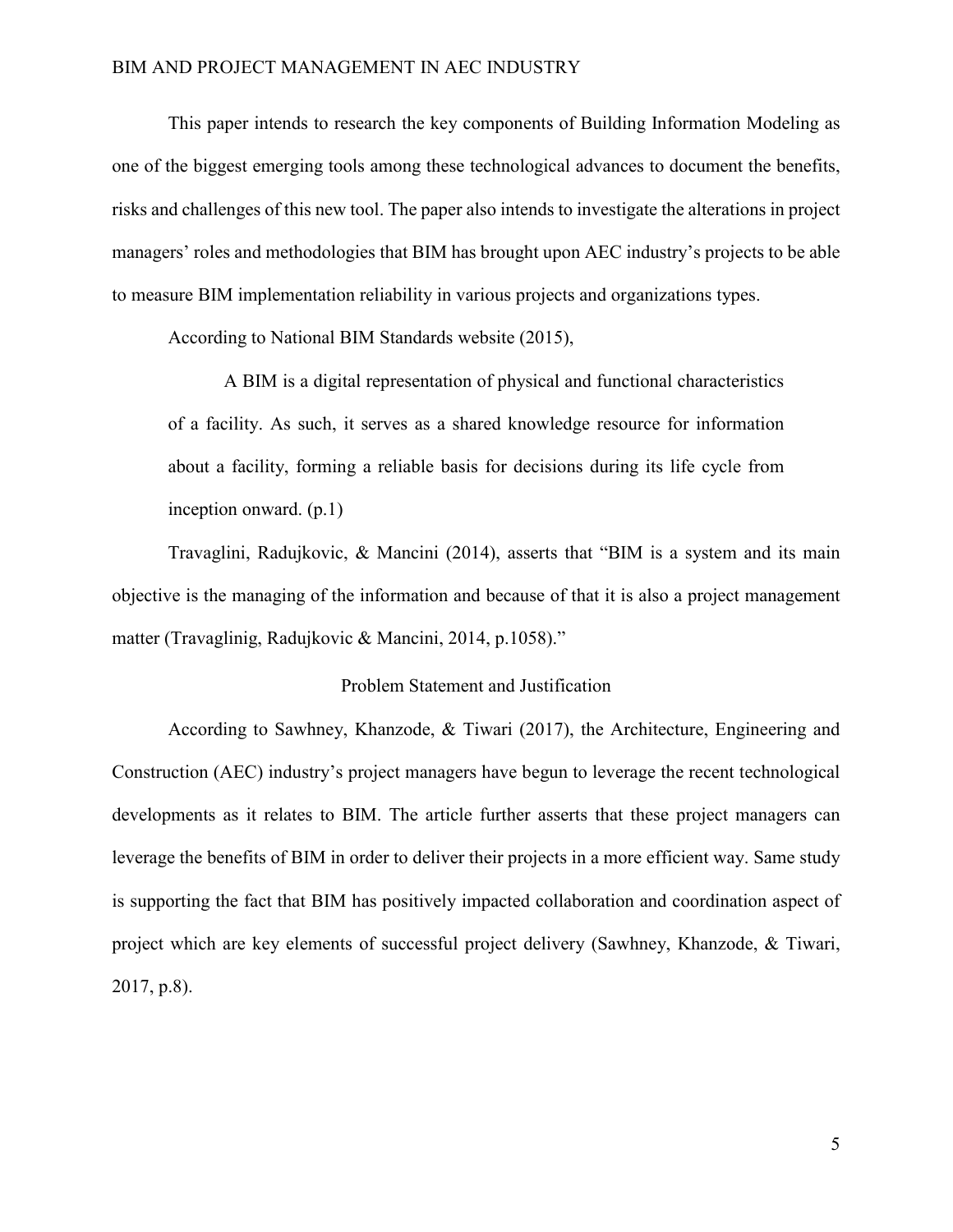According to Talebi (2012), BIM is an integral part of the AEC industry as a main tool for executing and coordinating the projects. However, adoption of BIM has been slower than anticipated due to technical and managerial reasons (Talebi, 2012, p.2).

After comparing the two researches above, one can realize that there are benefits that are associated with BIM processes, but at the same time the rate of adoption has been a challenge due to managerial reasons.

The indication of slow adoption in the research literature has called for an investigation to look into various aspects of BIM adoption across the industry and basically the role of AEC industry project managers in the increase or decrease of BIM adoption rate. In any AEC type project, there are many stakeholders from different organizations involved. Each of these stakeholders have their own project manager. This means that there are multiple project managers involved in these types of projects. There are times when not all these project managers are utilizing same project management platform to execute and deliver their portion of the work. In AEC type projects, architects are the sole responsible entity for delivering a well-documented and coordinated drawing set and thus they become the main project managers of such projects. BIM and its 3D modeling capabilities has become very popular among architects. As it will be discussed later in this paper, it has altered project managers' traditional roles. If the adoption of BIM among other stakeholders are slower than anticipated and not in alignment with their counterparts in these projects, detrimental conflicts could occur that will eventually cause in project failures.

According to Sawhney, Khanzode, & Tiwari (2017), project management is the key element for success of a project. With that being said, if project management is of such a significance in ensuring project success, managerial reasons behind the slow rate of BIM adoption can certainly cause some serious damage to the projects for which managers are not willing to

6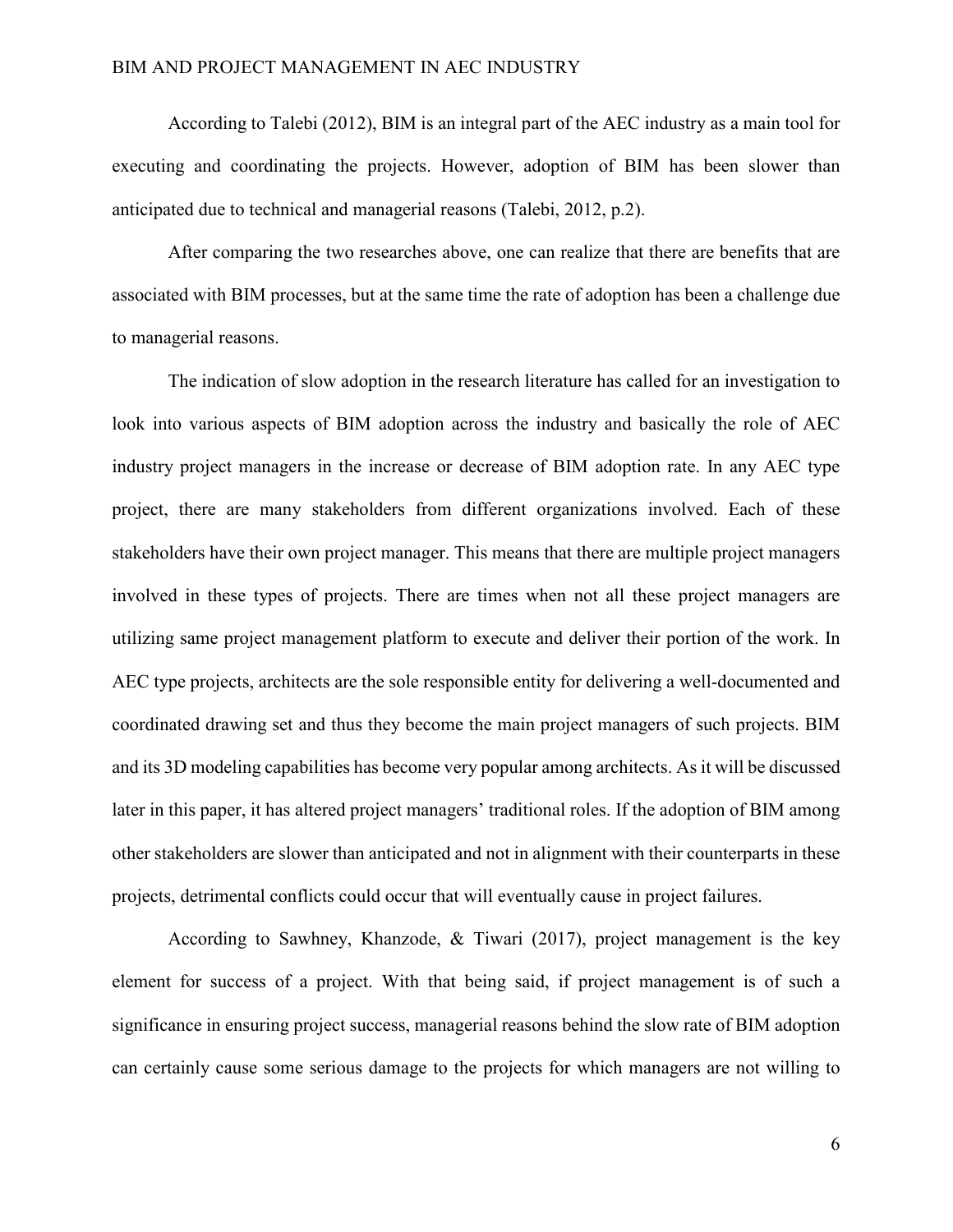adopt BIM. And that is why this issue needs to be addressed to avoid further damage to the body of AEC projects (Sawhney, Khanzode, & Tiwari, 2017, p.10).

The author's assumption is that if project managers in the AEC industry implement BIM into their project management processes, then production efficiency increases resulting in a rise in the success rate of the projects. Thus, it is important to investigate why BIM adoption rate has been slower than anticipated, and why project managers should recognize BIM as the main tool for managing projects. The potential answer lies within careful analysis of BIM impact on project manager roles, risks and barriers, and benefits of BIM adoption for various AEC industry projects.

#### Proposed Solution Approach

Data collection is a key component for evaluation of the claims made in the problem statement section of this research paper. To collect comprehensive data to support or oppose the hypothesis, the author has selected to utilize both primary and secondary data.

#### Primary Data

To evaluate the hypothesis, quantitative data must be gathered to evaluate BIM promises and how it alters project management role within an organization compared to the traditional methodology.

The surveys will ask the project managers and BIM experts to provide their feedback on BIM adoption rate, stakeholders' alignment in BIM utilization, clients' participation in decision making process regarding BIM utilization, BIM promises, BIM organizational and upper management uptake.

For the purposes of this phase, the following steps shall be followed:

1. Prepare a list of small, medium and large-scale projects across 4 design studios utilizing marketing sector's assistance.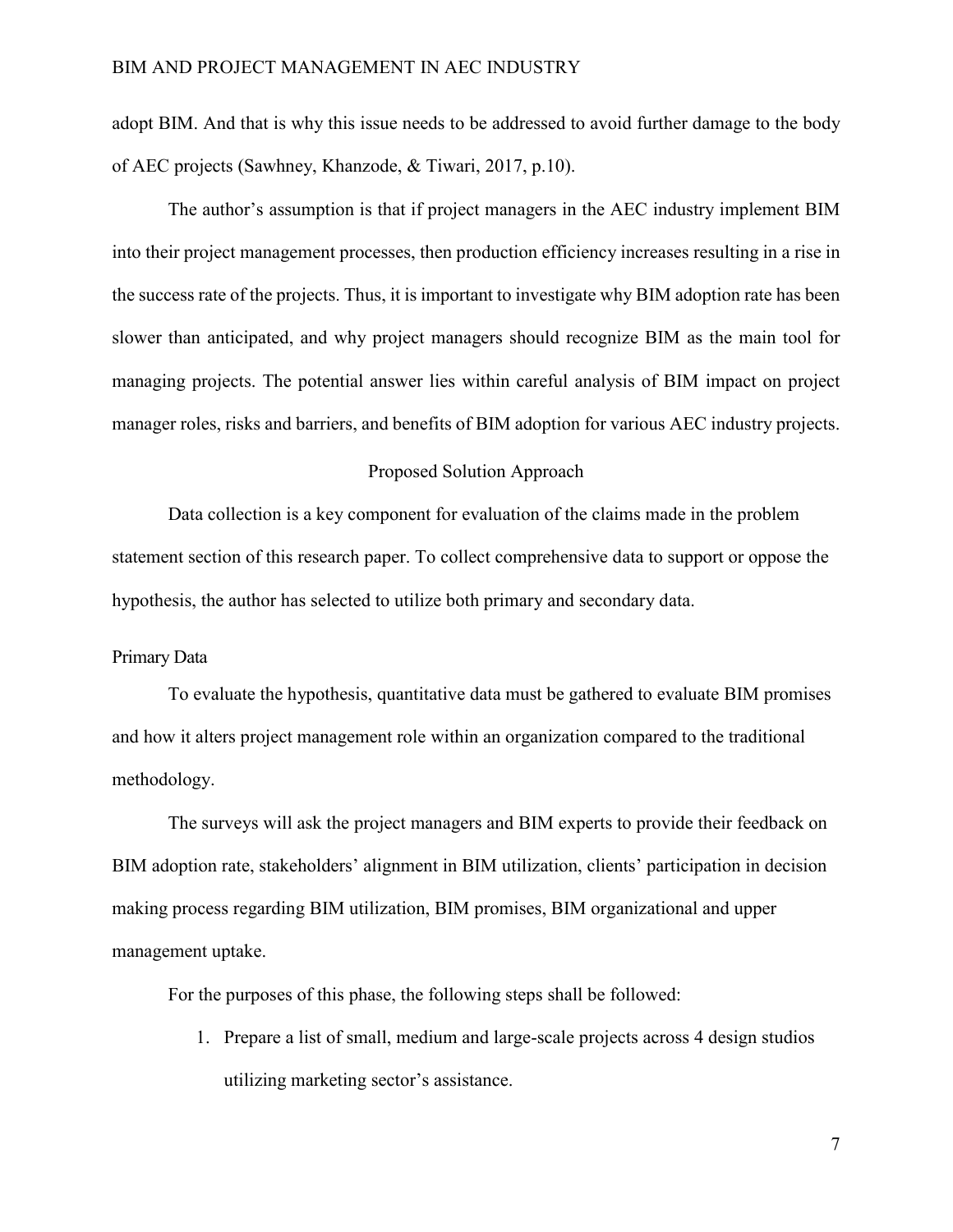- 2. Identify the project managers for each of the projects listed in the previous step using project definition manuals produced in each projects' lifecycle.
- 3. Reach out to identified project managers via E-mail to determine if BIM was utilized to execute their projects.
- 4. Setup a meeting with selected project managers to describe this research phase's intention.
- 5. Send out the quantitative survey via Email to the participants.
- 6. Compare and synthesize the collected data against problem statement claims.

#### Secondary Data

This paper utilizes secondary research methodology to provide an analysis of over 20 research papers. This paper first gives an in-depth introduction of BIM and its main characteristics and promises. This paper then analyzes the role of project managers in traditional project management setting and the post-BIM era in the AEC industry. The literature review suggests a major shift in such role. As part of this step, the analysis shows that BIM has positively impacted project management processes by enhancing collaboration, coordination and communication. There are many researches supporting the benefits of BIM, but at the same time there are arguments supporting the opposite. Thus, the next step is to evaluate BIM benefits and barriers as they relate to BIM adaptation and implementation into the project management processes.

In the conclusion section, the author will re-evaluate the hypothesis if it still holds true in accordance to the various literature reviews throughout this paper and give recommendations on how BIM adoption rate can be enhanced.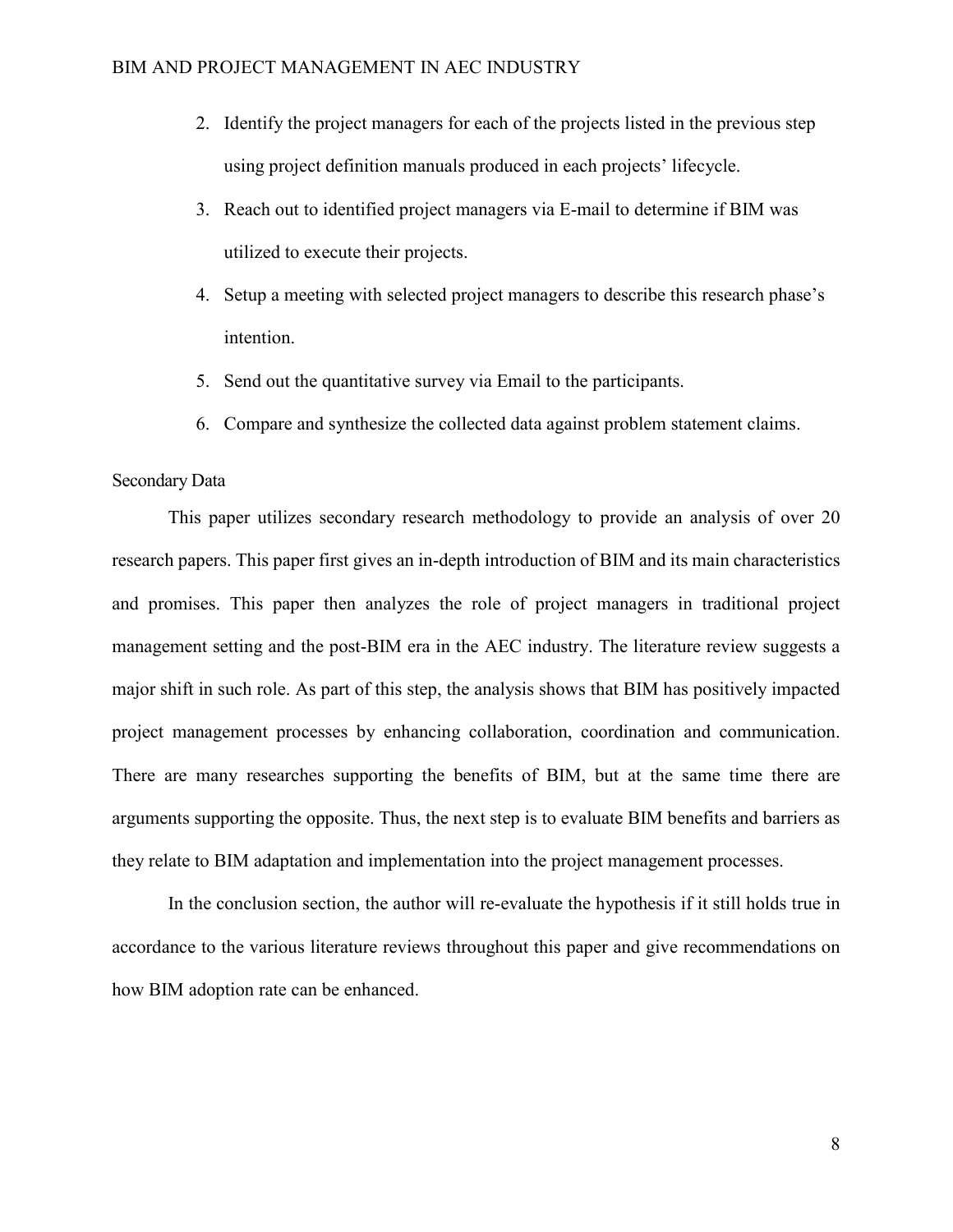Next step for future research is to analyze real world case studies that utilized BIM in their project management processes. Lessons learned and root causes for failure or success of BIM adaptation in to those projects are main components to be further analyzed.

## **Inputs**

# **Output**



*Figure 1-High level research work plan*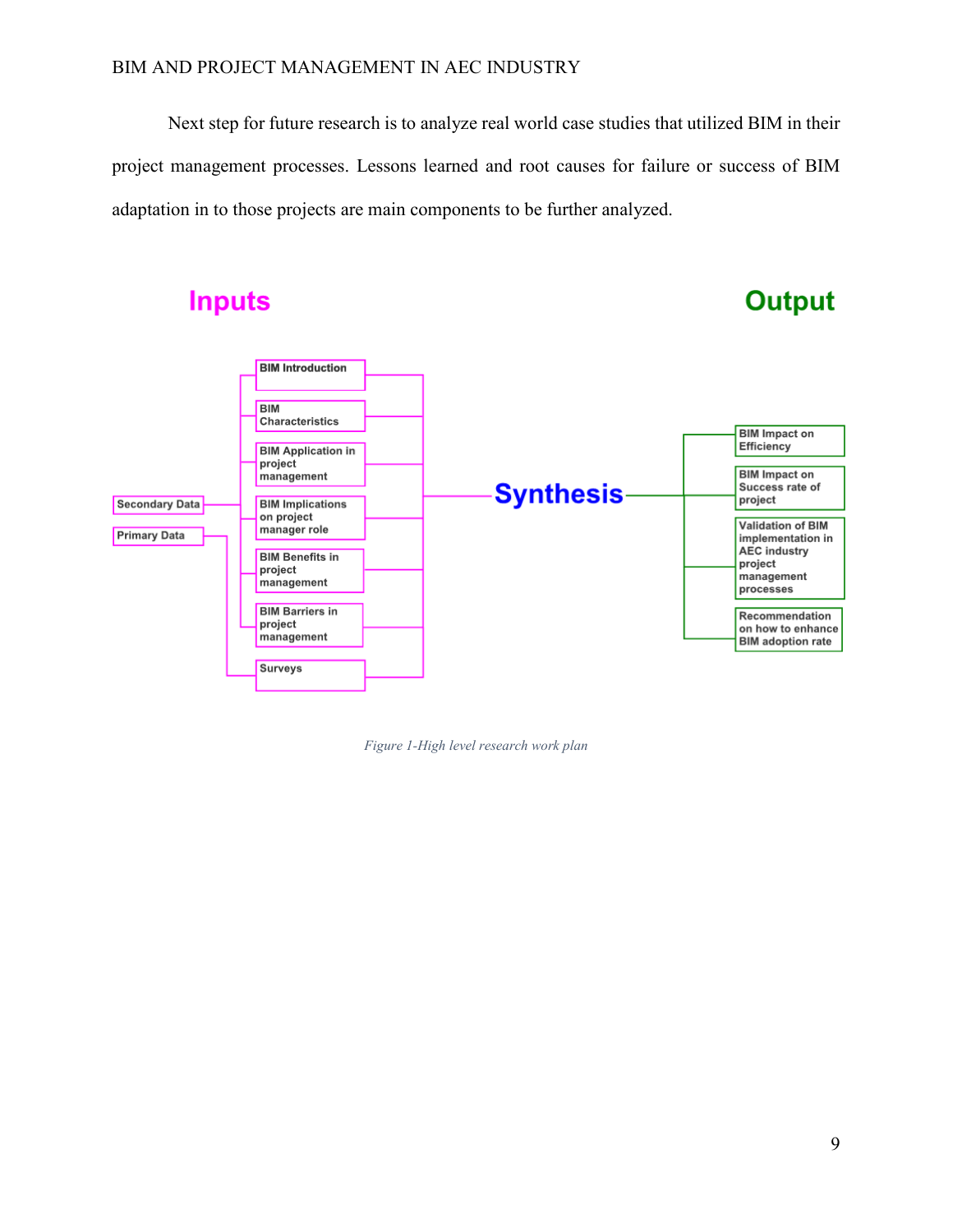Literature Review -- Analysis of Related Work

#### **A Shift in Project Managers' Roles**

The research done by Sawhney, Khanzode, Triwari (2017) focuses on the impacts that recent technological advancements has brought upon project managers' roles in Architecture, Engineering and Construction (AEC) industry. The authors first discuss the roles of project managers as it is outlined in international project management standards and then elaborate on how Building Information Modeling (BIM) has altered some of these roles and responsibilities through the lifecycle of project and through various phases of design and construction. Authors emphasize on the positive impacts of BIM utilization on some of the most important aspects of project management such as communication, collation and collaboration in this research. However, they also recognize that there have been some challenges in BIM adoption by various industry leaders. The authors assert that contrary to the common belief, BIM is not a project management workflow that can be prescribed for all projects sizes and even all organizations. BIM adoption for the projects is a decision that needs to be made considering project size, demand and the culture of the organization. In other words, the value that BIM brings for a specific project in an organization should be carefully analyzed and compared against the business goals. The lack of such analysis might have been a reason that BIM adoption has sometimes failed project managers in AEC industry. In the conclusion section, the authors discuss how and why it is the responsibility of project managers to perform this analysis and help organizations decide if they should be adopting BIM approach in delivering projects. The article by Sawhney, Khanzode and Tiwari is probably one of the best resources for the purpose of this research paper as it is directly related to the problem statement outlined in previous chapters.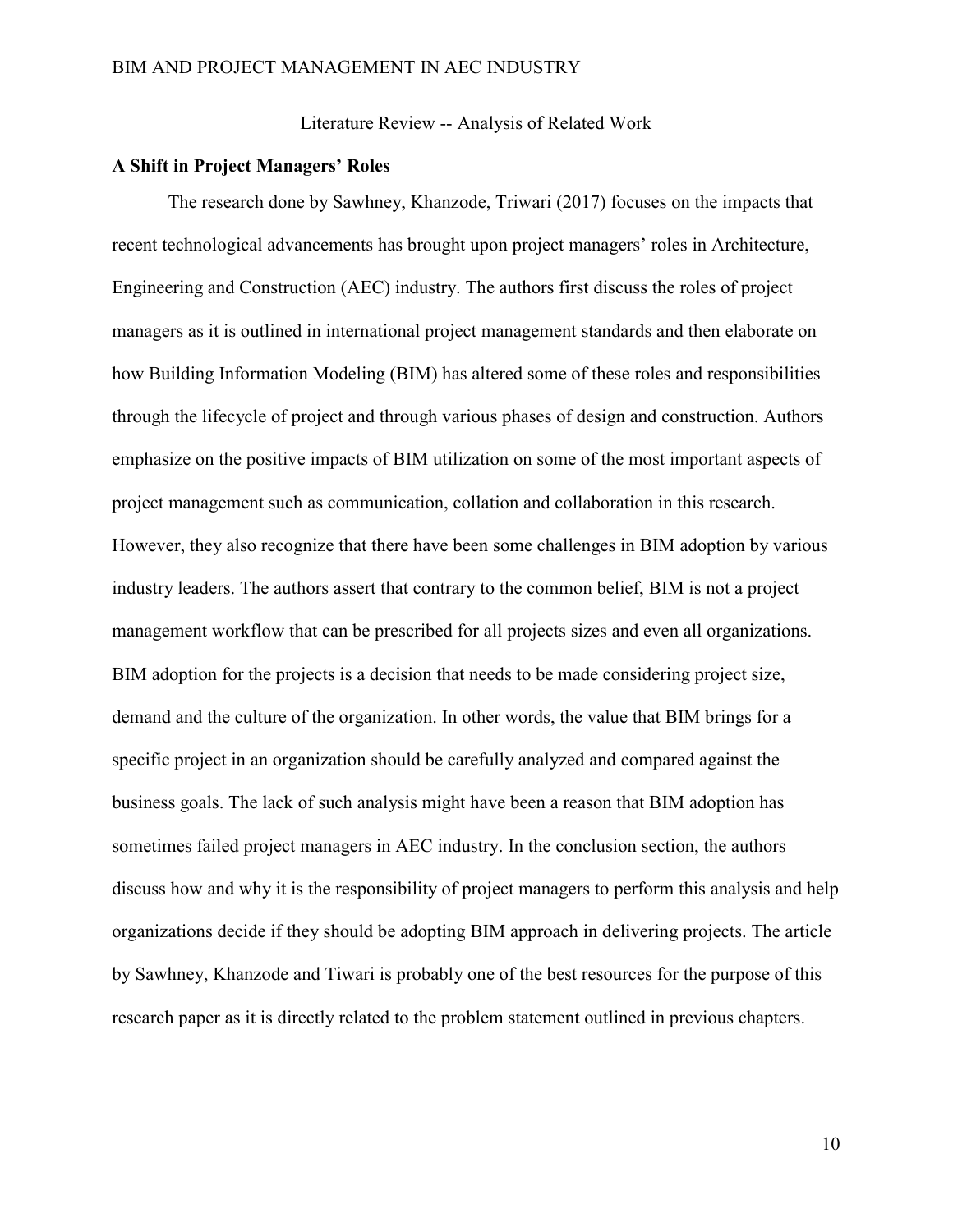#### **Building Information Modeling's Impact on Stakeholder Management**

The paper done by Azhar, Khalfan and Maqsood (2012) is an overview of BIM, its definition, risk and barriers, benefits and future trends as they relate to Architecture, Engineering and Construction (AEC) project types. The paper starts by giving a definition of BIM by National Building Information Modeling Standards (NBIMS) and Associated General Contractors of America (AGC). By the comparison of the two the authors assert that BIM is beyond just a technology and also can be perceived as a process. The authors discuss that BIM is making major changes in the projects' lifecycle work flow. The authors further elaborate on the BIM implications on various phases of AEC type projects and how they change the workflow of each. The authors also elaborate on what this means for project managers in this industry and what they need to be aware of when managing projects utilizing BIM. One of the highlights of this research is BIM adoption implication on stakeholder management. Stakeholders in this paper refer to project owners, designers and constructors who are the main stakeholders on any AEC type project. Stakeholder management is one of the crucial roles of project managers. It is an ongoing task throughout the lifecycle of the project. Knowing how BIM is impacting this task and how project managers should respond to those changes is highly important for successful project delivery. The authors work highlights various aspects of BIM implications on specific project managers' roles and thus very helpful for the purposes of this paper's problem statement. One gap that was noticed in this research is the different levels of recognition that have been given to the BIM by industry leaders and its root causes.

11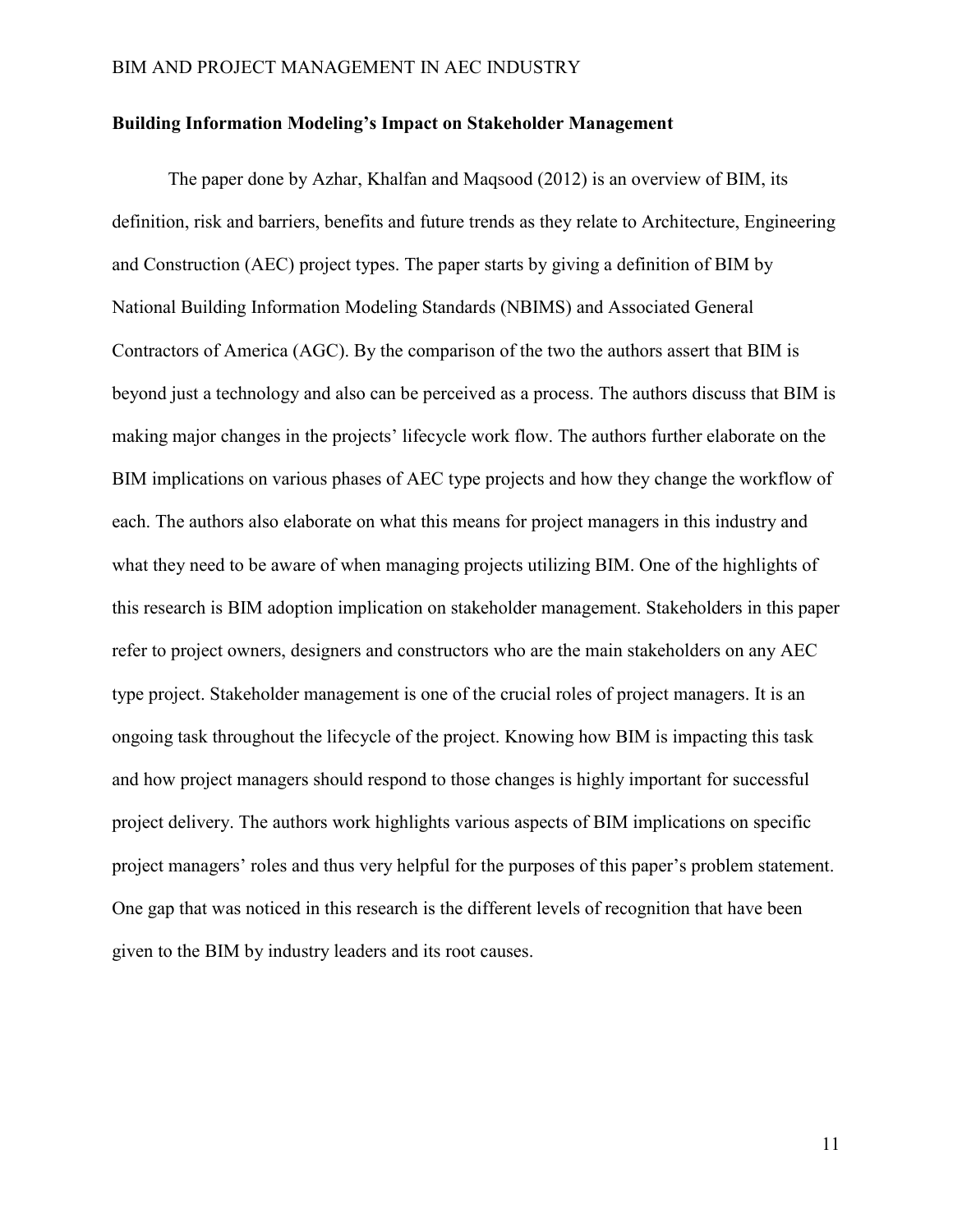#### **Challenges and Advantages of BIM Implementation**

To respond to the gap mentioned in the previous literature review, this research done by Talebi elaborates on some those concerns and questions regarding challenges that organization face when implementing Building Information Modeling (BIM) into their routine work flow. The paper compares both advantages and disadvantages of BIM implementation in to the project management. The benefits determined by the author is the increased efficiency in collaboration and coordination amongst various stakeholders involved on the projects as well as increased productivity. The author believes that the reason for such benefits is indeed the fact that BIM provides more information and data for project managers. In Architecture, Engineering and Construction (AEC) projects, one of the reasons that delays or failures happen is because data collection can become a challenge. Thus, BIM and its reputation for being able to provide more information and data compared to traditional workflows can benefit project managers in eliminating some of the risks associated with data collection. The author then elaborates on some of the challenges that project managers face when trying to implement BIM into their workflow. The challenge is mainly mentioned to be lack of knowledge about BIM and how it alters the roles and responsibilities of project managers from that of the traditional process. Another challenge is mentioned to be lack of knowledge with regards to technological aspects of BIM but this challenge is not the subject of this paper. In short, the author believes that there is not a clear guideline for project managers on how to implement BIM into their projects. It usually takes a lot of time for them to adapt to the new changes and figure out the best practices utilizing this technology.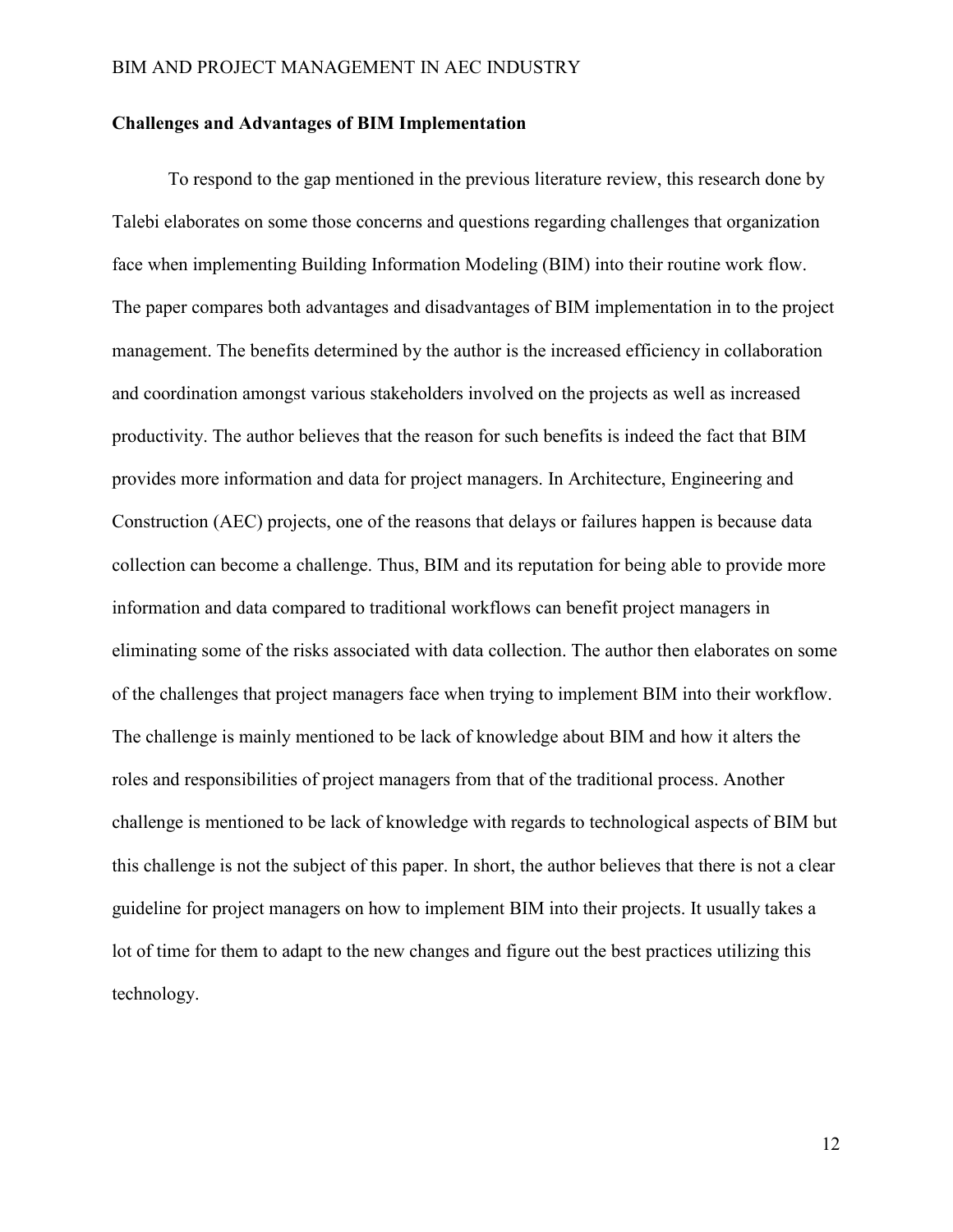#### **Risk Management Using BIM**

The research paper done by Zou, Kiviniemi, & Jones (2015), is an extensive review of researches that assess risk management through new tools available to project managers such as Building Information Modeling (BIM). According to this article, risk management is one of the crucial components of project management process on all projects across the globe. Architecture, Engineering, and Construction (AEC) projects are no exception to this rule. The article asserts that failure to manage risks associated with AEC industry projects, not only results in the failure of the project itself but it will impact the future growth of the built environment adversely. Thus, it is highly important to think about how BIM can alter the paradigms in risk management. This paper first elaborates on traditional risk management in projects and then discusses how the advancement of new technologies such as BIM can alter, benefit or even pose a risk on this process. This research confirms that there has not been a comprehensive real-world application of BIM in risk management process yet but with system-thinking of all disciplines involved in AEC industry projects, considering various implementation strategies and supporting such practices, the industry can potentially overcome this gap. The article further elaborates on the benefits that BIM can bring to project managers in their risk management processes, emphasizing on its data collection capabilities. Lastly, the article touches on the challenges that AEC industry project managers are facing in BIM implementation in risk management.

Considering that risk management is one of the most important components of managing AEC projects, and that BIM can be implemented into project management practices to address such issues, this article is beneficial for addressing the issues outlined in problem statement.

13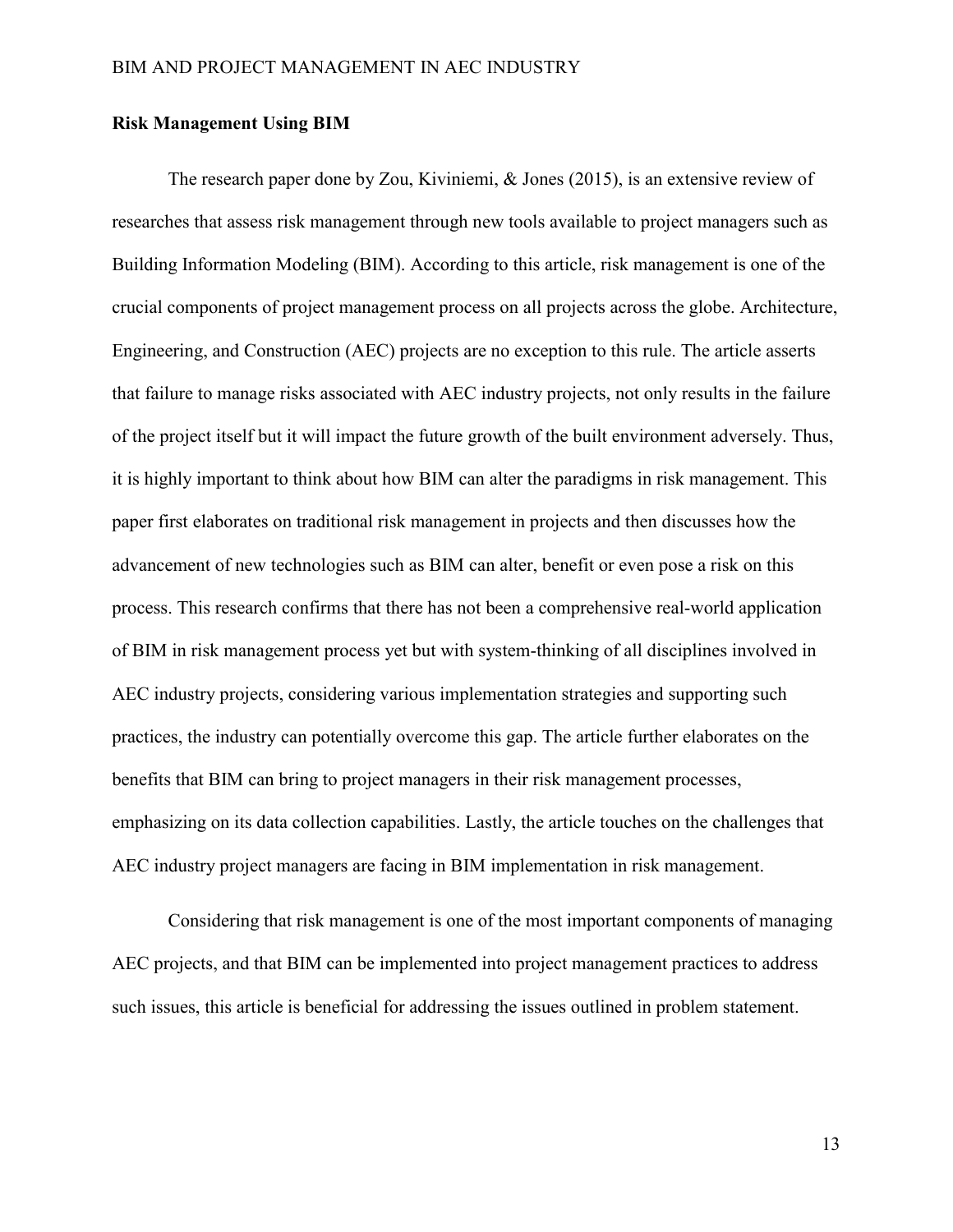#### **Project Control Methodologies and Productivity Improvement Using BIM**

The main objective of this research paper done by Kenley & Harfield (2015) is to develop project management theory as it relates to Architectural, Engineering and Construction (AEC) industry with a focus on project control. The authors utilize a subset of a larger study that used surveys of 50 different international construction project control professionals for their research. The article discusses the benefits of the 3 most common project control methodologies:

- 1. Building Information Modeling (BIM)
- 2. Earned Value Management (EVM) and
- 3. Location Based Management (LBM).

Pre-structured interviews of the mentioned professionals that were done as part of this effort, show a common problem in commercial and infrastructure projects; The surveys and interviews showed that all organizations used at least one of the three mentioned tools. However, those tools were not effective across all teams or across all aspects of different projects. The authors believe this ineffectiveness can be resulted from the following reasons: 1. One reason for this deficiency could be different teams' capabilities in adopting and implementing these tools in their everyday practice. Or 2. The other reason could be lack of knowledge about the mentality and philosophy of these tools and methodologies. The authors believe that the main cause for such deficiency is the latter. These three tools should be looked as systemic methodologies. Their goal is to increase efficiency and productivity as it relates to managing projects. This in turn is highly dependent on continuous collection of data, validating the data, controlling the data and reporting to different stakeholders as appropriate.

The gap in this literature which also provides basis for future research ideas is to seek how to educate teams and individuals on the philosophy of BIM and how to effectively implement this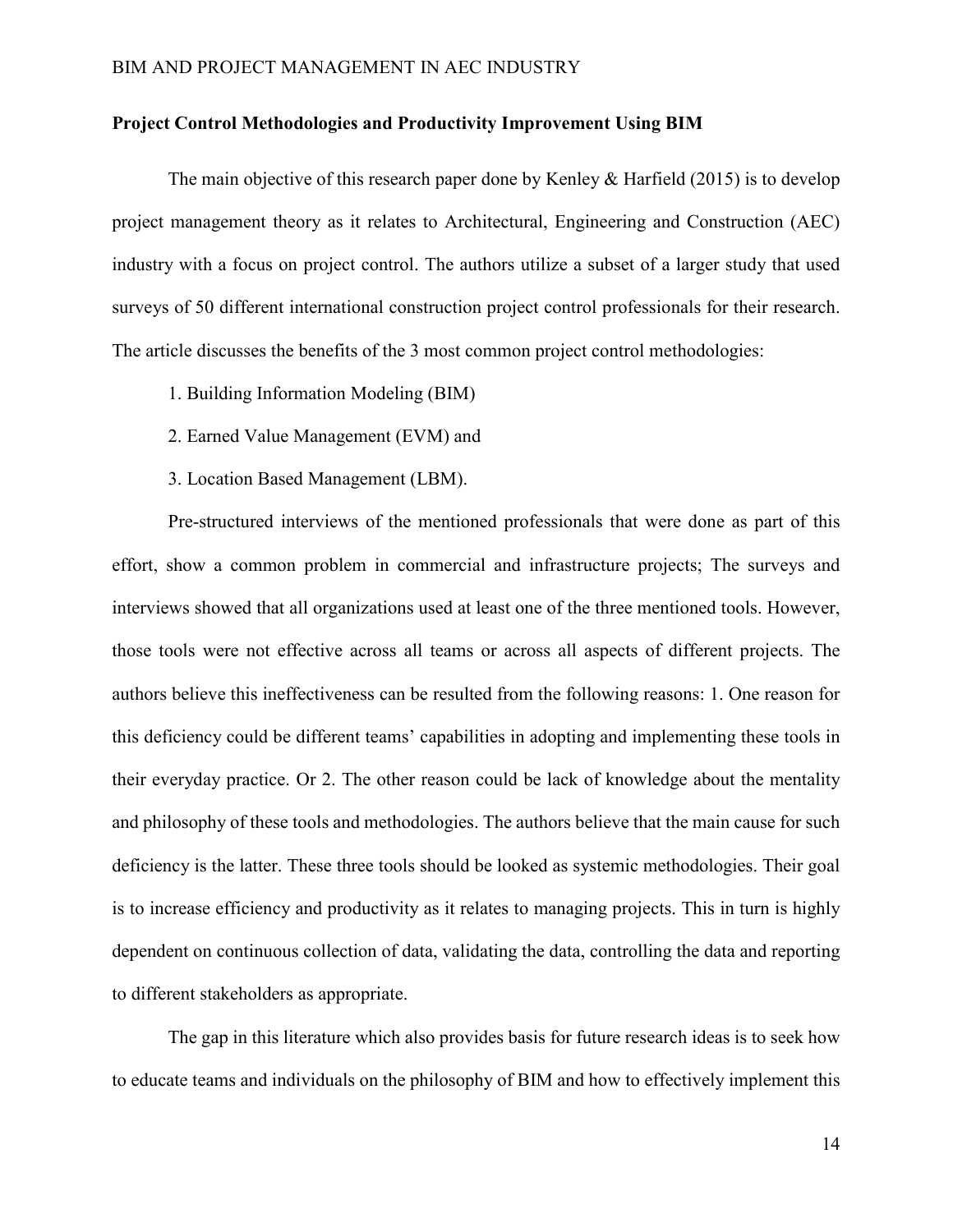tool into every day practice. Another gap noticed in this paper is the determination of the role of each stakeholder in collecting and controlling data in AEC industry. In all AEC projects, there are too many different stakeholders involved, coordination and communication between all these different parties is an everyday challenge for project managers as they need to work with other project managers with different perspectives.

This article is directly related to the topic of this research paper. Project control is an important phase of project management as it controls cost, time and quality. This research can provide information regarding to what extent project managers should use BIM to control these three magnets of their project.

#### **BIM and Project Management from Stakeholder's Perspective**

According to this research by Traviglini, Radujkovic & Mancini (2014), in the recent years, the projects in the AEC industry has been getting more complex. As a result of such complexity, it has become more challenging to manage these types of projects. To respond to this shift, Information Technology (IT) has developed multiple platforms to better resolve project management complexity of such projects (Traviglini, Radujkovic & Mancini, 2014). This research paper further asserts that among all these platforms, Building Information Modeling has been proved to be the answer to this project management role. This research elaborates on the relationship between BIM and project management suggesting that BIM is a project management matter since its main objective is to manage project information. This research paper has conducted extensive literature review as well as interviewing stakeholders who are key in BIM adoption to extract its results and conclusion. The main problem that this research paper will address is to answer what type of stakeholder in an AEC type project will be adopting BIM?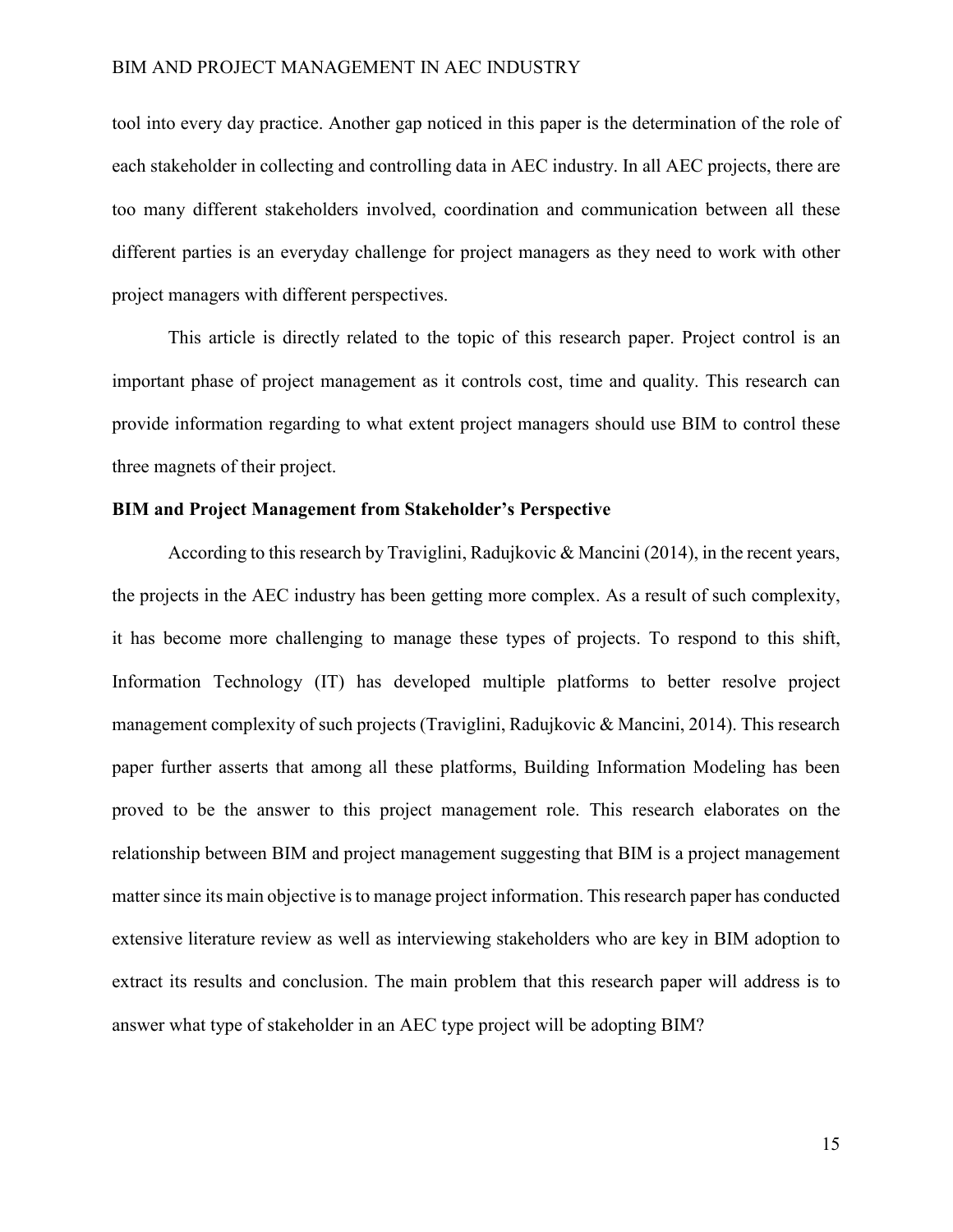The points discussed in the research paper by Traviglini, Raduikovic Mancini are very helpful to address the problem statement drafted by the author of this paper in previous sections. This research paper clarifies the power matrix in BIM adoption. As it will be discussed in this research paper, one of the reasons that BIM implementation adoption rate is lower than expected is that the management role of the BIM is not yet fully understood by key project players. To prevent conflicts, it is important for the team players in an AEC project to fully understand who is mainly in charge of BIM adoption and drafting the roadmap of BIM implementation into project management. Without such realization, conflicts are more likely to happen and thus project failure will be a major risk that project managers can potentially face.

One gap that the author has noticed in this research paper is lack of information on the details of responsibilities of each of the key members in BIM implementation and how these responsibilities should be communicated with all stakeholders to improve the efficiency of communication when it comes to BIM.

#### **Review of BIM Benefits in AEC Projects**

The article by Doumbouya, Gao and Guan elaborates mainly on BIM adoption benefits in AEC type projects. It asserts that BIM will effectively increase the efficiency and productivity throughout the lifecycle of project given that the project team is capable of notifying constructability issues at the very early stages, updating the information easily and as many times as needed, enhancing information sharing between project stakeholders. According to the writers of this research paper, the mentioned advantages of the BIM will eventually result in a reduction in the number of errors associated with building systems' design, reduction in the construction cost as a byproduct of improved efficiency and smoother project management work flow.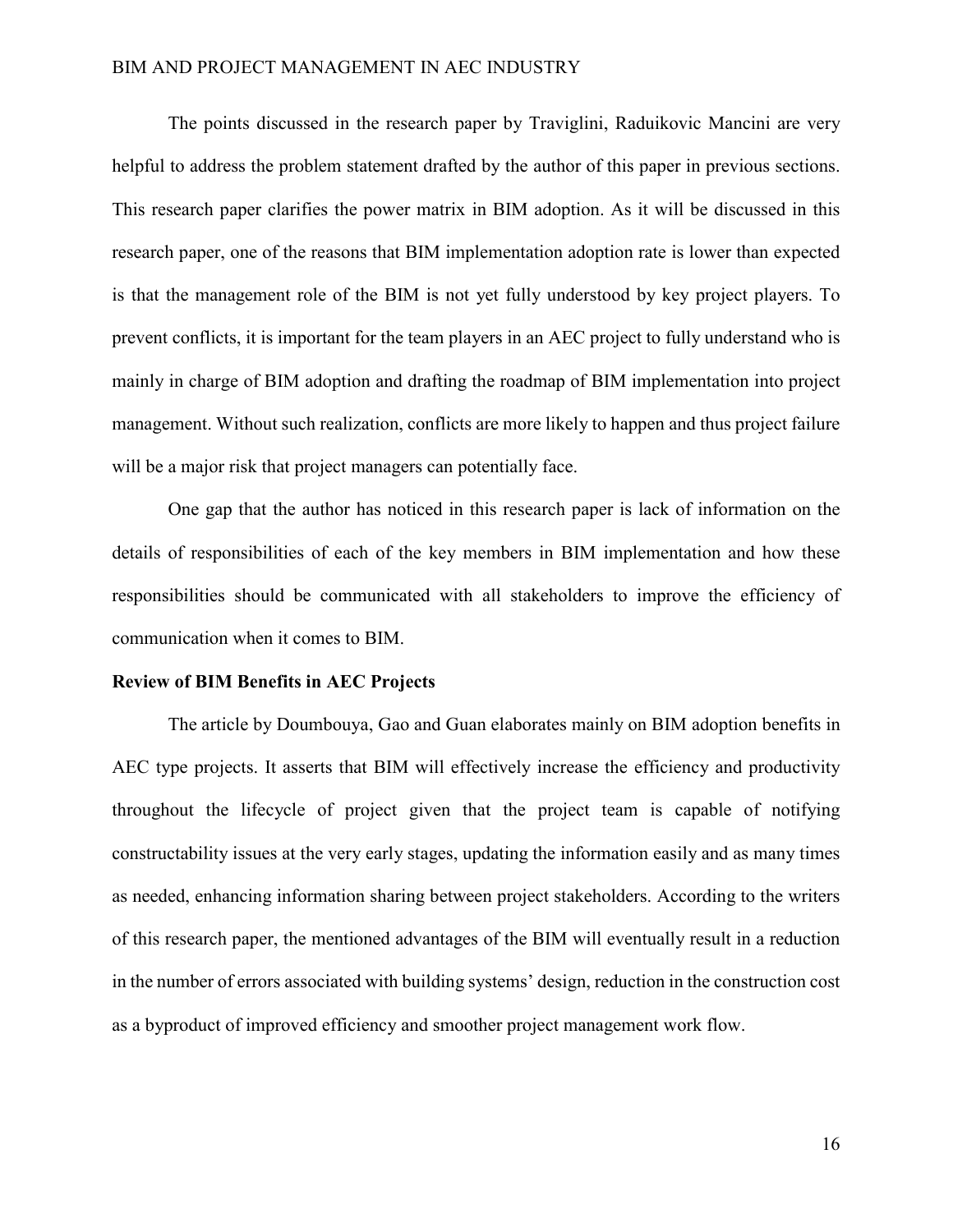One of the highlights of this research paper is that the authors analyze the BIM role in all stages of design and construction. This article then elaborates on factors that influence BIM adoption rate and often causes the rate of acceptance and implementation to be slightly different among the industry professionals. The authors further assert that a full realization of BIM role and how it alters the traditional paradigm of AEC project management is key in successful implementation of this new technological advancement.

The findings of the article by Doumbouya, Gao and Guan will help the author of this research paper to be able to elaborate on benefits of the BIM throughout all phases of design and construction.

One area for future research is to investigate the challenges and disadvantages of BIM implementation in all phases of design and construction.

#### **BIM Promises Versus Reality**

The research article by Miettinen and Paavola analyzes the BIM as a technology and also as a project management practice. The authors first elaborate on the four main characteristics of BIM in detail throughout the article. These characteristics are as follows:

- 1. All the information needed for a successful delivery of an AEC project can be incorporated into one single platform
- 2. BIM allows for easier collaboration between disciplines involved in AEC project and allows new ways of working
- 3. It can be maintained and updated throughout the lifecycle of not only the project but also the building
- 4. BIM's main promise to increase the efficiency of project's documentation process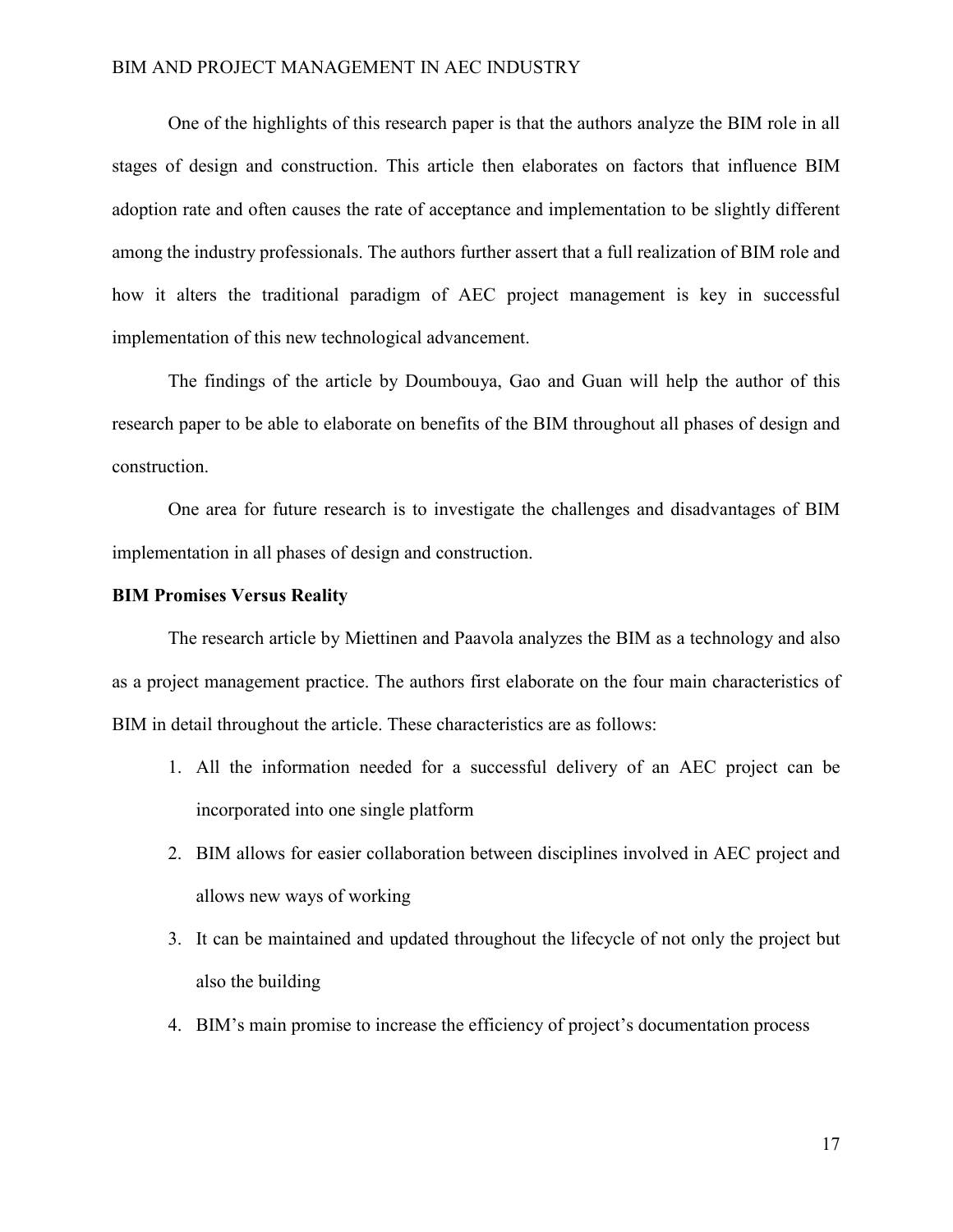Then the authors discuss how project managers have been utilizing and implementing BIM into their project management process. In the next step, the authors discuss how new technologies can be effectively introduced so that the users accept and implement such new tools into their everyday practice. The authors assert that the key is continuous learning and collaboration with these end users are the key. Finally, the authors give recommendation on how BIM implementation can be enhanced among the project managers.

The research paper by Miettinen and Paavola evaluates the key points and assumption made in the problem statement of this paper. Also, it will provide good basis for make recommendations in the conclusion section of this paper.

One area for future study would be to investigate the validity of the four main characteristics mentioned in Miettinen and Paavola's work by real world case studies and projects.

#### **Challenges of BIM implementation in Construction Projects**

The article by Kerosuo, Miettinen, Paavola, Maki, and Korpela, elaborates on challenges and barriers of BIM implementation in construction projects in detail in four main interfaces of any AEC type project. These four interfaces are as follows:

- 1. Designers
- 2. Designers and the site managers
- 3. Designers, site managers and building managers
- 4. Designers, building managers and end users

In any type of AEC project, there are many project managers involved from various companies with different specialties. With all interfaces being analyzed in the authors' work, this article can help investigating the challenges and barriers in BIM utilization and implementation.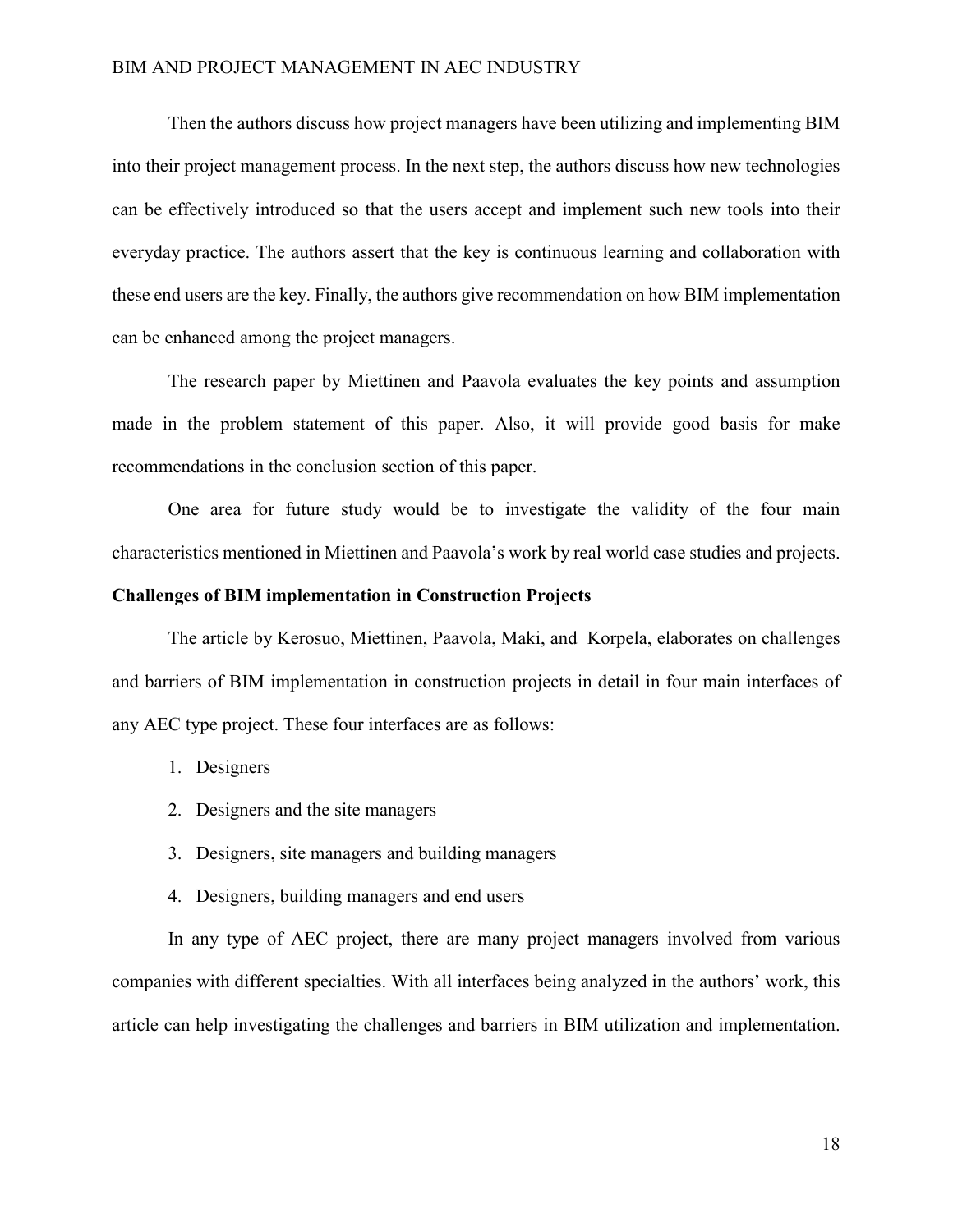As mentioned earlier in this paper, the analysis of such challenges and barriers are essential in addressing the problem statement of this paper.

 If the project managers fully understand the challenges that may arise from BIM utilization internally and externally, they can take actions accordingly to address such challenges and thus the risks associated with them. One gap in this research is the lack of recommendation from the authors on how to address these challenges.

#### **BIM Projects Risk Factors**

A study by Chien, wu, & Huang in 2014, investigates the risk factors associated with BIM implementation into AEC industry projects. The authors assert that BIM is eventually the future of AEC industry's project management processes and practices. However, just like any other new technological advancement, there are risks associated with its utilization in its early stages. The authors callout thirteen risk factors associated with BIM adoption throughout this study summarized as follows:

*Inadequate precedents:* As discussed previously, BIM is in its early stages of utilization and adoption. In other words, it is in the trial and error stage and thus some of the risks associated with is not fully known.

*Inadequate governmental support and policies:* Because BIM utilization is in its early stages of implementation into the projects, governments lack policies and standard roadmaps for its successful implementation. This deficiency will eventually cause organizations which utilize BIM to develop their own standards. Since in any given AEC type projects, there are many various stakeholders involved, their roadmaps for BIM utilization might not be properly aligned and thus can cause detrimental conflicts through the lifecycle of the project.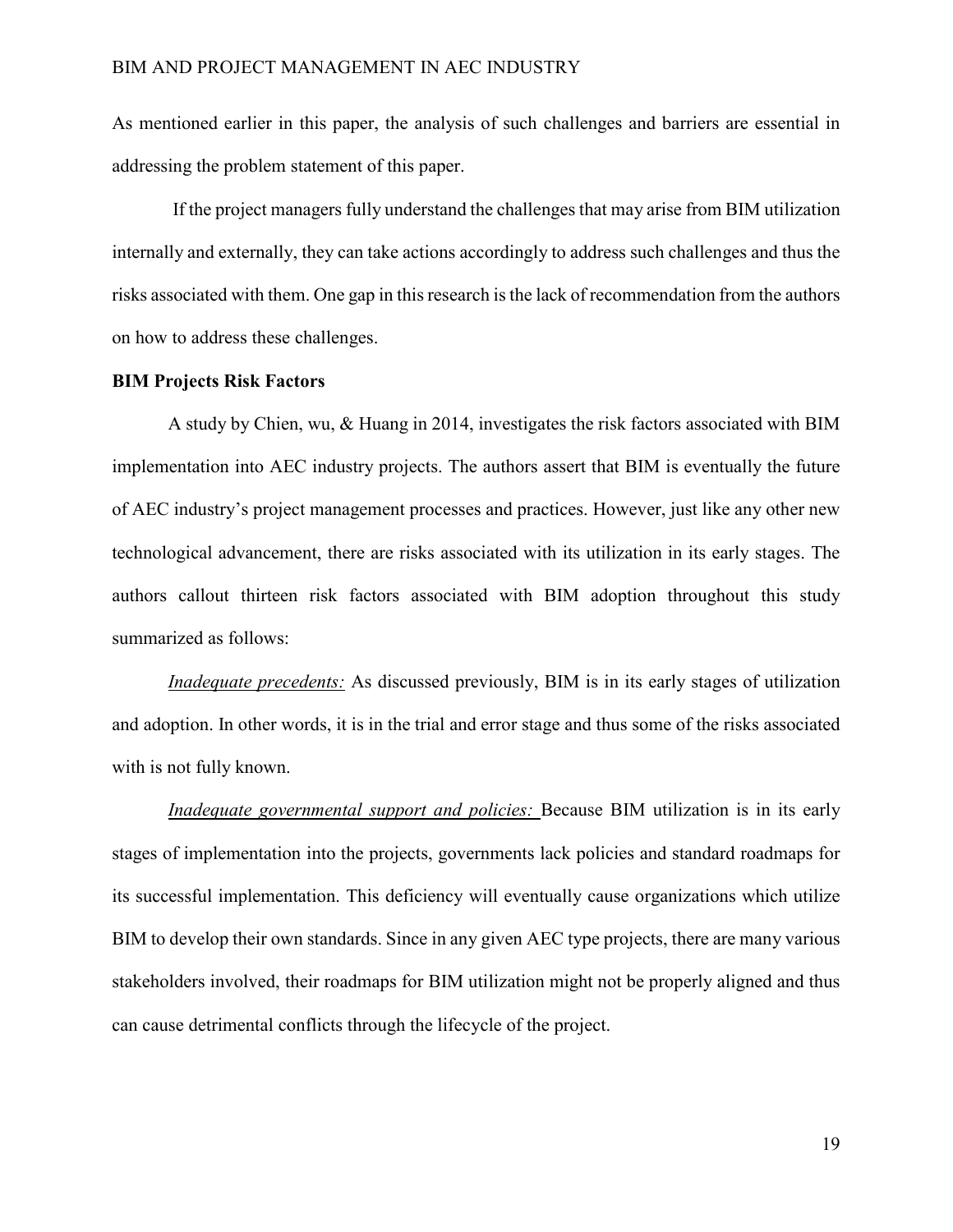*Inadequate educational and training infrastructure:* Universities and educational institutes do not have BIM focused programs in the academic environment. Individuals who work with BIM in the industry learn it through experience. Thus, this new advancement is lacking proper and sufficient academic background.

#### **Organizational Culture and BIM Utilization**

The research by Almeida and Brasil de Brito Mello is an investigation of why Brazilian construction sector has not been successful in implementation of BIM into the project management processes of their projects. The authors assert that the Brazilian construction and design companies are indeed aware of the advantages of BIM. They do realize that BIM implementation if utilized effectively can result in improved efficiency and potential savings in time and cost. However, the authors confirm that organizational culture and the resistance to change are the main problems that such companies are facing. The results of this research paper are based on the questionnaires that were handed to industry leaders in the Brazilian construction companies. The questions question if the companies have interest in BIM implementation, what their current practice is, do they have the culture to receive and accept BIM, what shifts are needed in the organization culture to make BIM well received among project managers and most importantly, are these companies willing to go ahead and investigate in such major shift. In the conclusion section, the authors summarize the key findings based on these questionnaires.

The findings of this research paper support the author's point about BIM being something above and beyond just a drafting tool project documentation. BIM is not just a technology. It will alter the project management processes and thus, it will find its way to change the organizational procedures in project execution eventually. For companies to accept and implement BIM into their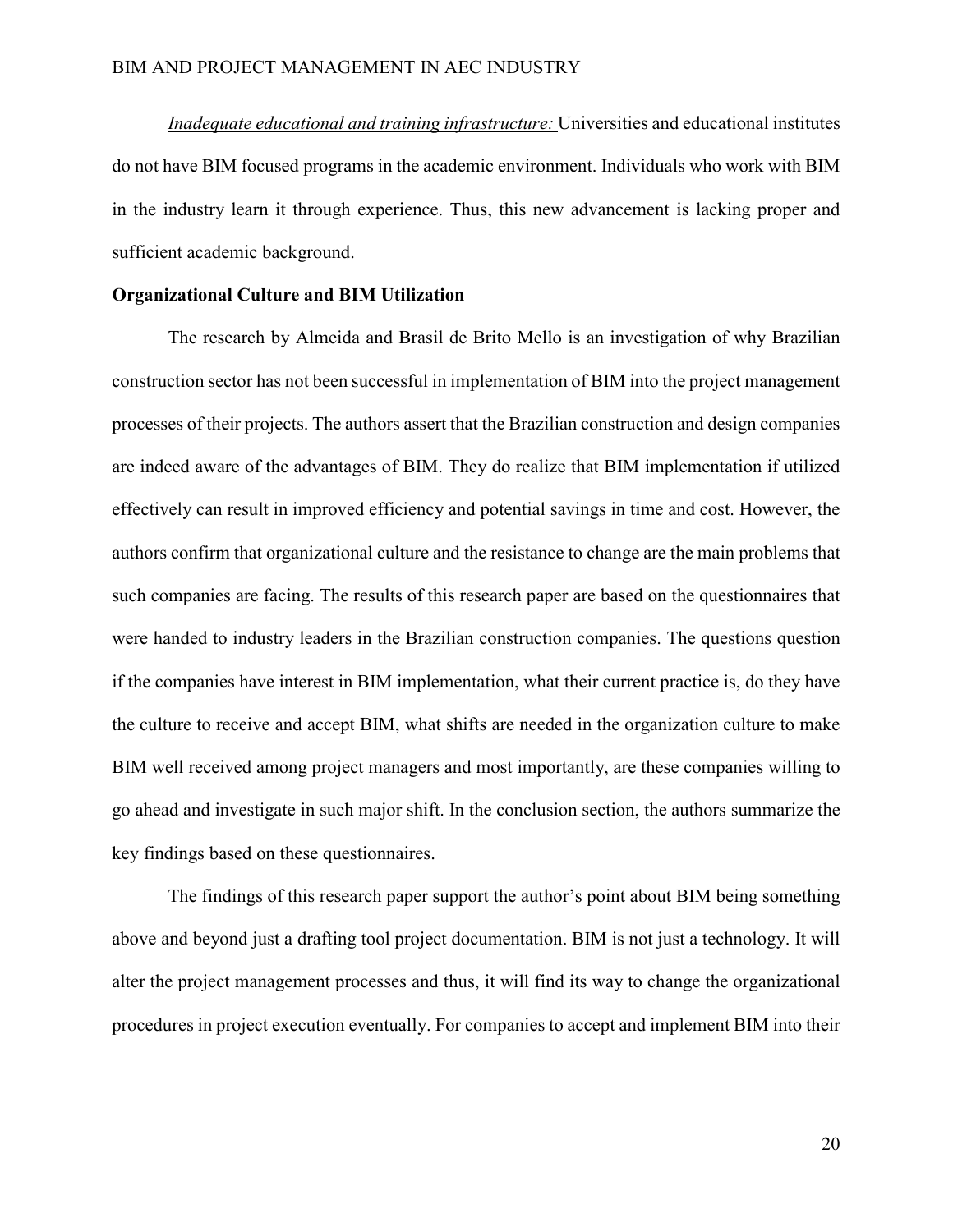project management practices, there will need to be a change in the organizational culture and not all companies accept to go under such change.

#### **BIM Implementation in the Global Setting**

A study by Dr. Peter Smith in 2014, investigates the issues related to the implementation of BIM into AEC type projects. This study asserts that the professionals in this industry are yet to establish effective roadmaps for project managers on how to utilize this tool for successful and easy project delivery in AEC industry. This article indicates that lack of such effective roadmap is one reason why BIM acceptance rate has been slower than anticipated despite the fact that it has been around for at least the past decade. However, the same study indicates that the acceptance rate has been increasing in various countries.

The authors further elaborate that there are multiple reasons for such successful implementation. These include support from governments, establishing national BIM standards that all engineers, designers and contractors can follow, and also educational and training programs held nationwide. Out of the reasons mentioned, the authors indicate that the government support is probably the most effective. Also, they assert that BIM implementation should start with the owners of the project in order to be well received between all stakeholders.

This study shows that BIM implementation can bring competitive advantage for the firms in this industry specially if they are competing in the international market. That being said it is not smart to use BIM for all projects. There needs to be a business case created for each project to evaluate the effectiveness of BIM implementation. If the return on investment is not justified, then using BIM will create barriers.

The authors of this article elaborate on legal issues in relation to BIM implementation. Since the project manager is relying on the information directly produced from BIM, and since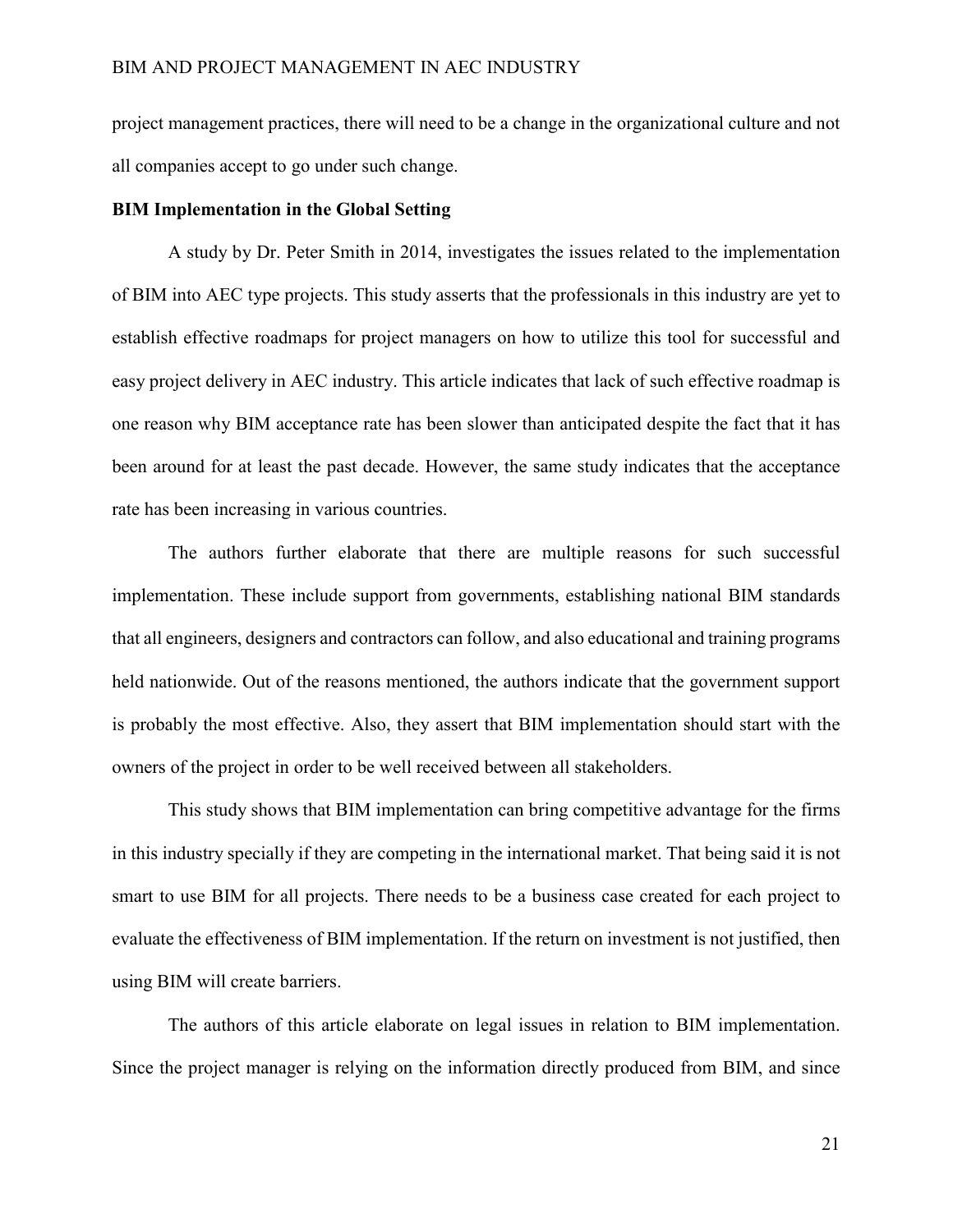many stakeholders from various organizations contribute to BIM and its output, there is a risk of delivery of inaccurate information. The American Institute of Architects (AIA), which produces legal contracts between various participants in AEC projects, has been working on developing legal provisions to address this issue.

This article is a study that evaluates and supports the points made in the problem statement section of this paper. It indicates that BIM implementation is gaining more acceptance rate recently and also elaborates on some of the benefits and barriers in its implementation which are intended to be investigated throughout this paper.

#### **Construction Organizations' and BIM model**

A study done by Lee, Yu, & Jeong indicate that even though BIM is gaining popularity between the leaders of AEC industry, it is unclear why it is adopted and used. Therefore, the authors assert that there are concerns in conjunction with BIM acceptance model since there is not a clear answer to why BIM is adopted and is gaining such attention. The authors also indicate that this is probably due to BIM's promise of having reusable and updatable information. In this study, the authors will elaborate on main components of BIM acceptance model as it is utilized in the construction organizations.

The authors elaborate on a report issued by the National Institute of Standards and technology (NIST) issued in 2004. This report indicates that more than 15 billion dollars is being wasted in Architecture, Engineering, and Construction (AEC) projects annually. It is noted in this report that the reason for such financial loss lies within the inefficiency and lack of sufficient data during project execution phase. Sometimes such financial loss results in project managers to fail delivering a successful project. BIM's main promise is to solve all such problems with its data collection capabilities. However, the authors believe that BIM acceptance rate is in direct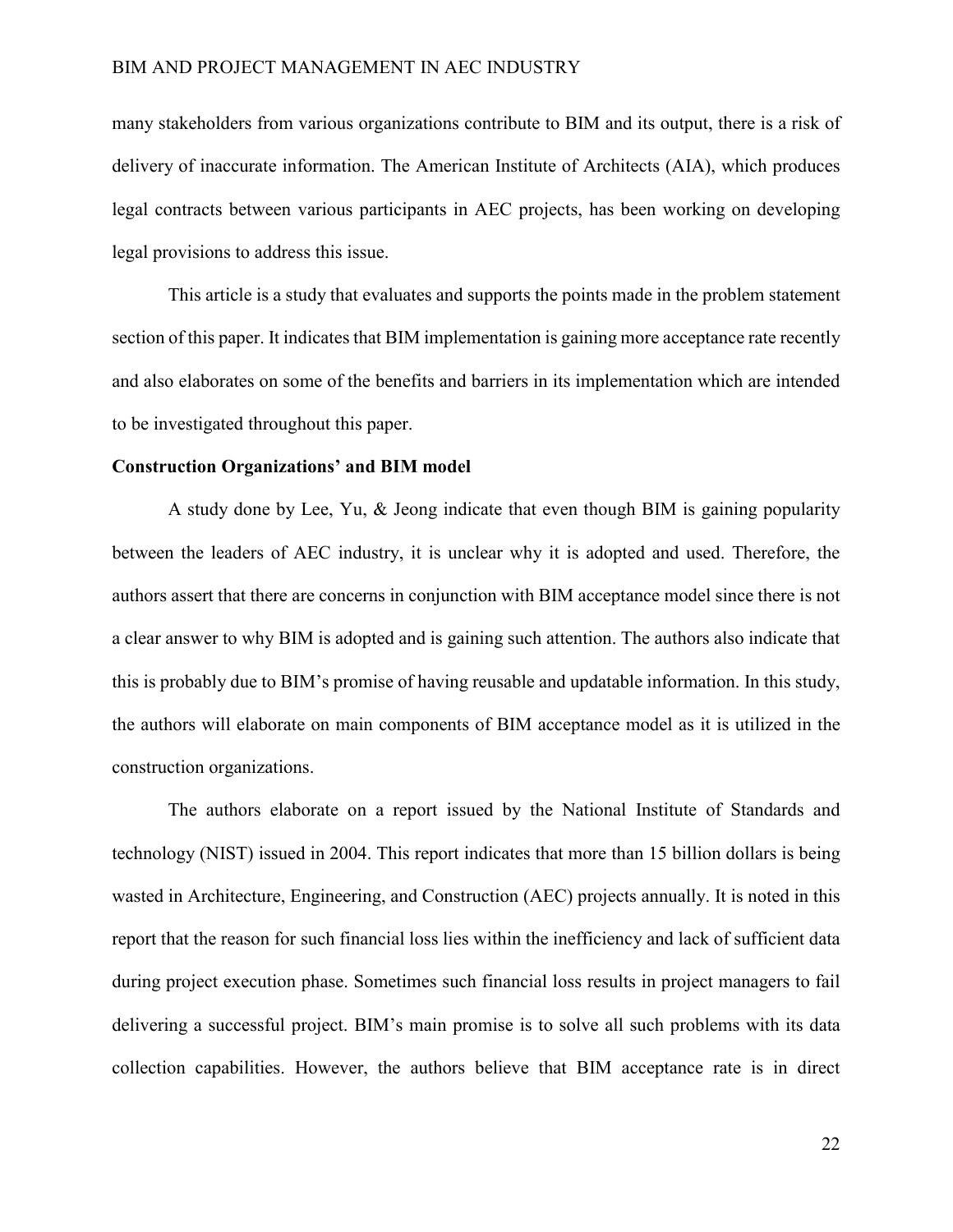relationship with the rate by which users accept new Information Technology. This concept known as Technology Acceptance Model (TAM), is affected by several factors such as users, the context, technology itself etc. Furthermore, the authors surveyed architects, engineers and contractors in order to test their research model.

According to this study, TAM depends on two major components:

1. How users perceive the new technology to help their job performance, or in other words its usefulness

2. How users perceive the new technology user friendly, or in other words ease with which they can start utilizing the technology without major failures

Lee, Yu, & Jeong also indicate that norms established within the concept of TAM are also affected by social norms. A user might find a certain technology useful and easy to learn in a certain country but not necessarily in another.

The authors then elaborate on BIM benefits by listing the major advantages BIM has brought for AEC industry. To name a few, authors assert that BIM will result in easier data management, easier implementation of changes, increased production efficiency and thus cheaper overall process. Also, the authors elaborate on the barriers that BIM casts upon construction industry. Lack of technological knowledge, lack of resources, lack of education and training and lack of clear liabilities and legal issues are named by the authors to be some of the most critical barriers in determining a clear BIM acceptance model.

Based on the extensive literature review on TAM and BIM barriers, the authors indicate internal and external variables for BIM acceptance. External variables include Organizational competency, technology quality, personal competency and behavior control. Internal variables include perceived ease of use, perceived usefulness and consensus on appropriation.

23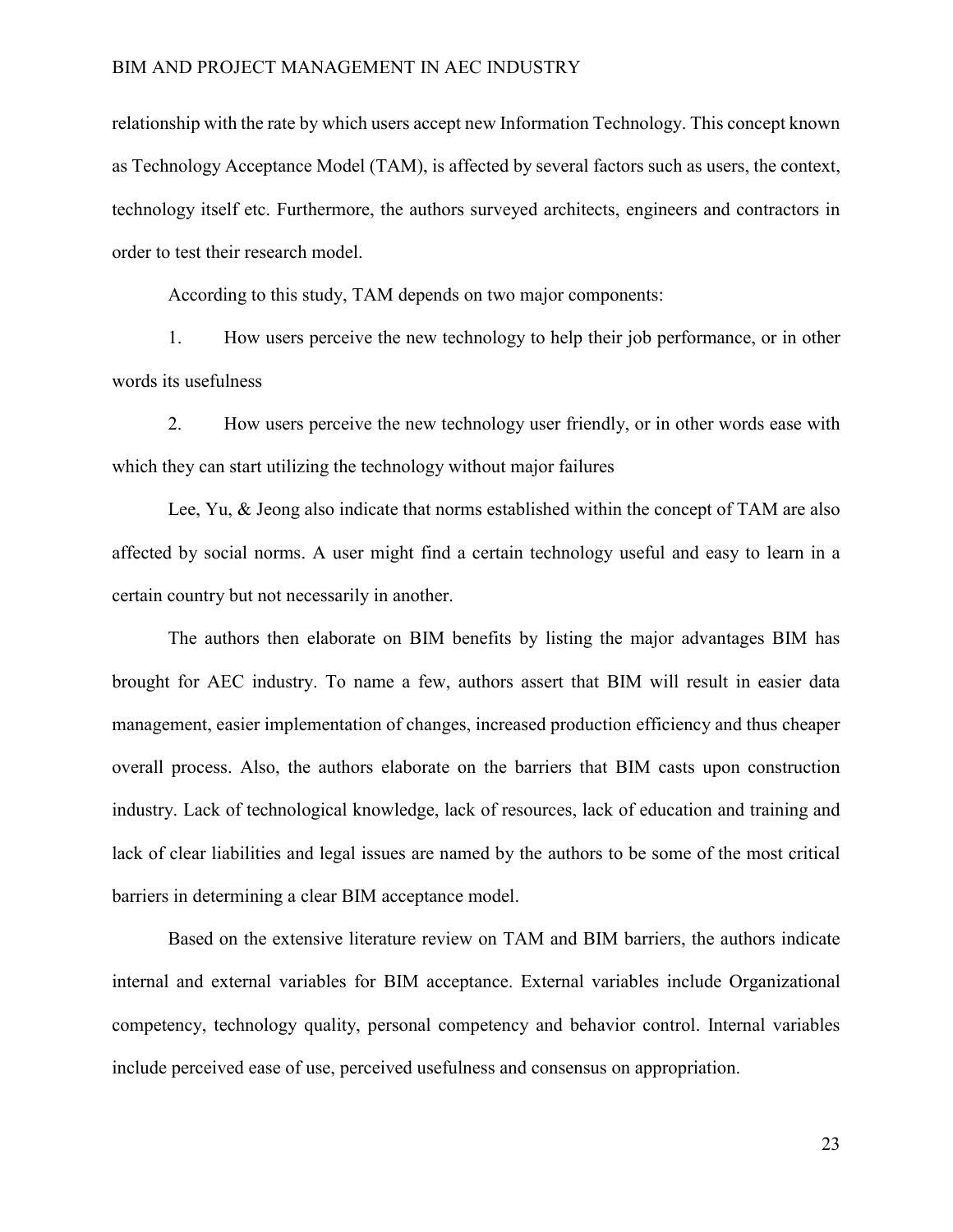The research paper by Lee, Yu  $&$  Jeong supports the points made in the problems statement and introduction of this research paper about BIM's benefits and main promises. However, it is also elaborating on why it is not just about the advantages that this technology is bringing for AEC industry and many variables play significant roles in its successful implementation in AEC type project.

#### **Time and Cost Management Utilizing BIM**

The study done by Jrade and Lessard, elaborates on BIM capabilities regarding time and cost management on AEC projects. The authors confirm that the AEC projects suffer from decreased efficiency and productivity as well as poor and insufficient design information. The authors also assert that is it very crucial for designers and contractors to communicate regularly and effectively to be able to mitigate risks when it comes to time and cost. According to this study, BIM and its capability of designing the building shell, its interior and all building systems threedimensionally, is very effective in producing more accurate information for the contractors. The issues are identified easier using BIM since the designers or engineers are looking at this threedimensional model as a whole with all systems incorporated into one single platform. Because of such capability coordination becomes easier on these complex projects. With easier coordination and more information available, contractors and engineers are able to quantify the building components easier and in a more accurate manner. This will allow contractors to be engaged earlier in the design phase. They can identify constructability issues and conflicts and plan accordingly ahead of time. This eventually will translate to a better time and cost management. To better control cost and time an integrated BIM system has been identified and analyzed by the authors of this research paper that can potentially work hand in hand with BIM software such as Revit to improve Earned Value Management analysis.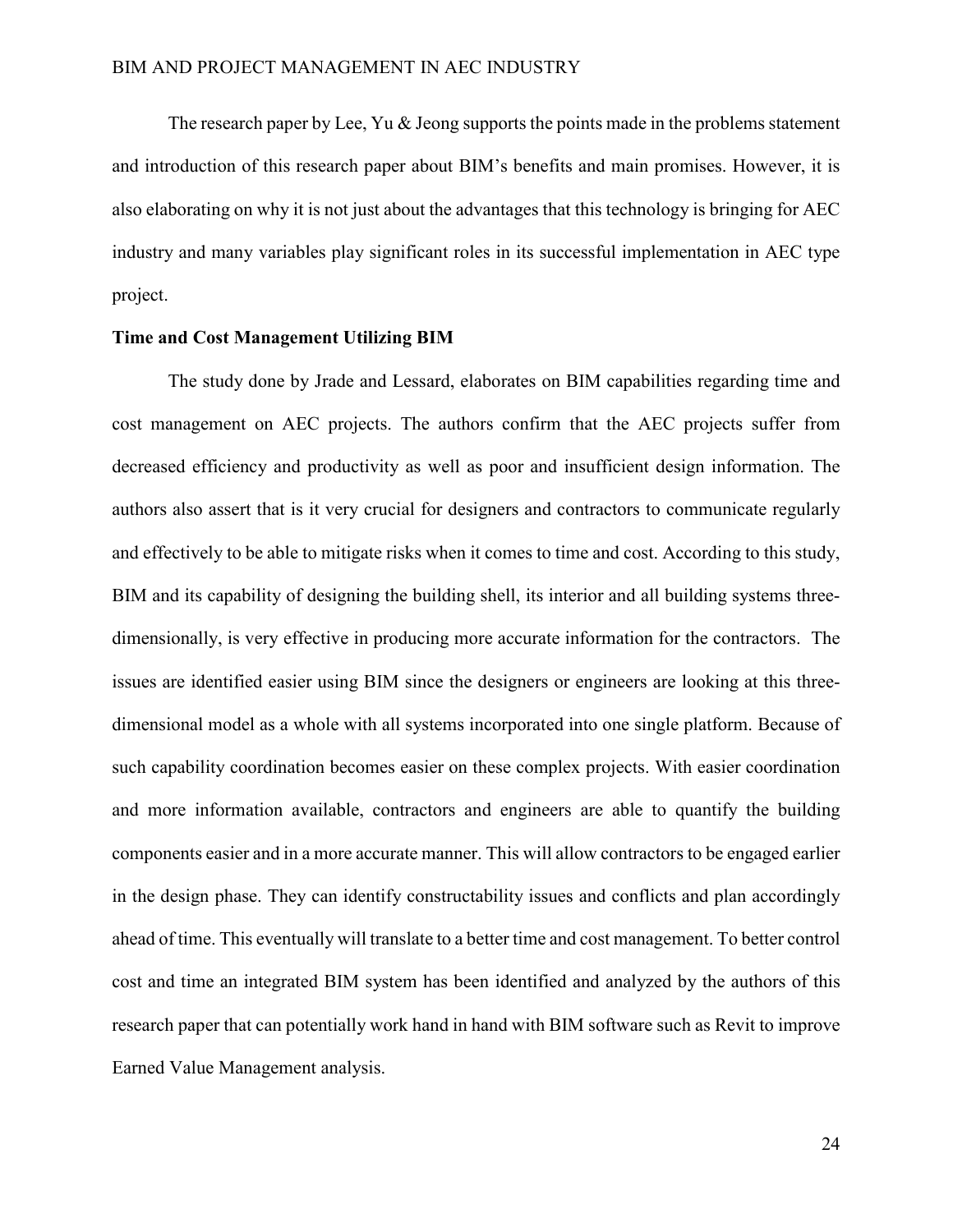This paper gives an idea of how BIM can be improved further in the future in the project management area. If such project management improvements happen in BIM, it might be easier to convince upper management, decision makers and the organization to utilize and adopt BIM. Currently, even though BIM has indirect impacts on the project management process, its value is not being fully understood. With invention of such integrated system that allows project management to be directly related to BIM, then it will be easier to communicate its advantages.

#### **BIM Contribution to AEC Projects Problem Solving and its Implementation Barriers**

The research paper by Kushwaha in 2016, elaborates on BIM contribution to solving AEC projects' problems and also touches on the barriers that industry professionals face in its implementation even today. The author asserts that currently there is no doubt that BIM has positive impact on the productivity and efficiency of the projects with its three-dimensional modeling capabilities. According to the author, such capabilities will eventually translate into a better time and cost management. The author emphasizes on the importance of the collaborative platform that BIM has to offer to designers and engineers. It is now easier than ever for all stakeholders of any AEC project to be able to identify the deficiencies and building systems' conflicts using BIM. With such collaborative platform, it is also easier to quantify the building components and get an idea of cost and time. According to Kushawa (2016), "it can rightly be said that instead of implementing BIM as a technology it is rather implemented as a [project management] process" (Kushawa, 2016, p.100).

The author also introduces the fourth and fifth dimension that BIM offers within its platform. Kushawa claims that with BIM's capabilities, AEC professionals are now able to perform the scheduling effort earlier in the design stages. This has been recognized as the fourth dimension or time by Kushawa. The same concept holds true for the cost estimating efforts. With

25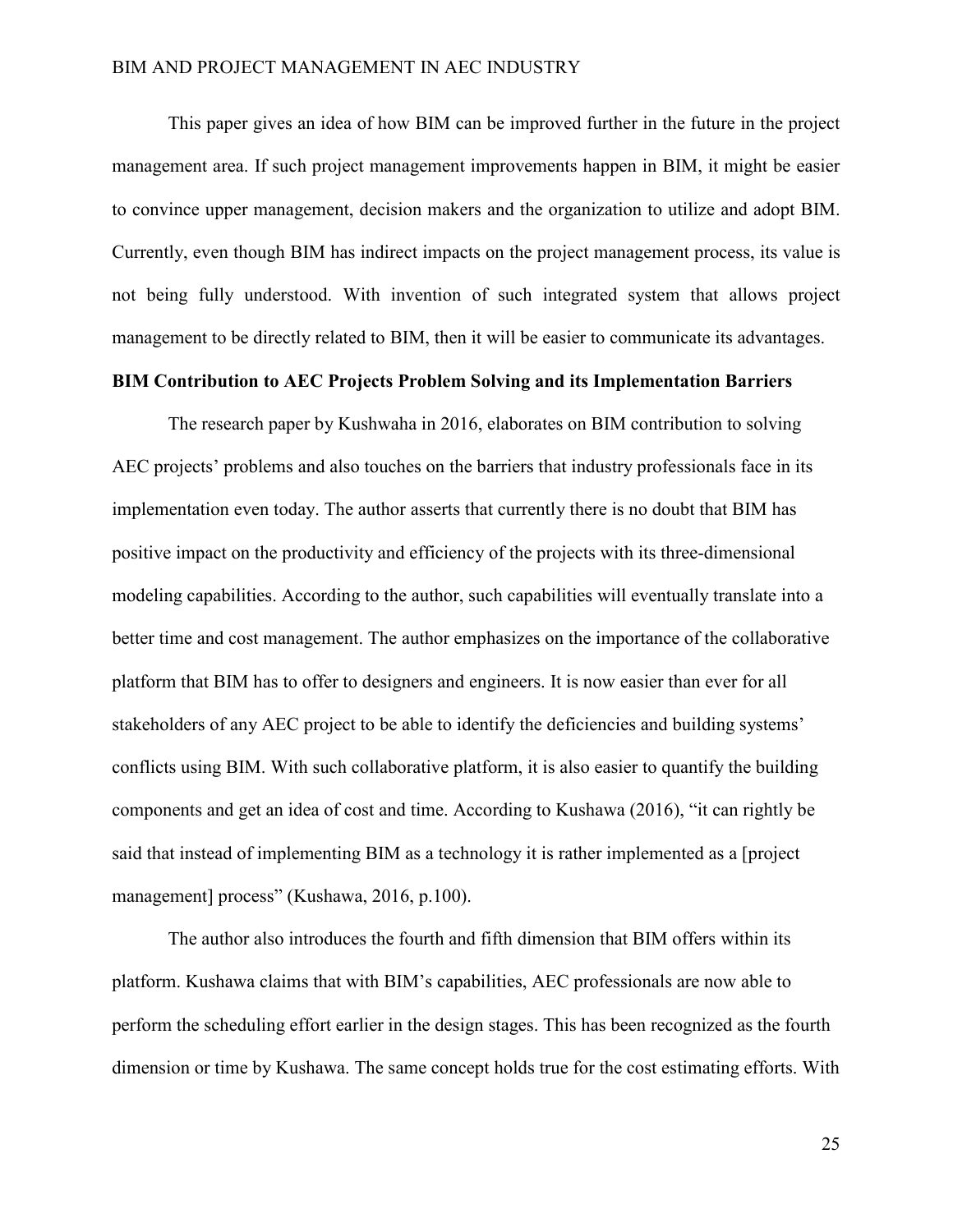all the trades working three-dimensionally in BIM and simultaneously as other trades, contractors can get engaged on the projects earlier and start preliminary cost estimates as the design and engineering systems improve. Thus, cost estimating is the fifth dimension of BIM as indicated by Kushawa.

Kushawa identifies the following as BIM capabilities which positively impact AEC projects' problem-solving efforts:

- The three-dimensional visualization capabilities that allows production of realtime information that is shared with all trades.
- Capability of BIM in utilization of parametric objects that improves the accuracy of documentation
- Improved communication through sharing real-time information with all trades
- Improved conflict management since all building systems are three-dimensionally modeled in one platform and thus conflicts are readily visible
- Faster delivery of the project through increasing the efficiency of production
- Easier change management through the previously mentioned features

Kushawa also elaborates on the barriers that BIM implementation can suffer from.

Among such barrier are:

- Hesitation in adopting new technology. This goes back to the study done by Lee, Yu, & Jeong and the Technology Acceptance Model they introduced.
- Lack of BIM experts who know BIM holistically. The education and training currently offered is not a comprehensive training method.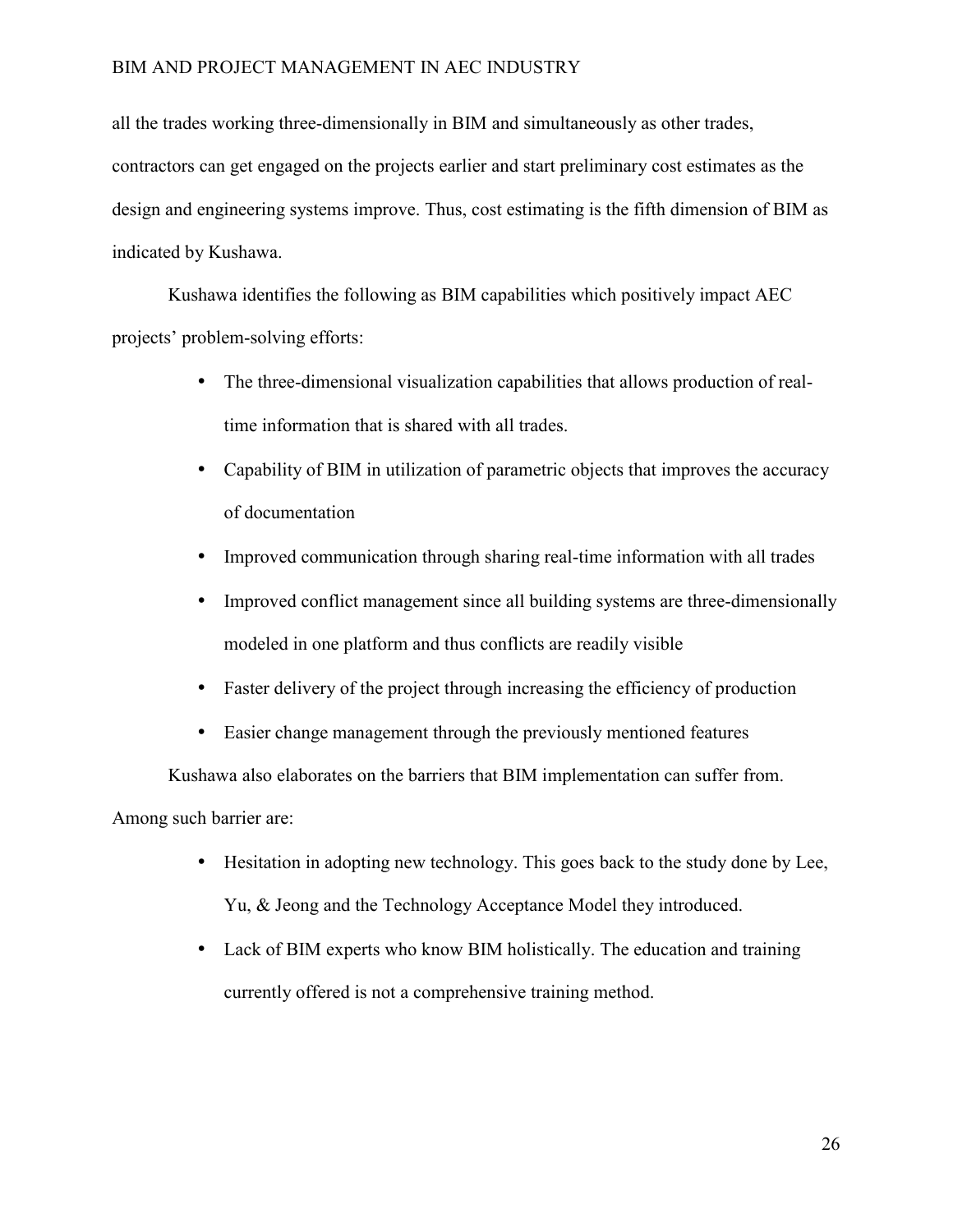- Lack of awareness about BIM benefits and how it can improve the project management processes. Thus clients, tend to rely more on traditional methodologies rather than the new ones.
- High initial cost of BIM implementation that might not be able to be justified at the end of the project. According to Kushawa, BIM is not suitable for small scale projects and an analysis of return on investments must be performed to evaluate whether or not BIM is an appropriate methodology in a given project.
- Lack of support from governments and other regulatory agencies. Smith in his 2014 research elaborated on this issue and how this support has been effective in BIM implementation in some countries.
- Lack of agreement in BIM implementation between stakeholders. BIM is a highly collaborative software and platform. This means that its successful implementation requires all stakeholders to utilize it.

#### **BIM Adoption in UK's AEC Industry**

A study by Eadie, Browne, Odeyinka, McKeown & McNiff (2015), investigates the current status of BIM adoption in United Kingdom's (UK) AEC industry and the changes it has brought upon such projects. This study indicates that since 2016, AEC projects in UK has been forced to start adopting BIM into the project management processes. The findings of this study assert that BIM has been perceived more important in the area project management processes than its technical purposes. These findings also suggest that client demand is very crucial in BIM uptake.

According to the authors of this research paper, BIM adoption has been facing challenges and barriers. They suggest that "BIM will require a paradigm shift and will change the dynamics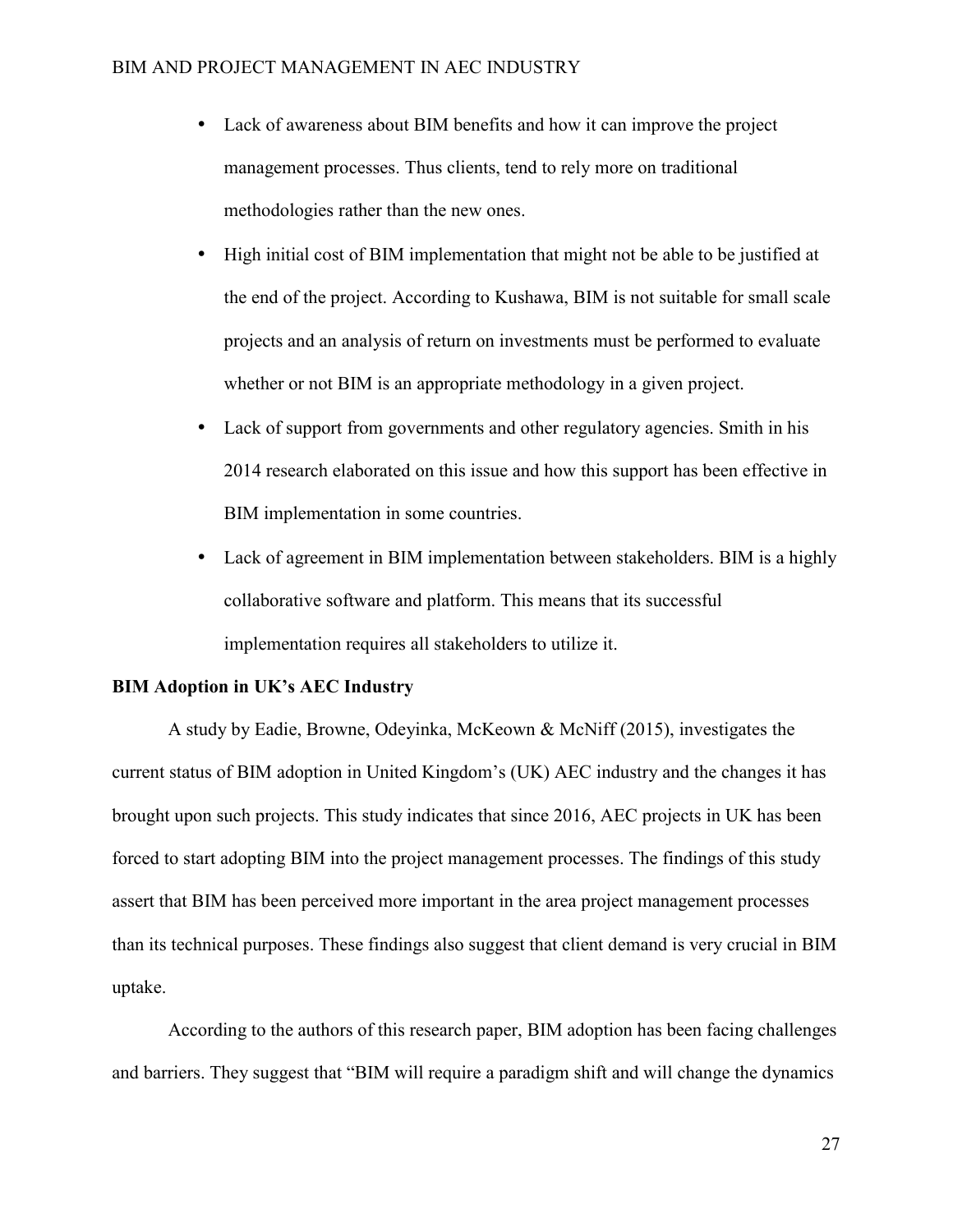of construction projects (Eadie, Browne, Odeyinka, Mc.Keown, & Mcniff, 2015, p. 5" According to the authors, the project management and business processes within an organization as a whole should go through a paradigm shift and without this paradigm shift, BIM utilization will not be successful. The authors literature review also assert that managerial aspects of BIM is more important than its technical capabilities. From these findings the authors conclude that successful BIM adoption requires an evolution in project management practices. The authors suggest that BIM can create new roles on the project and alter project manager's role compared to the traditional methodology. This does not mean that the project manager should simply hire a BIM manager. A survey was conducted as part of this study. The participants agree that the project manager should also be BIM proficient and should be able to efficiently supervise the BIM management processes.

Throughout this research paper, the authors assert that the UK government has been having a significant role in BIM uptake by organizations by enforcing its utilization. The reason for such significance is because of the industry standards that develop as part of government involvement. The standardization of practices can help formatting a successful roadmap for BIM utilization. This study supports findings of Kushwaha's study earlier discussed in the literature review section.

In the conclusion section, the authors summarize their findings and assert that BIM is starting to gain more acceptance rate amongst AEC industry project managers. These findings suggest that even though the technical knowledge of BIM is significantly important in its successful utilization, full understanding of project management paradigm shift that BIM brings upon AEC industry projects is crucial in BIM's proper adoption. The areas for future study as

28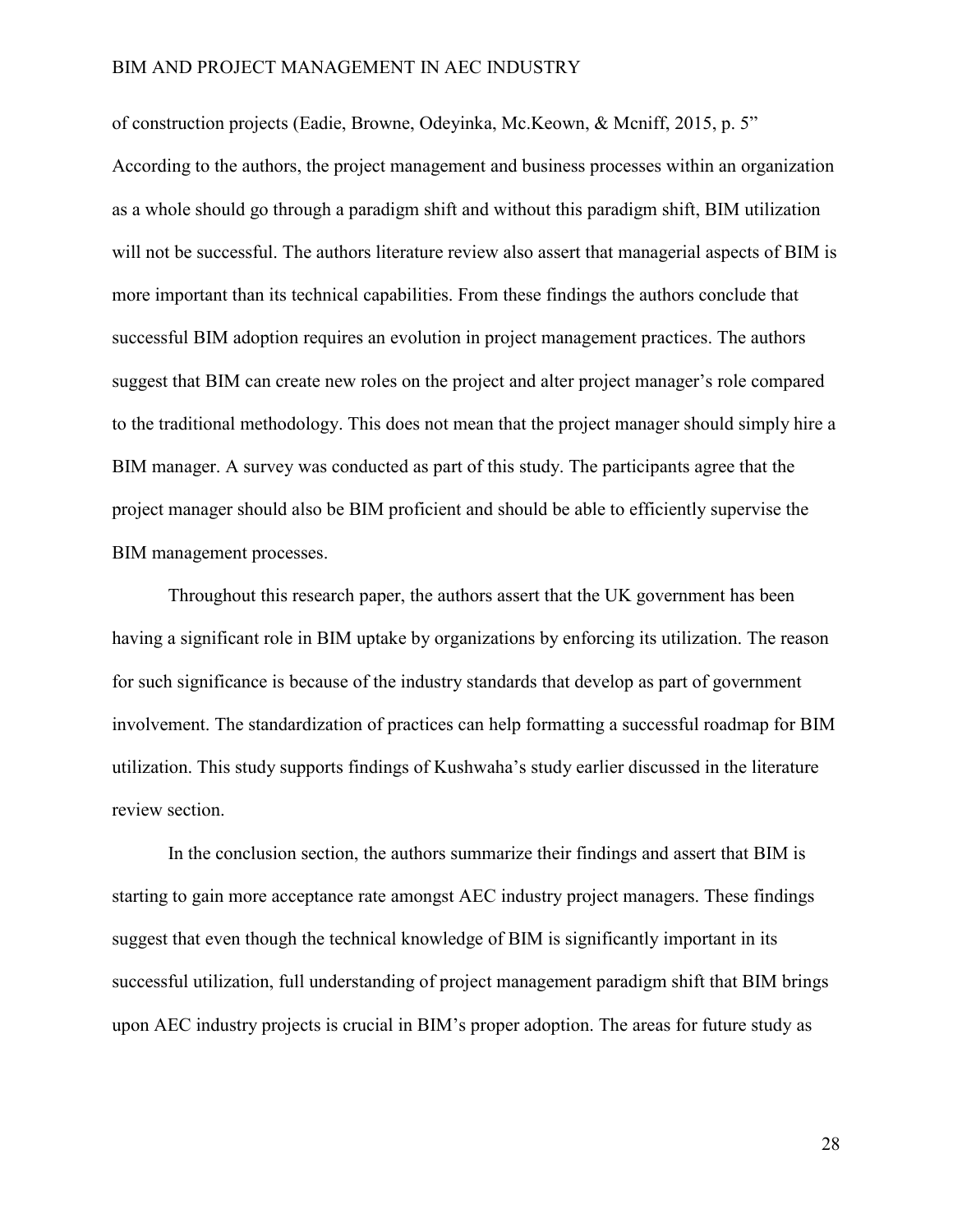called out for by the authors are to interview focus groups to indicate the necessary changes that need to happen within organizations and their project management practices.

#### Findings

20 professionals in the architecture industry were surveyed as part of the quantitative analysis to either support or contradict the points made in the problem statement of this research paper. 17 individuals responded to the survey. They were asked for their position and years of experience with BIM software through the first and second questions. All respondents possess leadership and management roles within their organizations either as project manager, project architect and/or BIM manager. The average BIM experience of the surveyed group is 4 years. Here is an interpretation of each survey question.

The third question of the survey requests the participants to indicate how many of the projects they have been a team member of, have utilized BIM in documentation and execution. This question was asked to test the validity of adoption of BIM being slower than anticipated. Based on the responses of the survey as evidenced by attachment 4, about 82% of the participants have responded that 75% or more of their project had utilized BIM. This finding asserts that among AEC industry professionals, the utilization of BIM has started to gain acceptance among architecture professionals. Since architects are the ultimate responsible entity for delivering a coordinated and well documented set of drawings and thus they define the project delivery methodology, they have also been successful in convincing engineers and contractors to utilize BIM for execution. This finding however is also showing that BIM is not yet a fully accepted model in the industry and that the adoption rate is slower than what was originally anticipated. However, this analysis asserts that BIM is gaining popularity between the industry professionals which supports points made in the literature review section.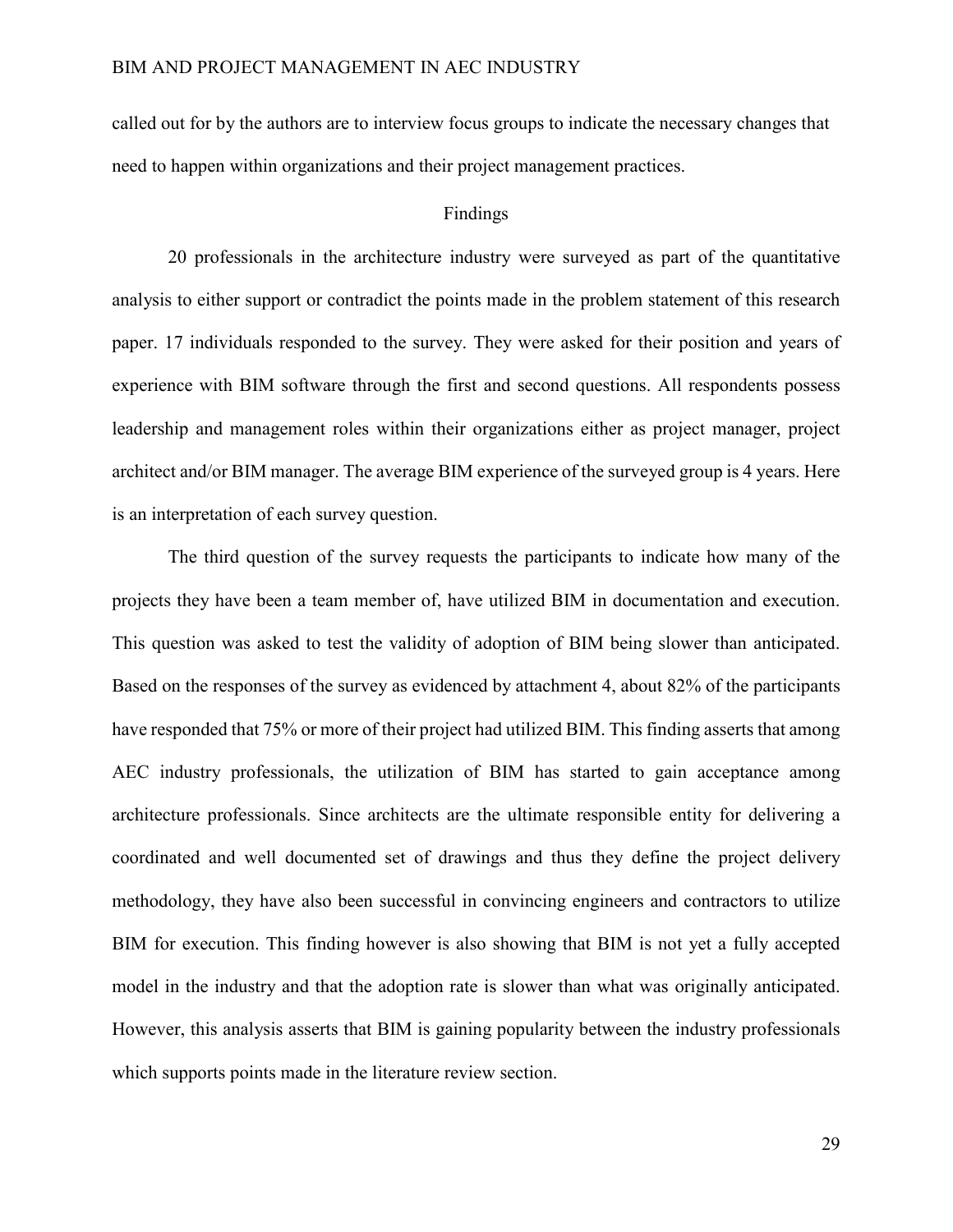Questions 4 asks participants to indicate how much BIM alters project management processes compared to the traditional methodology (Computer Aided Design). As asserted by many scholars, BIM alters project management processes and thus project managers' roles. Many of these scholars have confirmed that one of the reasons for slow adoption rate of BIM is lack of such understanding of such shift in project manager role that eventually results in confusion, redundancy and decreased efficiency which means increase time and cost to the project. Increased time and cost to any project means failure and thus some of the project managers in AEC industry avoid utilizing BIM in many instances. This question validates whether or not professionals with BIM experience and knowledge have found BIM shifting project management role. Based on the responses of the survey as evidenced by attachment 5, about 65% of the participants agree that BIM alters project management processes. This finding supports the literature review analysis findings and confirms that BIM alters project manager roles. This indicates that knowledge about BIM is not just about knowing BIM as a software or piece of technology, but BIM knowledge requires project managers to realize its impact on the traditional methodology.

Questions 5 through 7 were designed to validate BIM's promises of improving communication, coordination and increased efficiency in documentation and project execution.

Question 5 asks participants to indicate how much they think BIM improves coordination process on AEC projects. Coordination plays key role in delivering a successful AEC project. There are many different stakeholders involved in any such projects. To name a few of these stakeholders there are architects, mechanical engineers, electrical engineers, plumbing engineers, civil engineers, contractors, structural engineers, signage consultants, acoustical consultants, interior designers etc. All the work done by these professionals should be well coordinated. Otherwise, poor coordination between any of these entities has adverse domino effect on others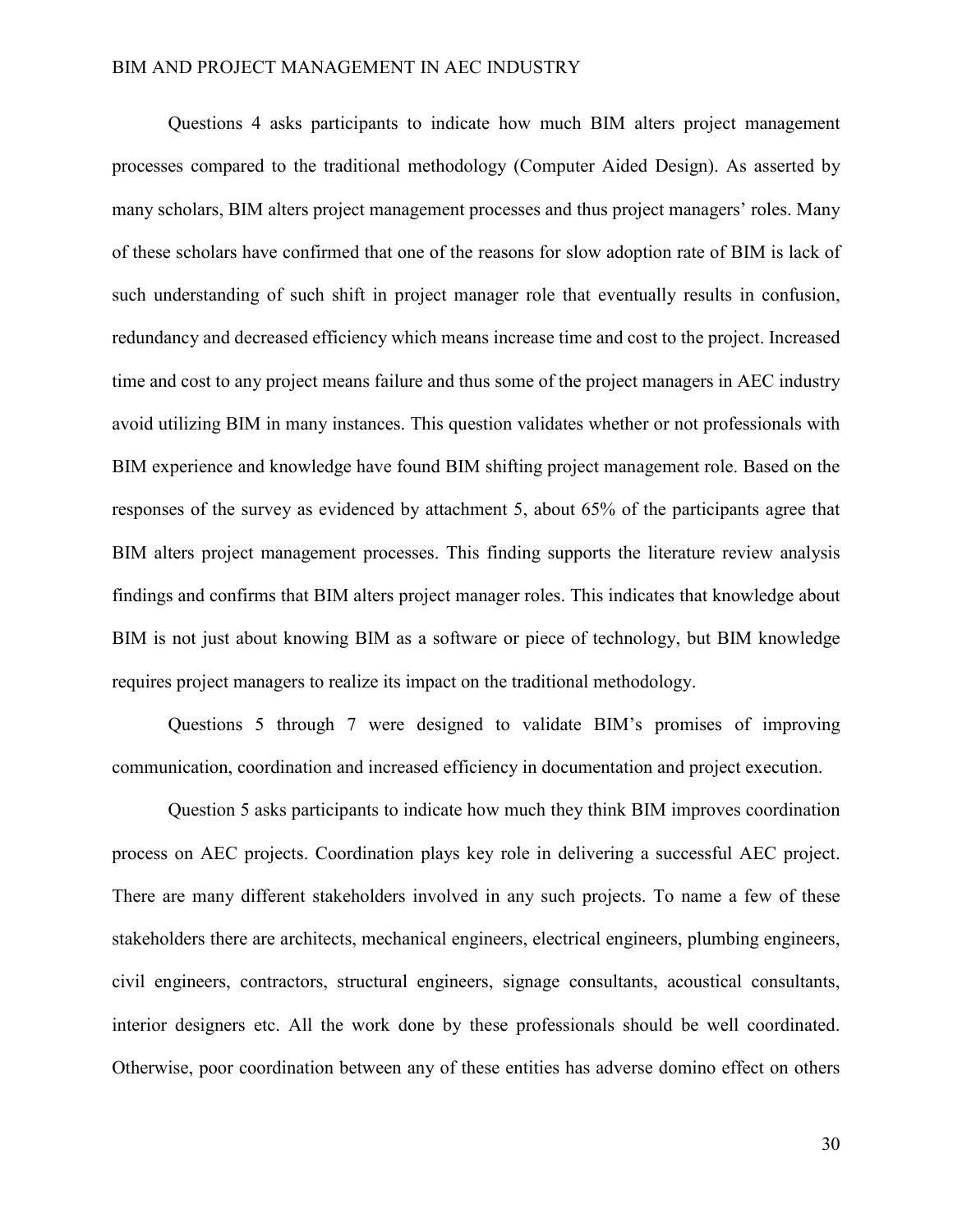work as well. This can result in increased time spent to redo parts of the work which can then translate to increased cost or time. As mentioned previously in this research paper, BIM has promised AEC professionals to improve the coordination by its capability of providing real time three-dimensional information. Based on the responses collected as evidenced by attachment 6, about 60% of the participants agree that BIM improves the coordination process by 70 to 100 percent. This finding asserts that BIM improves the coordination process and thus reduces the risks associated with poor coordination between stakeholders' work.

Question 6 of the survey asks participants to indicate how much they think BIM improves communication process on AEC projects. A project manager should be able to effectively communicate scope of work and project requirements with all stakeholders involved in any projects. Poor communication can result in scope creep or even not meeting the base requirements of a project which can lead to project failure. BIM has promised to improve this process by reducing the need to communicate as regularly as before per its capabilities of providing real time information. Based on the responses received and as evidenced by attachment 7, about 52% of the participants confirmed that they think BIM improves the communication process by 70 to 100 percent. This number even though is showing that more than half of the survey participants agree that BIM improves the communication process, still about half of the participants do not agree that BIM has a significant impact on improving communication process.

Question 7 of the survey asks respondents about BIM's impact on increasing the efficiency of the project documentation. On AEC projects, documentation has direct relationship with coordination. The easier and the more effective the coordination, the efficiency of documentation increases. An efficient documentation process means saving time and thus saving cost and thus wider profit margins for all stakeholders involved in any project. Based on the responses received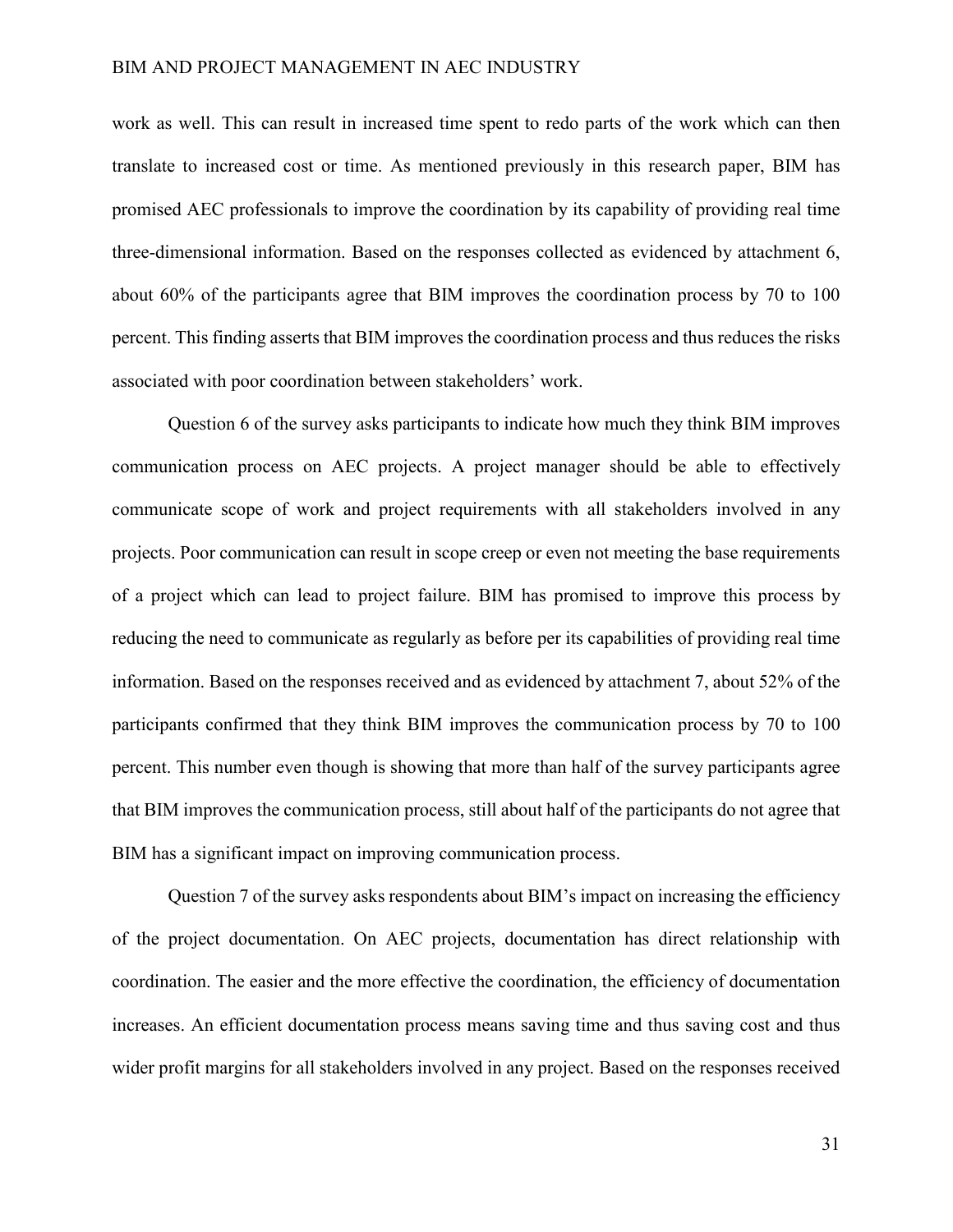and as evidenced by attachment 8, about 54% of the respondents agree that BIM will improve the efficiency rate by 70 to 100 percent. This is supporting the advantages of BIM as outlined in the introduction section as well as scholars' work analysis in the literature review section.

Questions 8 and 9 were designed to evaluate whether BIM adoption has been slower than anticipated simply because not all stakeholders involved in such projects agree to utilize this tool. As discussed previously, there are many different stakeholders involved in any given AEC project. These stakeholders are working for different organizations. It is expected that not all of them utilize same methodologies in their everyday practice. Thus, participants were asked to indicate how hard it is to convince these external stakeholders to utilize BIM over the traditional methodology.

Question 8 asks participants to indicate how hard it is to convince clients to utilize BIM based on a scale of 1-10 (1 being the easiest and 10 being the hardest). Based on the responses received and as evidenced in attachment 9, only 3 participants responded by a number more than 5. 14 participants responded by a number lower than 3. This finding means that clients do not place barriers or define the methodology used as long as the end results they receive meets their base requirements.

Question 9, asks participants to indicate how hard it is to convince other external stakeholders to utilize BIM based on a scale of 1-10 (1 being the easiest and 10 being the hardest). Based on the responses received and as evidenced by attachment 10, 8 of the participants responded with a number higher than 5. This finding supports the point made earlier in this section. It seems like it is sometimes hard for the architects who are the sole entities reliable for managing the projects successfully, to convince other stakeholders involved to utilize BIM. This finding also supports the points made in the problem statement about lack of technical knowledge of BIM software among the stakeholders involved in AEC projects.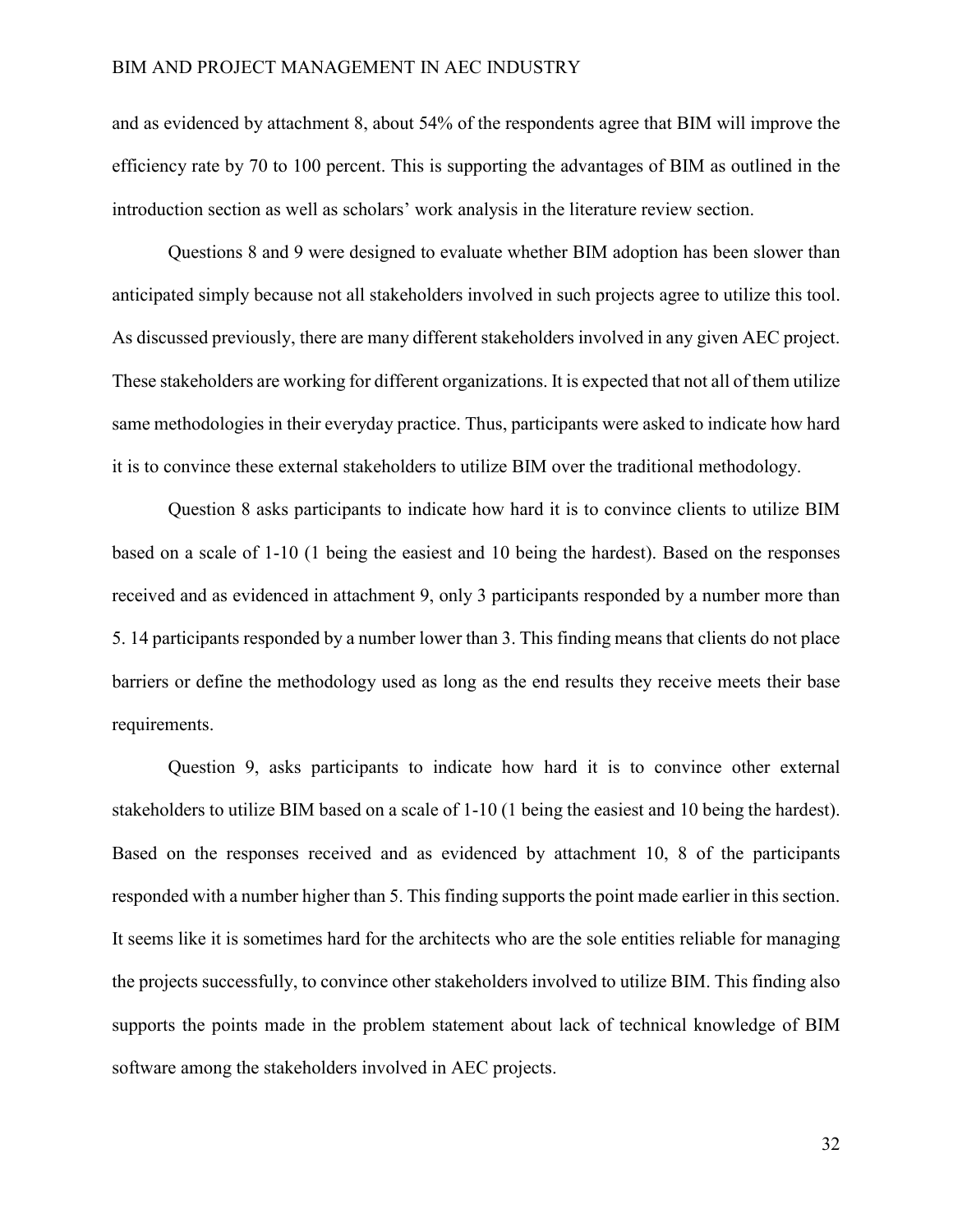Questions 10 and 11 were designed to validate the points made by Almeida and Brasil de Brito Mello regarding BIM and its impact on organizational changes that BIM will eventually result. As discussed in the literature review section, Almeida and Brasil de Brito claim that BIM is more than just a tool. The authors assert that BIM eventually will alter the organizational processes and many organizations decision makers are not willing to make such change within the already well-established structure.

Question 10 asks participants to indicate how much they think BIM has altered project management processes in their organization. Based on the responses received and as evidenced by attachment 11, all respondents agree that BIM has altered project management processes by more than 40 percent. This number supports the claim by Almeida and Brasil de Brito and is an indication that BIM should be considered more as a project management tool rather than a drafting software. This finding also supports the points made in the problem statement section of this paper that BIM adoption rate has been slower than anticipated due to the managerial reasons.

Question 11 asks participants to indicate how hard it is to convince upper management to utilize and adopt BIM into AEC projects. Based on the responses received and as evidenced by attachment 12, 7 participants responded with a number equal or greater than 5. This finding along with the findings of question 10, is a proof to the claim that organizations and their decision makers tend to avoid altering their already established processes. This finding indicates that one major reason for slower adoption of BIM is such managerial and political reasons within the organizations and not because of BIM capabilities.

Question 12 was designed to validate a point made by Sawhney, Khanzode, Triwari in their research article in 2017. The authors of that article claimed that BIM cannot be prescribed for all project sizes and that the slower adoption or failure of projects that implement BIM might be

33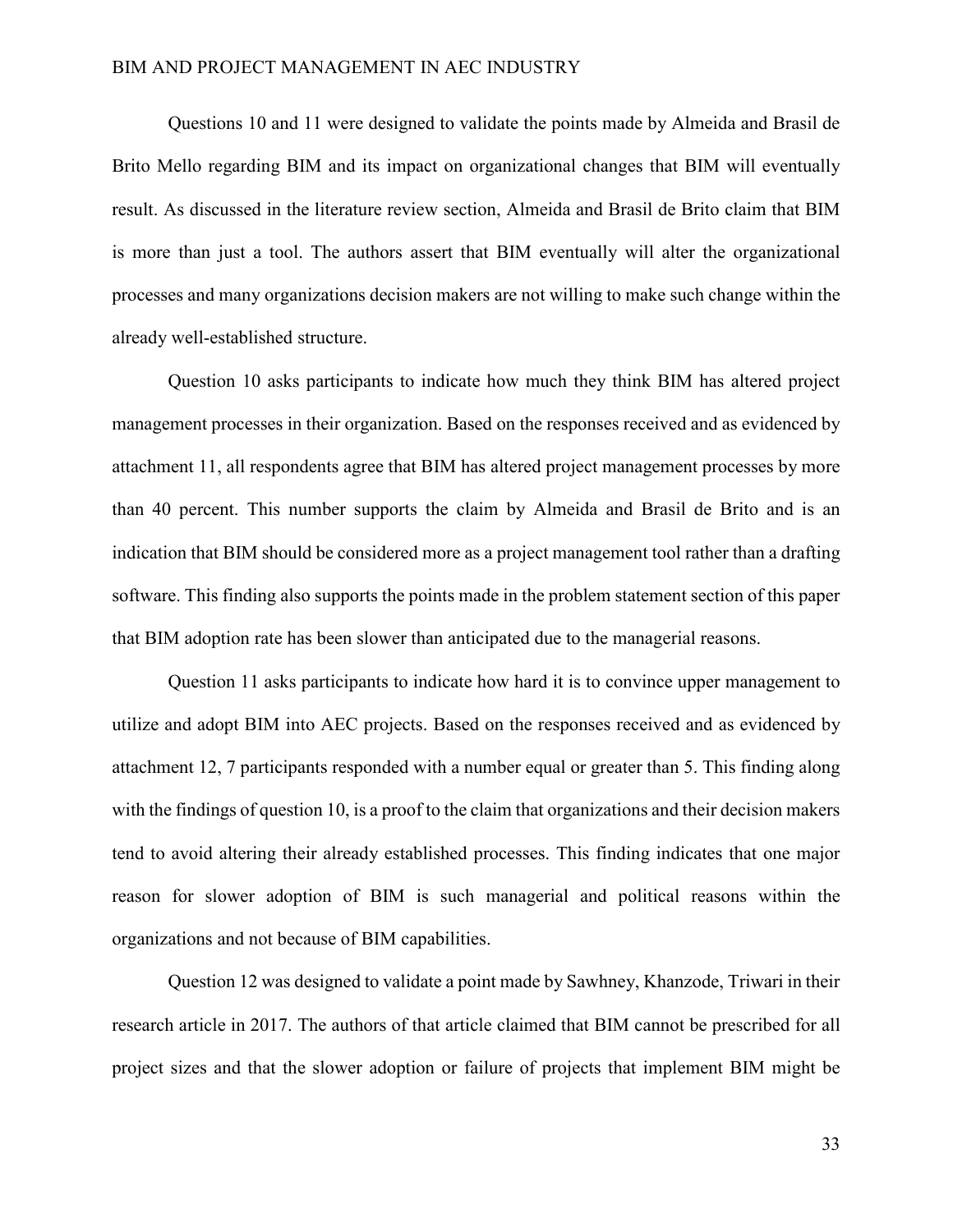because it was used for the wrong project in terms of size. The participants of this survey were asked to indicate what project size would benefit the most from BIM adoption and implementation. 15 participants (88 percent) responded that size of the project is irrelevant. This finding indicates that the claim made by Sawhney, Khanzode and Tiwari might not be valid in the real-world application and among the industry professionals.

#### Conclusion

This study has investigated the current status of BIM acceptance rate, the root causes why BIM's adoption has been slower than anticipated, benefits and advantages of BIM implementation and BIM adoption's challenges and barriers.

Throughout the literature review and the quantitative survey, it was determined that BIM will be the future of AEC industry because of its capability in producing real time threedimensional information in one single platform. The findings of the literature review as well as the survey results' analysis indicated that this feature of BIM, results in a significant improvement in communication, coordination and production efficiency on AEC projects. This improved efficiency will eventually result in reduced time and thus reduced cost of the projects. This then in turn translates into wider profit margin for all stakeholders involved in any given AEC projects.

However, despite the advantages of BIM discussed through this research paper, it is also determined that BIM acceptance rate is not as expected, and that the adoption rate has been slower than anticipated. The literature review suggests the following reasons for such slower adoption:

1. Lack of technical knowledge: Since BIM is a new concept and it is still in its early stages of utilization. Thus, the technical knowledge of BIM is not yet comprehensive amongst stakeholders. Some disciplines use it more extensively while some disciplines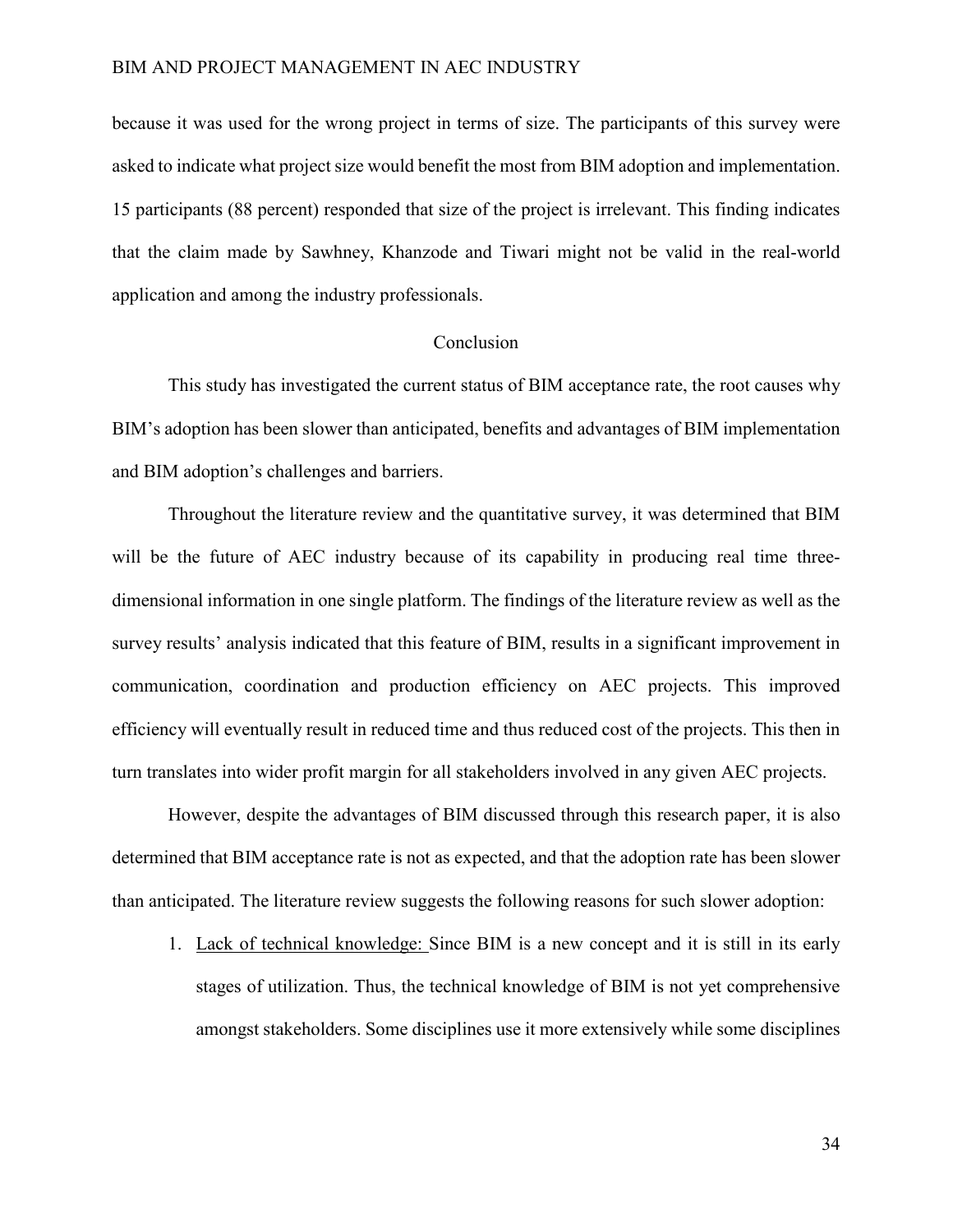involved do not even have in house staff who knows BIM. The alignment of technical skill between the stakeholders is crucial in BIM's successful implementation.

- 2. Managerial reasons: This category is divided as follows:
	- a) Organizational uptake: The literature review findings as well as the survey results indicate that BIM alters project management processes. Such paradigm shift suggests an organizational project management practice change. Some organizations are not willing to alter their already established methodologies and practices easily. As a result, it is often hard to convince the upper management to utilize BIM.
	- b) Lack of knowledge on how BIM alters project managers' roles compared to the traditional methodology: The synthesis of literature review as well as the survey result suggests that BIM alters project managers' roles and might even introduce new roles into the AEC projects. Lack of full understanding on how BIM alters such roles can be detrimental to the project management as a process.
- 3. Lack of support from government agencies: A study done on BIM in UK's AEC industry elaborated on the importance of governmental support on BIM acceptance and utilization rate. Currently, government agencies do not force BIM utilization. Thus, there has not been any effort in producing a standard roadmap or guideline on how to utilize BIM effectively and successfully on AEC projects.
- 4. Lack of in depth training and academic programs: Throughout the literature review it was indicated that currently, the academic environment does not cover BIM concept as a focused study. Individuals in the AEC industry learn how to use BIM and BIM related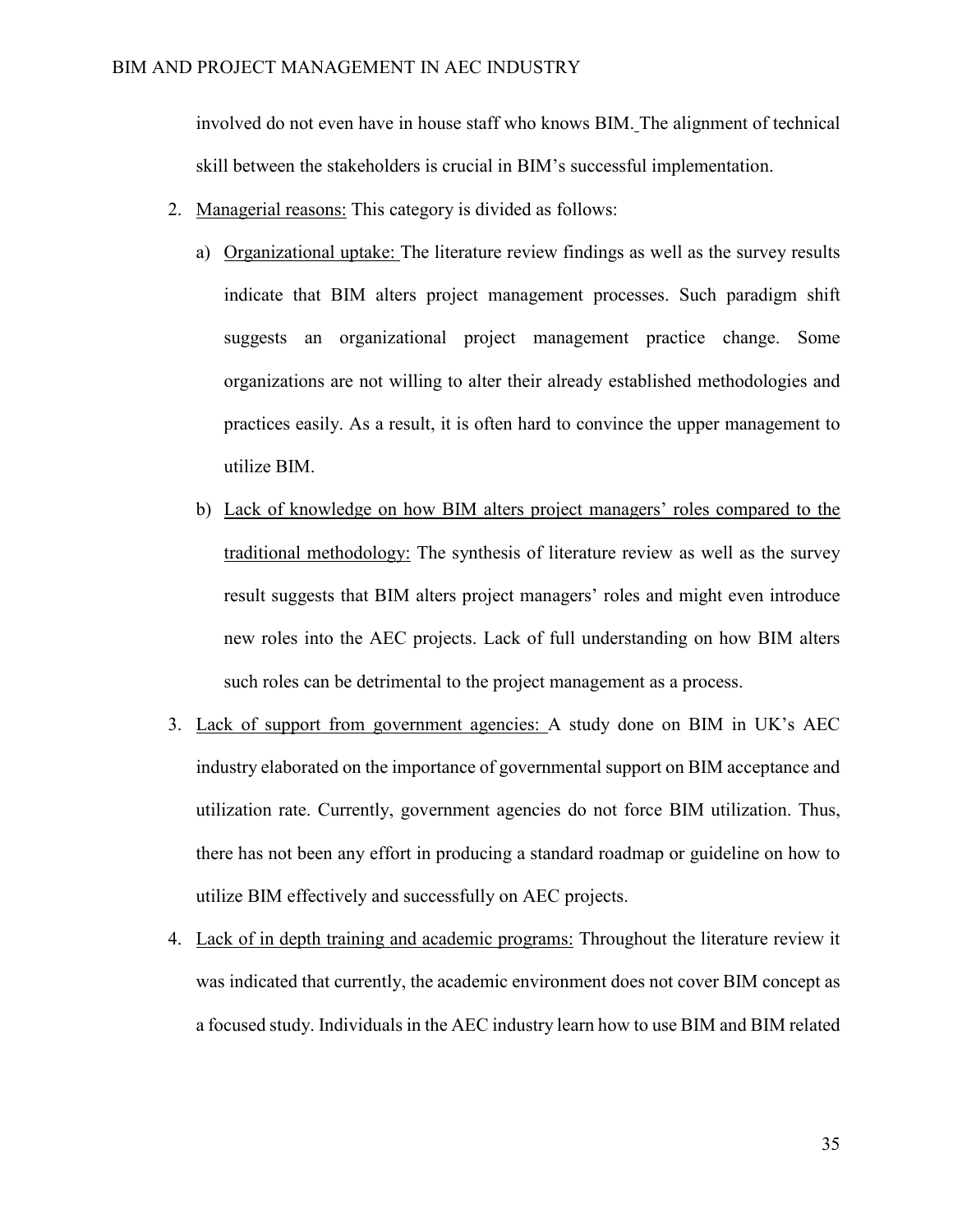software on their jobs. Thus, they do not receive well training before entering the business.

#### Recommendation

Future studies should consider performing qualitative study in order to gain lived experiences of the BIM users based on their project management exposure. The future studies can also benefit from surveying individuals from different stakeholders that AEC industry projects usually utilize to get feedback from different entities involved.

Future studies may also consider comparing BIM perceptions among architect without project management experience and those with project management experience to be able to synthesis the relationship between technical and managerial aspects of BIM.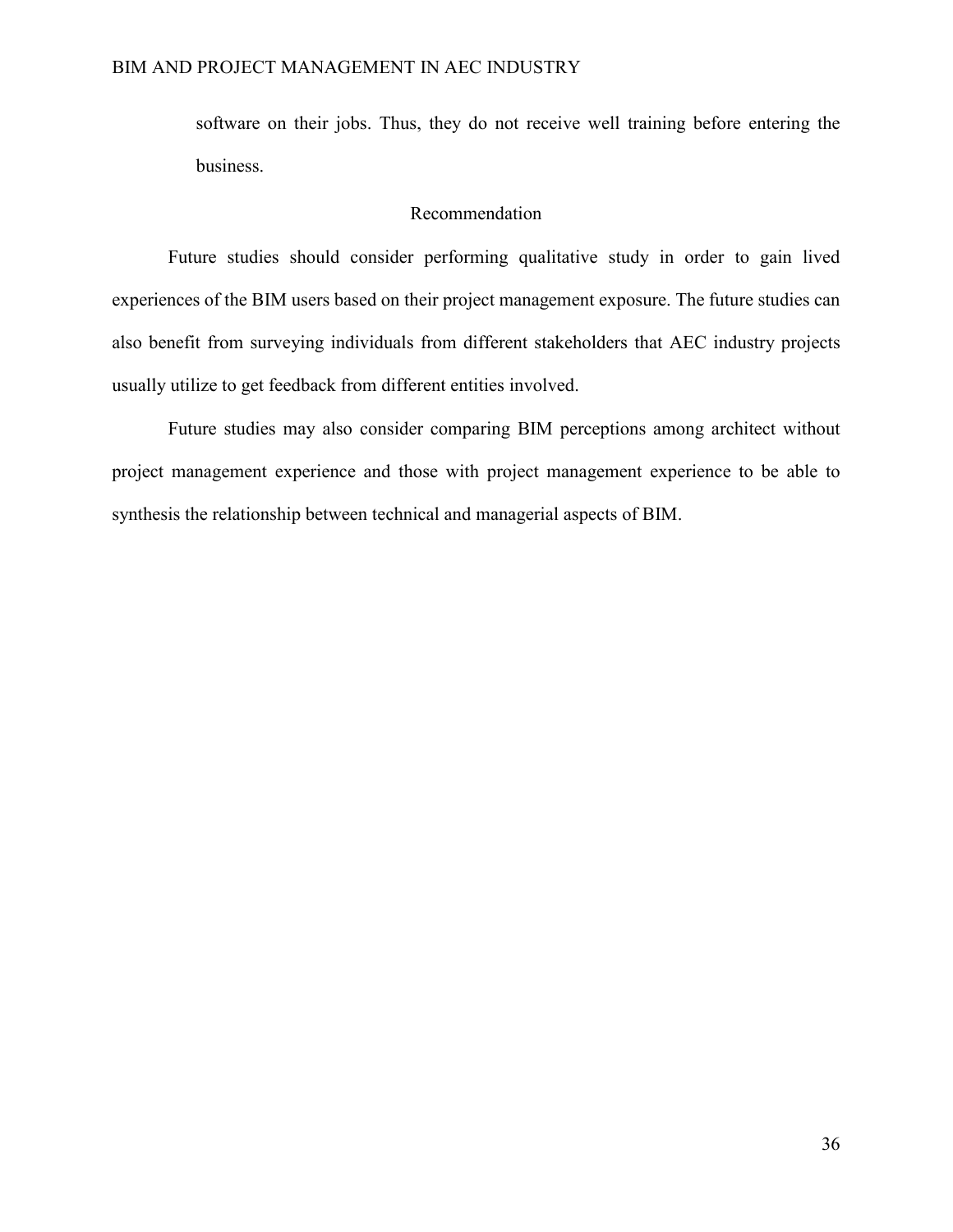#### References

- AIA National and AIA California Council (2007). Intergrated Project Delivery : A Guide. The American Institure of Architects, version 1.
- Almeida, G. Brasil de Brito Mello, L. (2017). Analysis of Organizational Culture in Brazilian Building Companies to Evaluate Changes Required by BIM Technology. Business Management Dynamics, 7, 01-16. Retrieved from http://bmdynamics.com/issue\_pdf/bmd110630-01-16.pdf
- Azhar, S., Khalfan, M., & Maqsood, t. (2012). Building information modelling (BIM): now and beyond. Construction Economic and Building, 12, 15-28. doi: 10.5130/AJCEB.v12i4.3032

Chien, K., Wu, Z. (2014). Huang, S. Identifying and assessing critical risk factors for BIM projects: Empirical study. Automation in Construction, 45, 1-15. doi:10.1016/j.autcon.2014.04.012

- Demian, P., Walters, D. (2013). The advantages of information management through building information modelling. Construction Management and Economic, 32. doi: 10.1080/01446193.2013.777754
- Doumbouya, L. Gao, G. Guan, C. (2016). Adoption of the Building Information Modeling (BIM) for Construction Project Effectiveness: The Review of BIM Bbenefits. American Journal of Civil Engineering and Architecture, 4, 74-79. doi: 10.12691/ajcea-4-3-1
- Eadie, R. Browne, M. Odeyinka, H. McKeown, C. McNiff, S. (2015). A survey of current status of and perceived changes required for BIM adoption in the UK. Built Environment Project and Asset Management, 5, 4-21. doi: 10.1108/BEPAM-07-2013-0023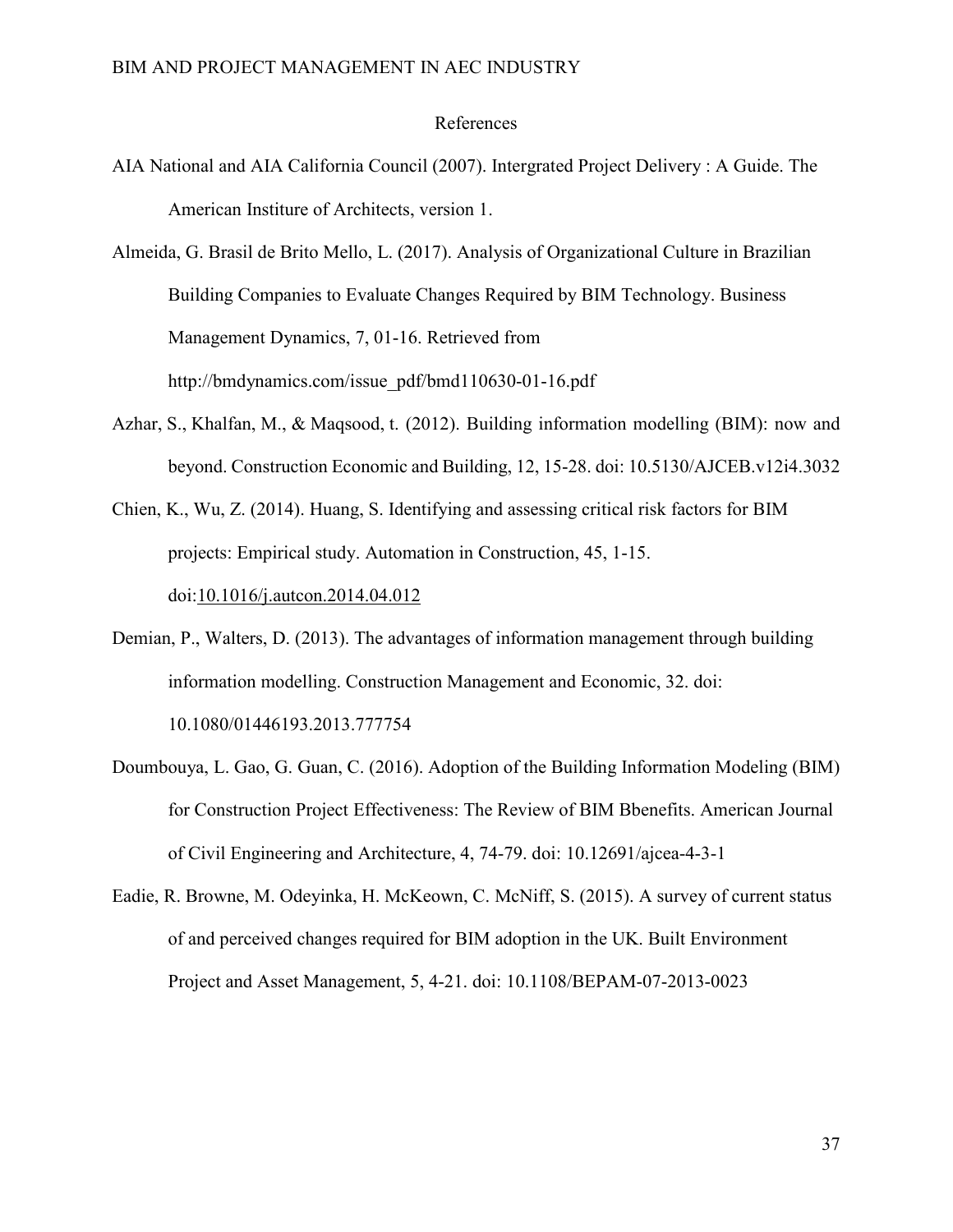- Eastman, C., Teicholz, T., Sacks, R., Liston, K. (2011). BIM Handbook: A guide to Building Information Modeling for Owners, Managers, Designers, Engineers, and Contractors. New Jersey, NJ: John Wiley & Sons, Inc.
- Jrade, A. Lessard, J. (2015). An Integrated BIM System to Track the Time and Cost of Construction Projects: A Case Study. Journal of Construction Engineering, 2015. doi: 10.1155/2015/579486
- Kamyab, N. (2018). BIM and Project Management in AEC Industry. Harrisburg University of Science and Technology.
- Kassem, M., Iqbal, N., Kelly, G., Lockley, S., Dawood, N., (2014). Building information Modelling: Protocols for Collaborative Design Process. Journal of Information Technology in Construction, 19, 126-149. Retrieved from http://www.itco.org/2014/7
- Kenley, R. Harfield, T. (2015). Construction project control methodologies and productivity improvement: EVM, BM, LBM. Proceedings of the 6th International Conference on Engineering, Project, and Production Management. 57-66. Retrieved from http://130.217.226.8/handle/10652/3400
- Kerosuo, H. Miettinen, R. Paavola, S. Maki, T. Korpela, J (2015). Challenges of the expansive use of Building Information Modeling (BIM) in construction projects. Production, 25, 289-297. doi: 10.1590/0103-6513.106512
- Kushwaha, V. (2016). Contribution of Building Information Modeling (BIM) to Solve Problems in Architecture, Engineering and Construction (AEC) Industry and Addressing Barriers to Implementation of BIM. International Research Journal of Engineering and Technology, 3, 100-105, retrieved from https://irjet.net/archives/V3/i1/IRJET-V3I117.pdf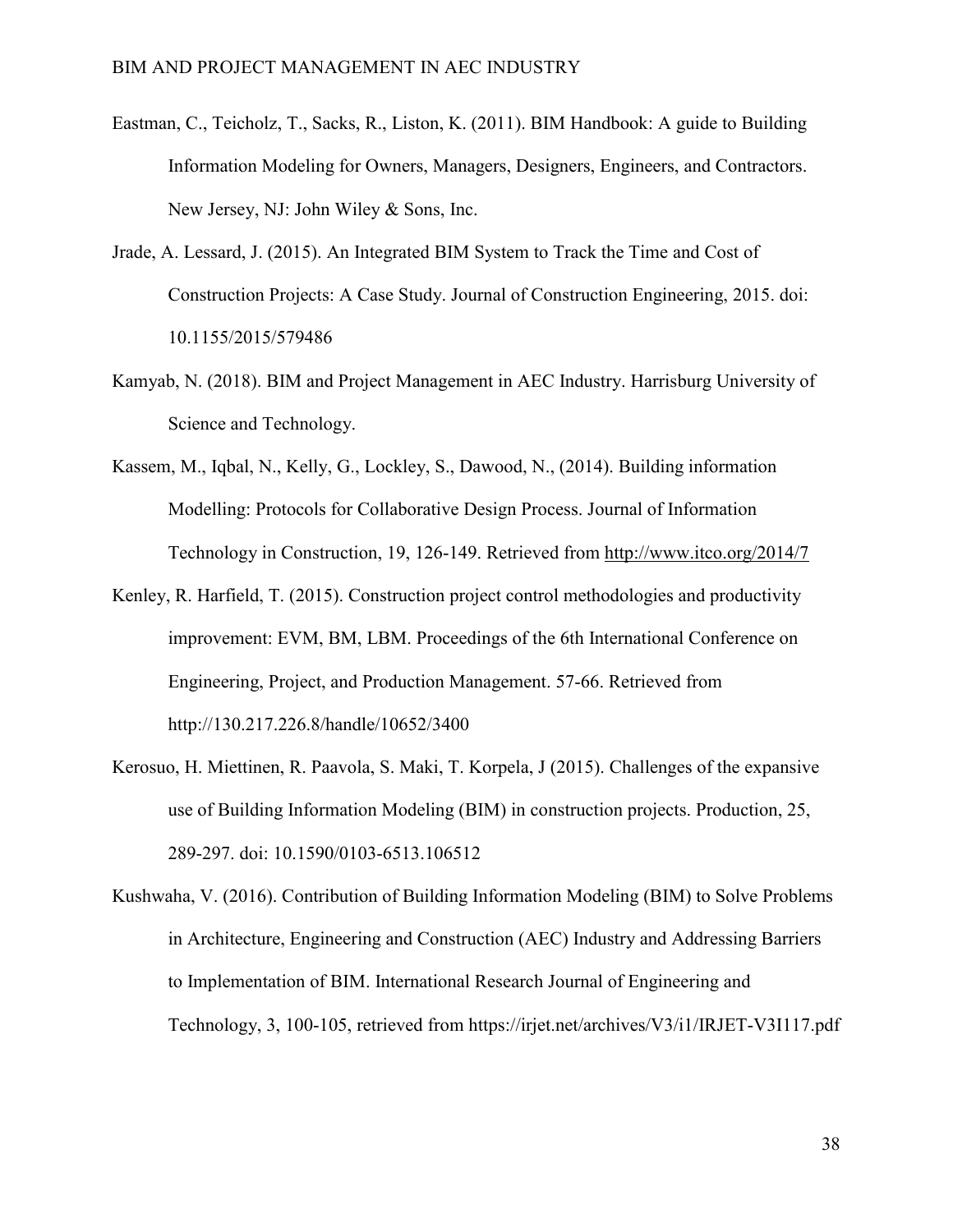- Lee, S., Jeong, H., Yu, J. (2013). BIM Acceptance Model in Construction Organizations. Journal of Management in Engineering, 31. doi: 10.1061/(ASCE)ME.1943-5479.0000252
- Li, J., Hou, L., Wang, J., Guo, J., Zhang, S., Jiao, Y. (2014). A Project-based Quantification of BIM Benefits. International Journal of Advanced Robotic Systems, 11(8). Retrieved from http://journals.sagepub.com/doi/abs/10.5772/58448
- Miettinen, R., Paavola, S. (2014). Beyond the BIM utopia: Approaches to the development and implementation of building information modeling. Automation in Construction, 43, 84- 91. doi 10.1016/j.autcon.2014.03.009
- Sawhney, A., Khanzode, A., Tiwari, S. (2017). Building Information Modeling for Project Managers. Royal Institution of Chartered Surveyors (RICS). retrieved from http://www.rics.org/Global/RICS%20BIM%20for%20Project%20Managers.pdf
- Smith, P. (2014). BIM Implementation Global Strategies. Procedia Engineering, 85, 482-492. doi: 10.1016/j.proeng.2014.10.575
- Talebi, S. (2014). Exploring advantages and challenges of adaptation and implementation of BIM in project life cycle. 2nd BIM International Conference on Challenges to Overcome. Retrieved from http://usir.salford.ac.uk/id/eprint/32275
- Travaglini, A., Radujkovic, M., Mancini, M., (2014). Building Information Modeling (BIM) and Project Management: a Stakeholders Perspective. Organization, Technology & Management in Construction,6 ,1058-1065. doi: 10.5592/otmcj.2014.2.8
- Volk, R. Stengel, J. Schultmann, F. (2014). Building Information Modeling (BIM) for existing buildings – Literature review and future needs. Automation in Construction, 38, 109-127. doi: 10.1016/j.autcon.2013.10.023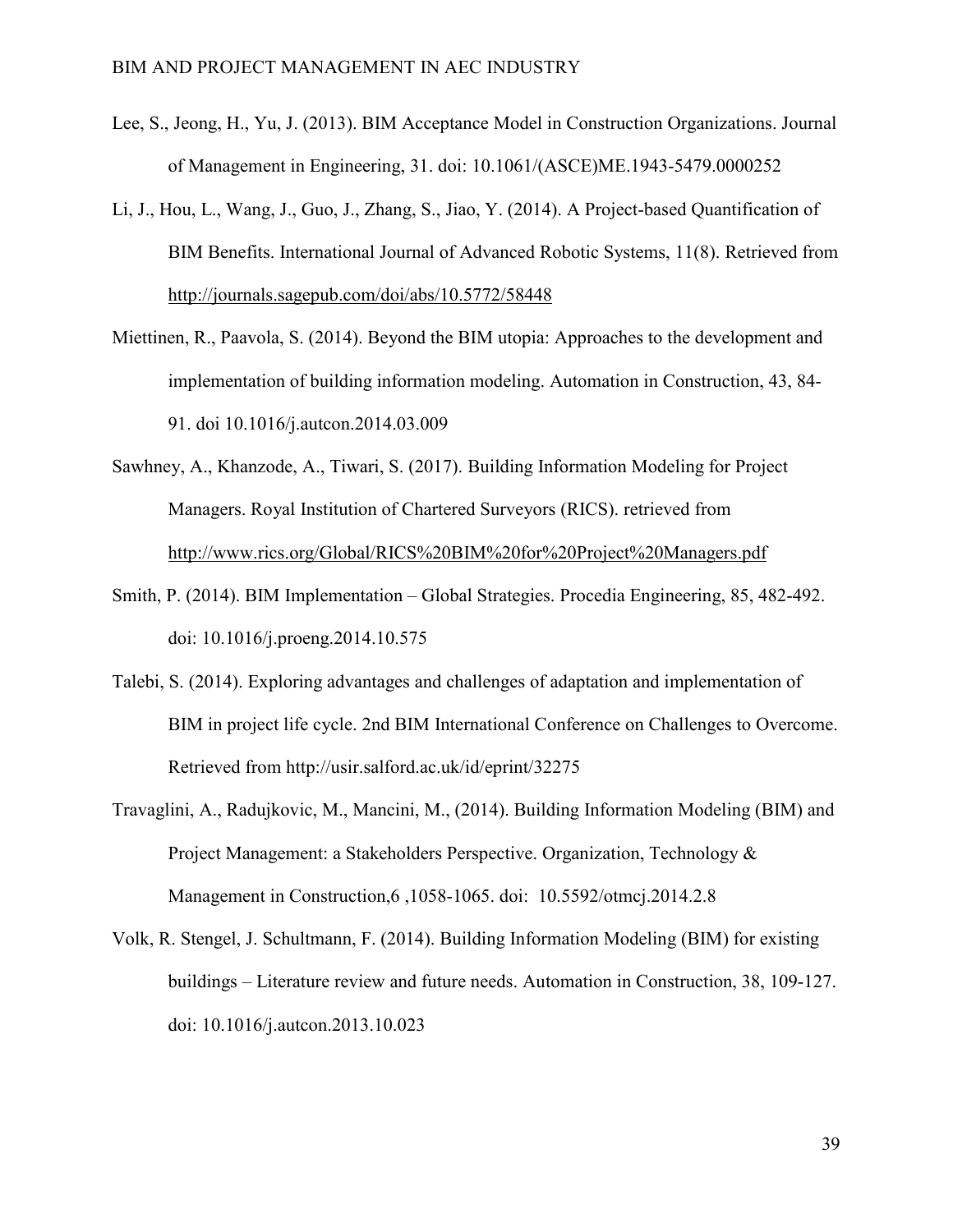Zou, Y., Kiviniemi, A., Jones, S. (2017). A review of risk management through BIM and BIM related technologies. Safety Science, 97, 88-98. doi: 10.1016/j.ssci.2015.12.027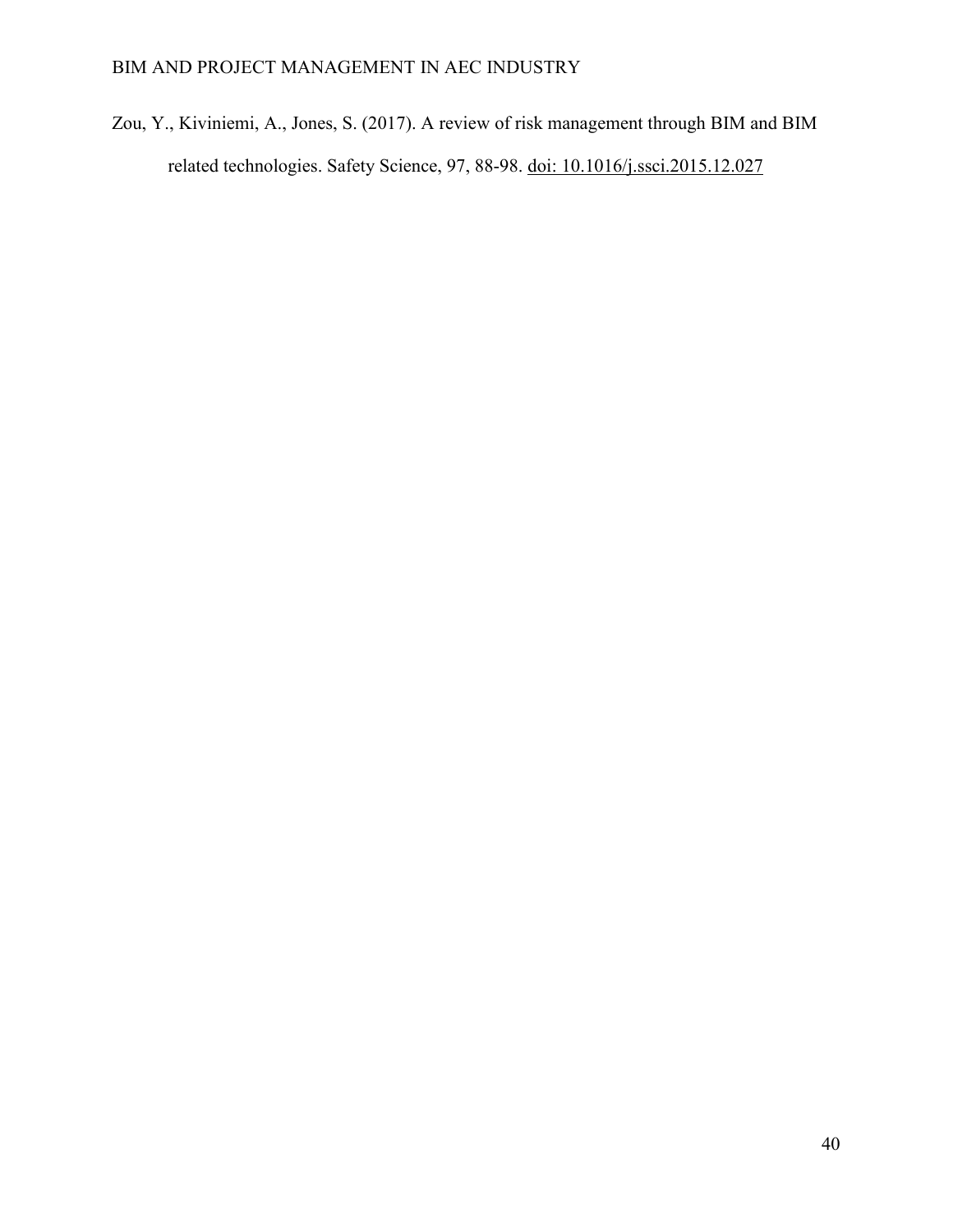## Appendix

Attachment #1

Position:

Years of Experience with Building Information Modeling:

- **1. How many of your projects had utilized BIM in execution and delivery?**
- a.  $0\% 50\%$
- b.  $50\% 75\%$
- c. 75%-95%
- d.  $95% 100%$
- **2. How significantly does BIM alter the project management process in your projects compared to traditional methodology (CAD)?**
- a. 0-25%
- b.  $25\% 50\%$
- c. 50%-75%
- d. 75%-100%
- **3. By what percentage does BIM improve coordination in your projects?**
- a. 0-25%
- b.  $25\% 50\%$
- c.  $50\% 75\%$
- d. 75%-100%
- **4. By what percentage does BIM improve communication in your projects?**
- a. 0-25%
- b. 25%-50%
- c.  $50\% 75\%$
- d. 75%-100%
- **5. By what percentage does BIM improve the efficiency of documentation?**
- a. 0-25%
- b. 25%-50%
- c. 50%-75%
- d. 75%-100%
- **6. On a scale of 1-10 (1 being the easiest and 10 being the hardest), how hard is it to convince your clients to use BIM for project delivery?**
- **7. On a scale of 1-10 ((1 being the easiest and 10 being the hardest), how hard is it to convince your external stakeholders to use BIM for project execution?**
- **8. By what percentage does BIM alter organizational project management processes in your company?**
- a. 0-25%
- b.  $25\% 50\%$
- c.  $50\% 75\%$
- d. 75%-100%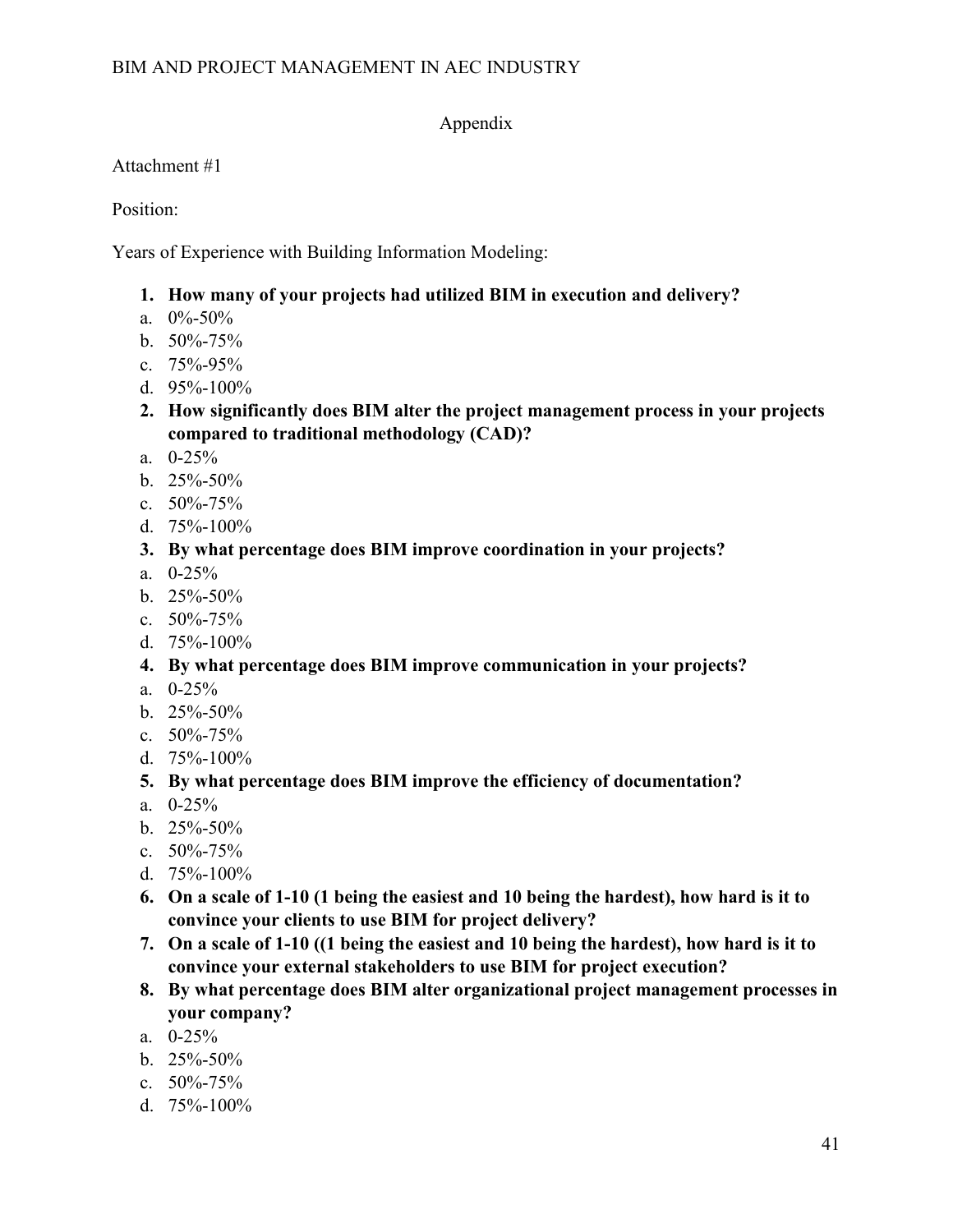- **9. On a scale of 1-10 (1 being the easiest and 10 being the hardest), how hard is it to convince upper management to utilize BIM for project execution?**
- **10. What project size would benefit the most from BIM utilization?**
- a. 500-20,000 sq. ft.
- b. 20,000-100,000 sq. ft.
- c. 100,000 sq. ft. and up
- d. Size is irrelevant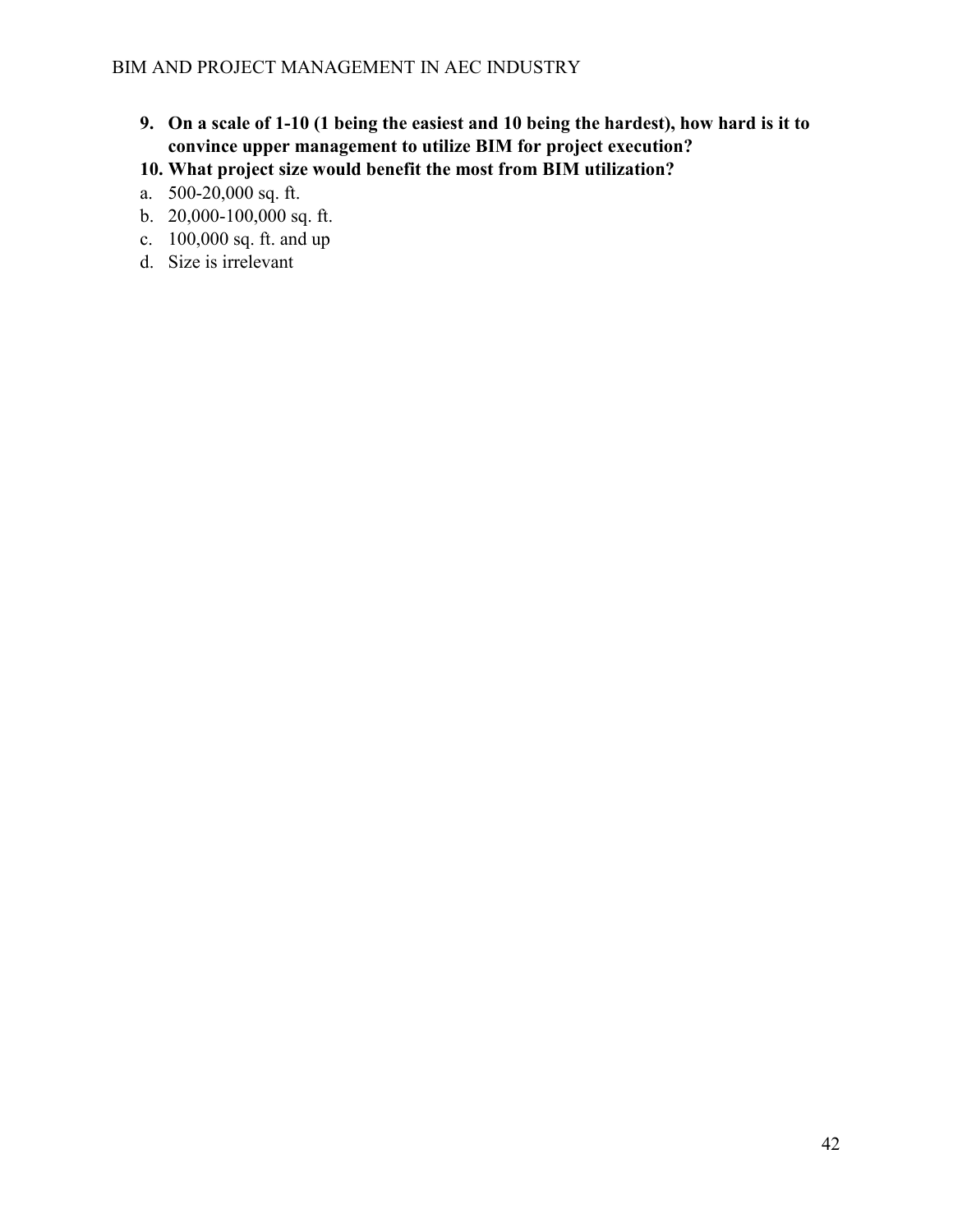## Attachment #4



## Q3 How many of your projects had utilized BIM in execution and delivery?

| <b>ANSWER CHOICES</b>        | <b>RESPONSES</b> |    |
|------------------------------|------------------|----|
| a. 0%-50%                    | 5.88%            |    |
| b. 50%-75%                   | 17.65%           | 3  |
| c. 75%-95%                   | 17.65%           | 3  |
| d. 95%-100%                  | 58.82%           | 10 |
| <b>Total Respondents: 17</b> |                  |    |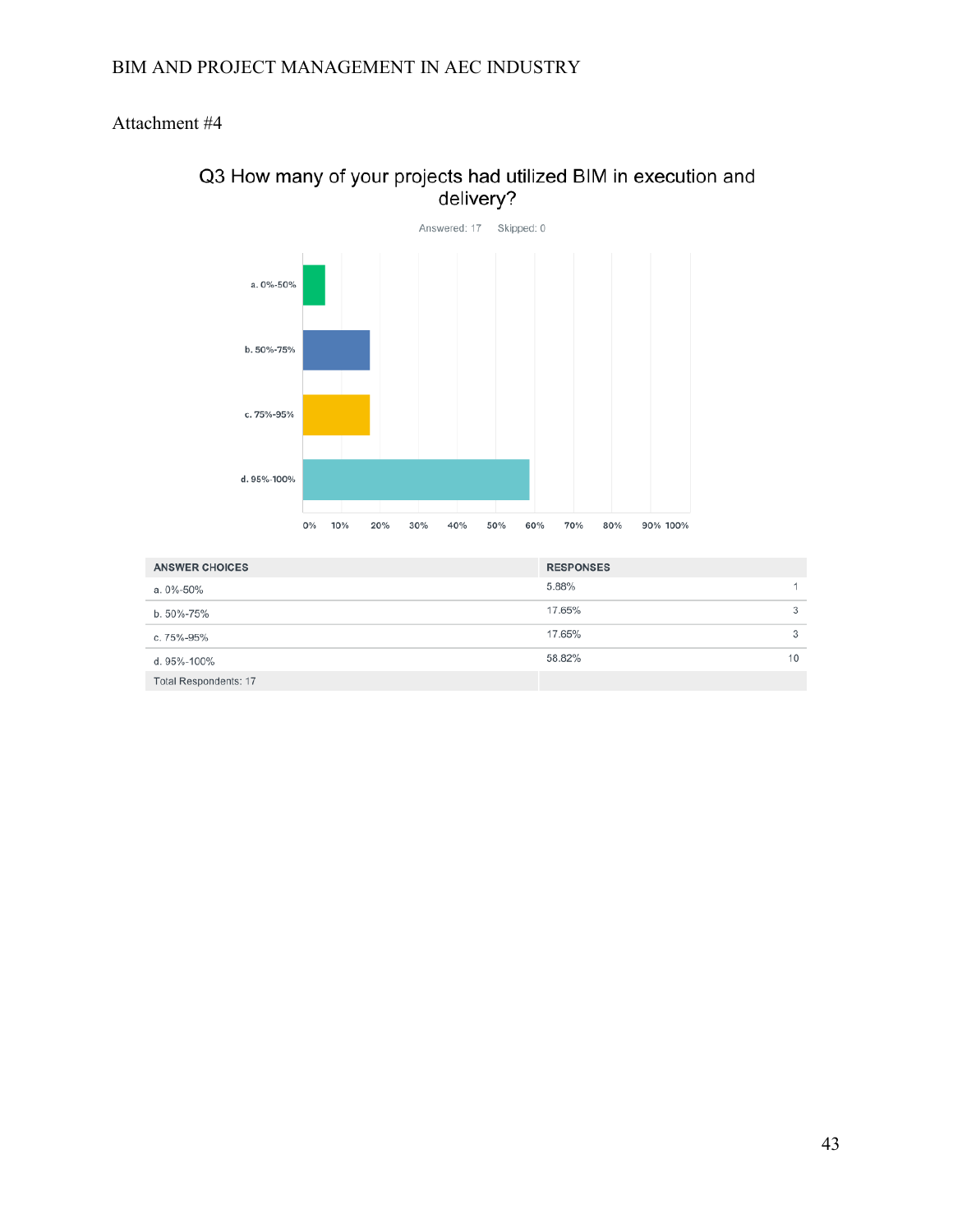## Attachment #5



#### Q4 How significantly does BIM alter the project management processes in your projects compared to traditional methodology (CAD)?

| <b>ANSWER CHOICES</b> | <b>RESPONSES</b> |              |
|-----------------------|------------------|--------------|
| a.0%                  | $0.00\%$         | $\mathbf{0}$ |
| b. 5%-40%             | 5.88%            |              |
| c. 40%-70%            | 29.41%           | 5            |
| d. 70%-100%           | 64.71%           | 11           |
| <b>TOTAL</b>          |                  | 17           |

## Attachment 6



Q5 By what percentage does BIM improve coordination in your projects?

| <b>RESPONSES</b> |                      |
|------------------|----------------------|
| 5.88%            | $\blacktriangleleft$ |
| $0.00\%$         | $\mathbf{0}$         |
| 35.29%           | 6                    |
| 58.82%           | 10                   |
|                  | 17                   |
|                  |                      |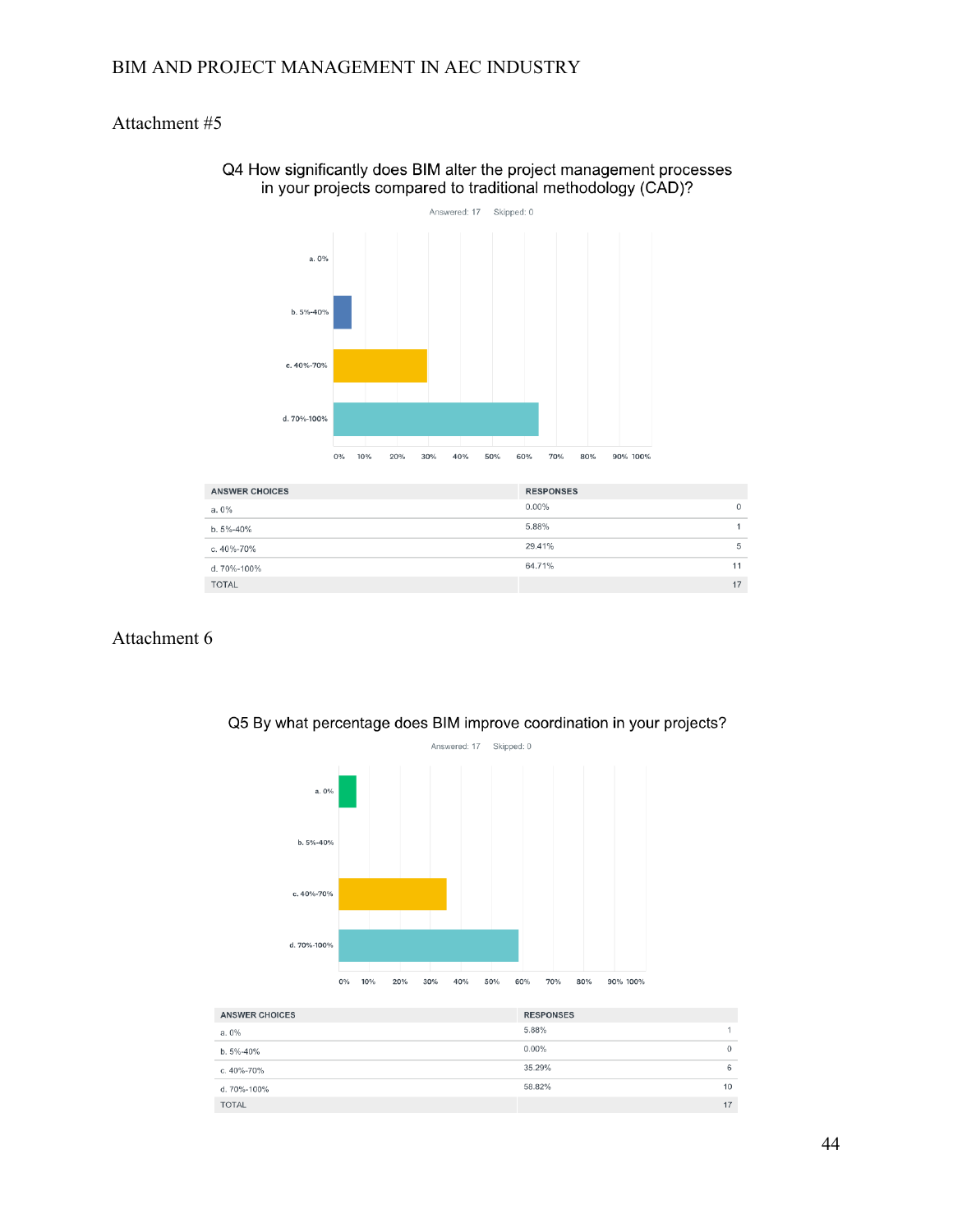## Attachment 7



#### Q6 By what percentage does BIM improve communication in your projects?

| <b>ANSWER CHOICES</b> | <b>RESPONSES</b> |              |
|-----------------------|------------------|--------------|
| a.0%                  | 11.76%           | 2            |
| b. 5%-40%             | $0.00\%$         | $\mathbf{0}$ |
| c. 40%-70%            | 35.29%           | 6            |
| d. 70%-100%           | 52.94%           | 9            |
| <b>TOTAL</b>          |                  | 17           |
|                       |                  |              |

### Attachment 8



# Q7 By what percentage does BIM improve the efficiency of<br>documentation?

| <b>ANSWER CHOICES</b> | <b>RESPONSES</b> |    |
|-----------------------|------------------|----|
| a.0%                  | $0.00\%$         | 0  |
| b. 5%-40%             | 23.53%           | 4  |
| c. 40%-70%            | 23.53%           | 4  |
| d. 70%-100%           | 52.94%           | 9  |
| <b>TOTAL</b>          |                  | 17 |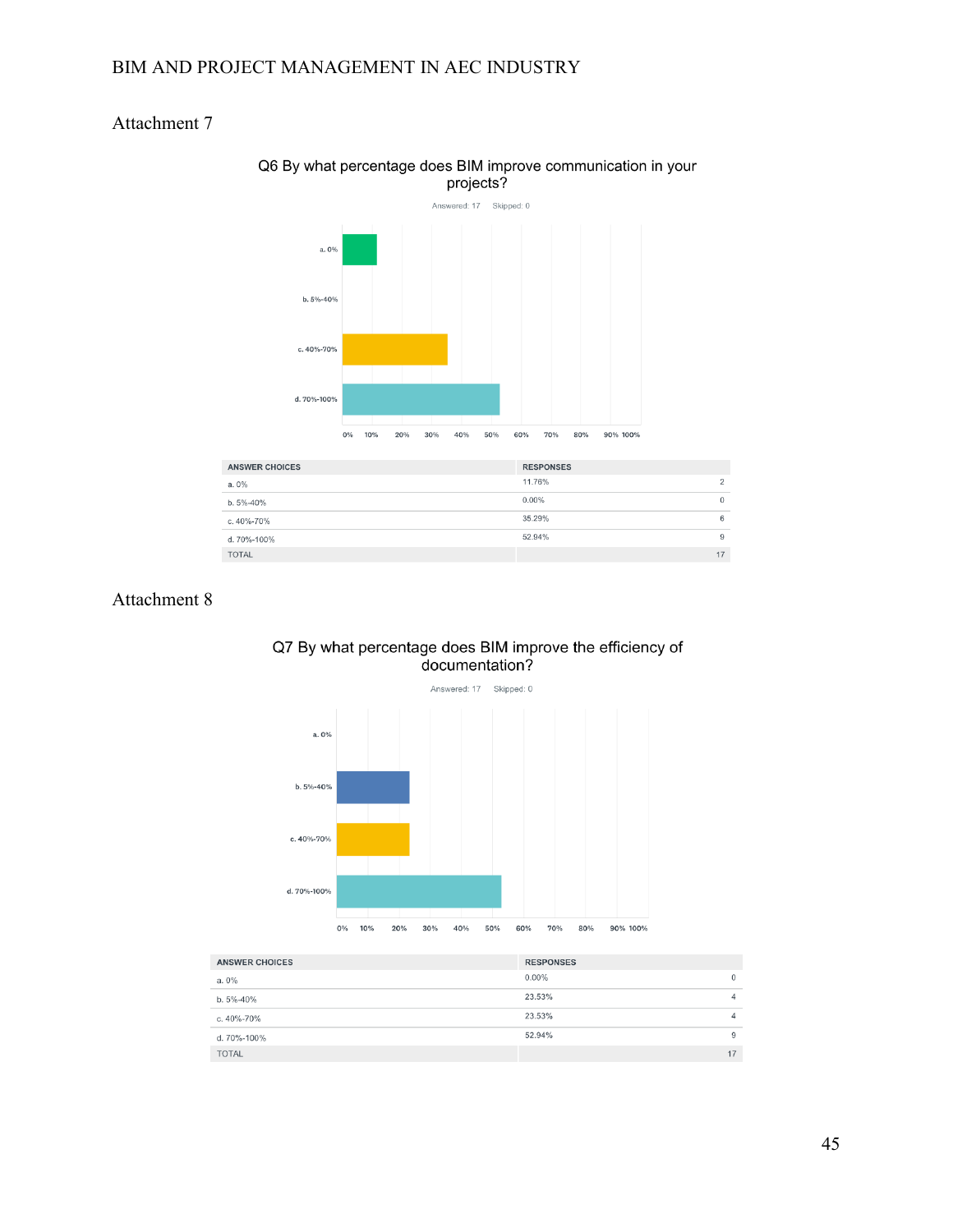### Attachment 9

#### Q8 On a scale of 1-10 (1 being the easiest and 10 being the hardest), how hard is it to convince your clients to use BIM for project delivery? \*please use whole numbers only

Answered: 17 Skipped: 0

| #              | <b>RESPONSES</b> | <b>DATE</b>        |
|----------------|------------------|--------------------|
| 1              | 3                | 6/26/2018 9:37 PM  |
| $\overline{2}$ | 1                | 6/26/2018 5:12 PM  |
| 3              | 1                | 6/26/2018 8:17 AM  |
| 4              | 3                | 6/25/2018 12:36 PM |
| 5              | $\overline{c}$   | 6/25/2018 12:30 PM |
| 6              | $\overline{7}$   | 6/25/2018 9:52 AM  |
| $\overline{7}$ | 1                | 6/25/2018 9:31 AM  |
| 8              | 8                | 6/25/2018 9:22 AM  |
| 9              | 6                | 6/22/2018 8:25 AM  |
| 10             | 3                | 6/21/2018 9:16 AM  |
| 11             | $\overline{2}$   | 6/21/2018 8:19 AM  |
| 12             | 1                | 6/21/2018 8:13 AM  |
| 13             | 3                | 6/20/2018 3:23 PM  |
| 14             | 3                | 6/20/2018 3:05 PM  |
| 15             | N/A              | 6/20/2018 2:52 PM  |
| 16             | 1                | 6/20/2018 2:47 PM  |
| 17             | 1                | 6/20/2018 2:33 PM  |

#### Attachment 10

#### Q9 On a scale of 1-10 (1 being the easiest and 10 being the hardest), how hard is it to convince your external stakeholders to use BIM for project execution? \*please use whole numbers only

#### Answered: 17 Skipped: 0

| #              | <b>RESPONSES</b> | <b>DATE</b>        |
|----------------|------------------|--------------------|
| 1              | 7                | 6/26/2018 9:37 PM  |
| $\overline{c}$ | 8                | 6/26/2018 5:12 PM  |
| 3              | 1                | 6/26/2018 8:17 AM  |
| 4              | 3                | 6/25/2018 12:36 PM |
| 5              | $\overline{2}$   | 6/25/2018 12:30 PM |
| 6              | $\overline{7}$   | 6/25/2018 9:52 AM  |
| $\overline{7}$ | 5                | 6/25/2018 9:31 AM  |
| 8              | 8                | 6/25/2018 9:22 AM  |
| 9              | 6                | 6/22/2018 8:25 AM  |
| 10             | 3                | 6/21/2018 9:16 AM  |
| 11             | $\overline{2}$   | 6/21/2018 8:19 AM  |
| 12             | $\mathbf{1}$     | 6/21/2018 8:13 AM  |
| 13             | 5                | 6/20/2018 3:23 PM  |
| 14             | 3                | 6/20/2018 3:05 PM  |
| 15             | N/A              | 6/20/2018 2:52 PM  |
| 16             | 6                | 6/20/2018 2:47 PM  |
| 17             | $\overline{c}$   | 6/20/2018 2:33 PM  |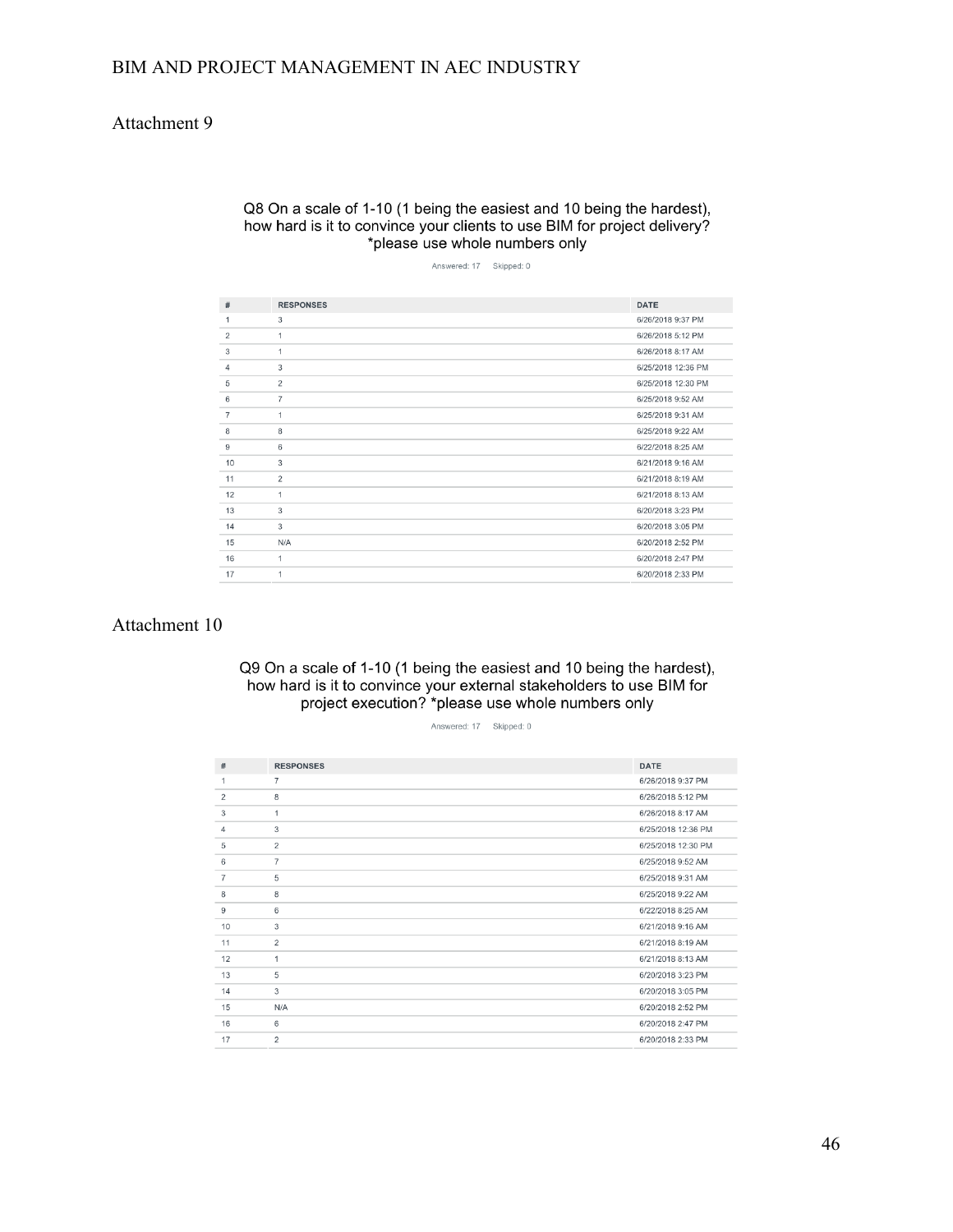## Attachment 11



#### Q10 By what percentage does BIM alter organizational project management processes in your company?

| <b>ANSWER CHOICES</b> | <b>RESPONSES</b> |              |
|-----------------------|------------------|--------------|
| a. 0%                 | $0.00\%$         | $\mathbf{0}$ |
| b. 5%-40%             | $0.00\%$         | 0            |
| c. 40%-70%            | 64.71%           | 11           |
| d. 70%-100%           | 35.29%           | 6            |
| <b>TOTAL</b>          |                  | 17           |

#### Attachment 12

Q11 On a scale of 1-10 (1 being the easiest and 10 being the hardest), how hard is it to convince upper management to utilize BIM for project execution? \*please use whole numbers only

Answered: 17 Skipped: 0

| #              | <b>RESPONSES</b> | <b>DATE</b>        |
|----------------|------------------|--------------------|
| 1              | 5                | 6/26/2018 9:37 PM  |
| $\overline{2}$ | $\mathbf{1}$     | 6/26/2018 5:12 PM  |
| 3              | 3                | 6/26/2018 8:17 AM  |
| 4              | 3                | 6/25/2018 12:36 PM |
| 5              | $\overline{4}$   | 6/25/2018 12:30 PM |
| 6              | 3                | 6/25/2018 9:52 AM  |
| $\overline{7}$ | 5                | 6/25/2018 9:31 AM  |
| 8              | 8                | 6/25/2018 9:22 AM  |
| 9              | $\overline{7}$   | 6/22/2018 8:25 AM  |
| 10             | $\overline{4}$   | 6/21/2018 9:16 AM  |
| 11             | 4                | 6/21/2018 8:19 AM  |
| 12             | 5                | 6/21/2018 8:13 AM  |
| 13             | 8                | 6/20/2018 3:23 PM  |
| 14             | 1                | 6/20/2018 3:05 PM  |
| 15             | 3                | 6/20/2018 2:52 PM  |
| 16             | 5                | 6/20/2018 2:47 PM  |
| 17             | 3                | 6/20/2018 2:33 PM  |
|                |                  |                    |